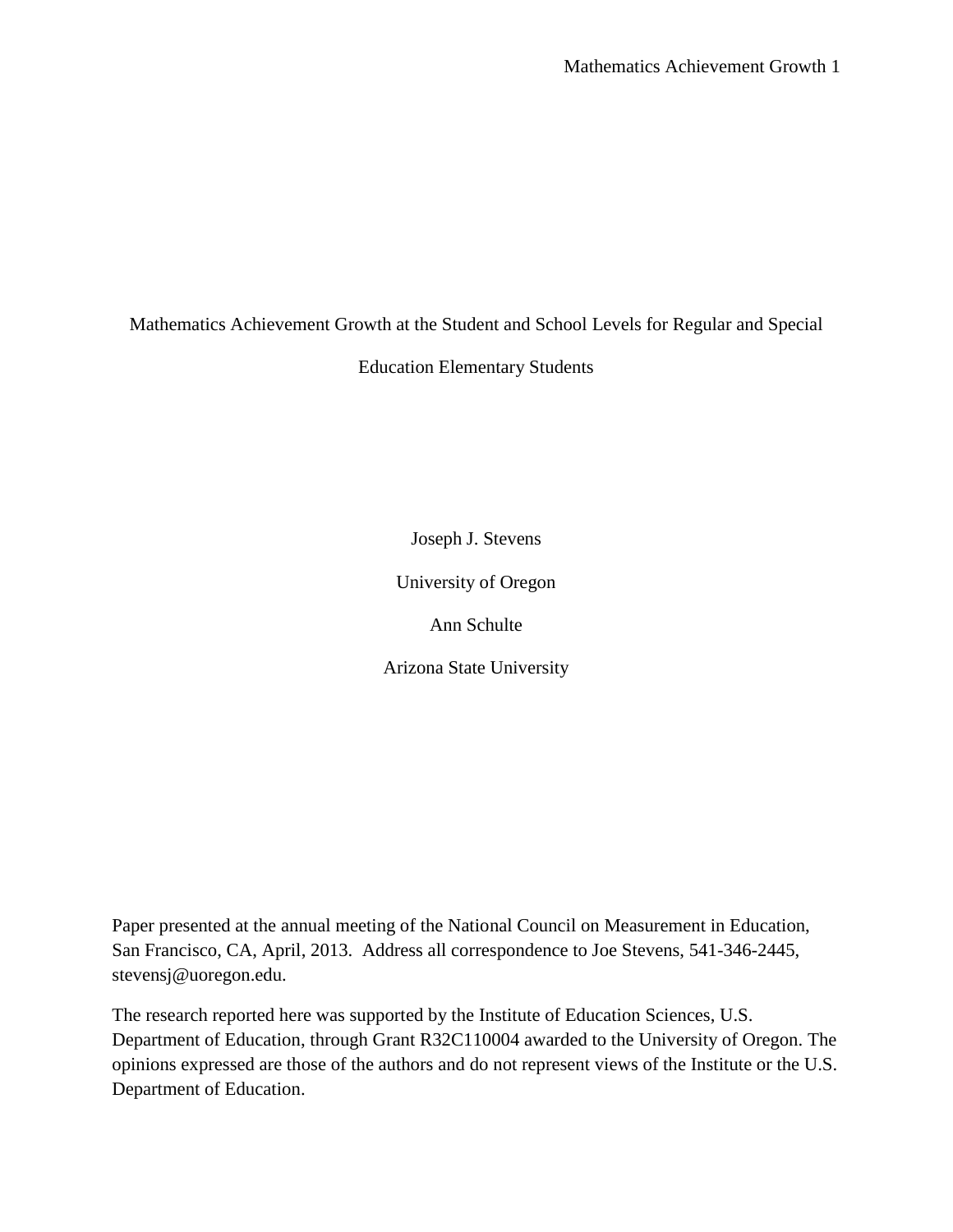# Mathematics Achievement Growth at the Student and School Levels for Regular and Special Education Elementary Students

Despite the promise of growth models, there is a paucity of research that applies these methods to students with disabilities (SWD). Published growth analyses that include special education students have shown that, although there are large differences in intercept, there are often no statistically significant differences in slope for students with disabilities (e.g., Stevens, 2005; Wei et al., 2011). The current paper reports preliminary results of analyses of the North Carolina end-of-grade mathematics test to estimate student growth during elementary school grades 3-5. The cohort analyzed is composed of all students present in 2001 in grade three and tracks students through grades four and five. We applied two-level, Hierarchical Linear Models (HLM) to examine student mathematics growth over time and the relationships of mathematics achievement with demographic variables as well as student exceptionality categories. We also used three-level HLM models to examine growth across schools and the relationships among several school level characteristics (e.g., school size, percent free/reduced lunch, percent special education, etc.) and average school mathematics achievement.

The academic achievement of students with disabilities (SWD) has been a persistent policy and practice concern for the past several decades. The majority of studies reporting the analysis of student academic growth do not explicitly analyze growth for students receiving special education. Some investigators have reported academic growth for special education students in a few selected exceptionality categories (Morgan, 2009; 2011) but studies are rare that report academic growth for many categories of exceptional students (Carlson et al., 2011; Wei et al., 2011; 2012).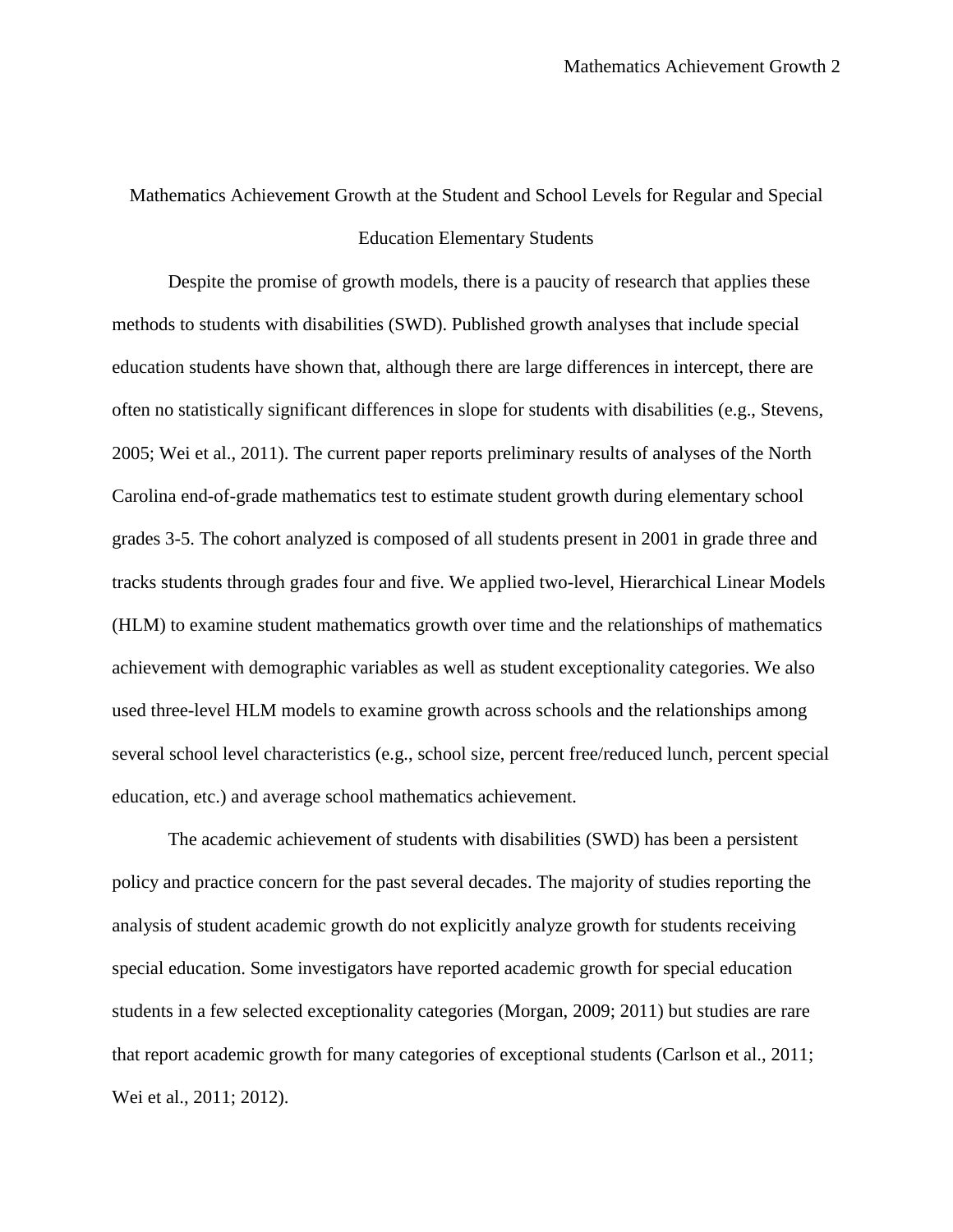The No Child Left Behind Act (NCLB, 2001) embodied federal concerns about educational quality and expressed them through enactment of assessment and accountability measures designed to ensure that all students were learning to high standards and achievement gaps between majority students and other groups of students were closing (McGuinn, 2005). NCLB requires reporting of school-level outcomes as well as the disaggregation of achievement test scores for subgroups who have historically performed poorly relative to other students. States vary considerably in their assessment instruments, definition of grade level proficiency, and models for evaluating and judging progress toward accountability goals (Heck, 2006; Linn, 2008). However, increasing awareness that the status-based accountability models promoted under the No Child Left Behind act of 2001 may not adequately capture student performance nor produce unbiased estimates of the effects of teachers and schools (Hanushek & Raymond, 2005; Heck, 2006; Linn, 2008; Linn & Haug, 2002; Schulte & Villwock, 2004; Teddlie & Reynolds, 2000; Willms, 1992; Zvoch & Stevens, 2005) has lead to flexibility under the Race To The Top program and greater attention to the use of growth models (Manna & Ryan, 2011; USDOE, 2010).

An emphasis in both NCLB and RTTT has been the idea of universal proficiency and the evaluation of the performance of student subgroups with the goal of closing achievement gaps between groups. However, we know relatively little about the impact of states' particular assessment and accountability choices on the reliability and validity of disaggregated test scores for students with disabilities (SWD), one of the targeted subgroups in NCLB. Schools' performance with this group of students has been a concern for decades (Carlberg & Kavale, 1980; Schulte, Osborne, & Erchul, 1998) and many states report that over 70% of students with disabilities perform below proficiency on annual statewide reading and mathematics tests. In a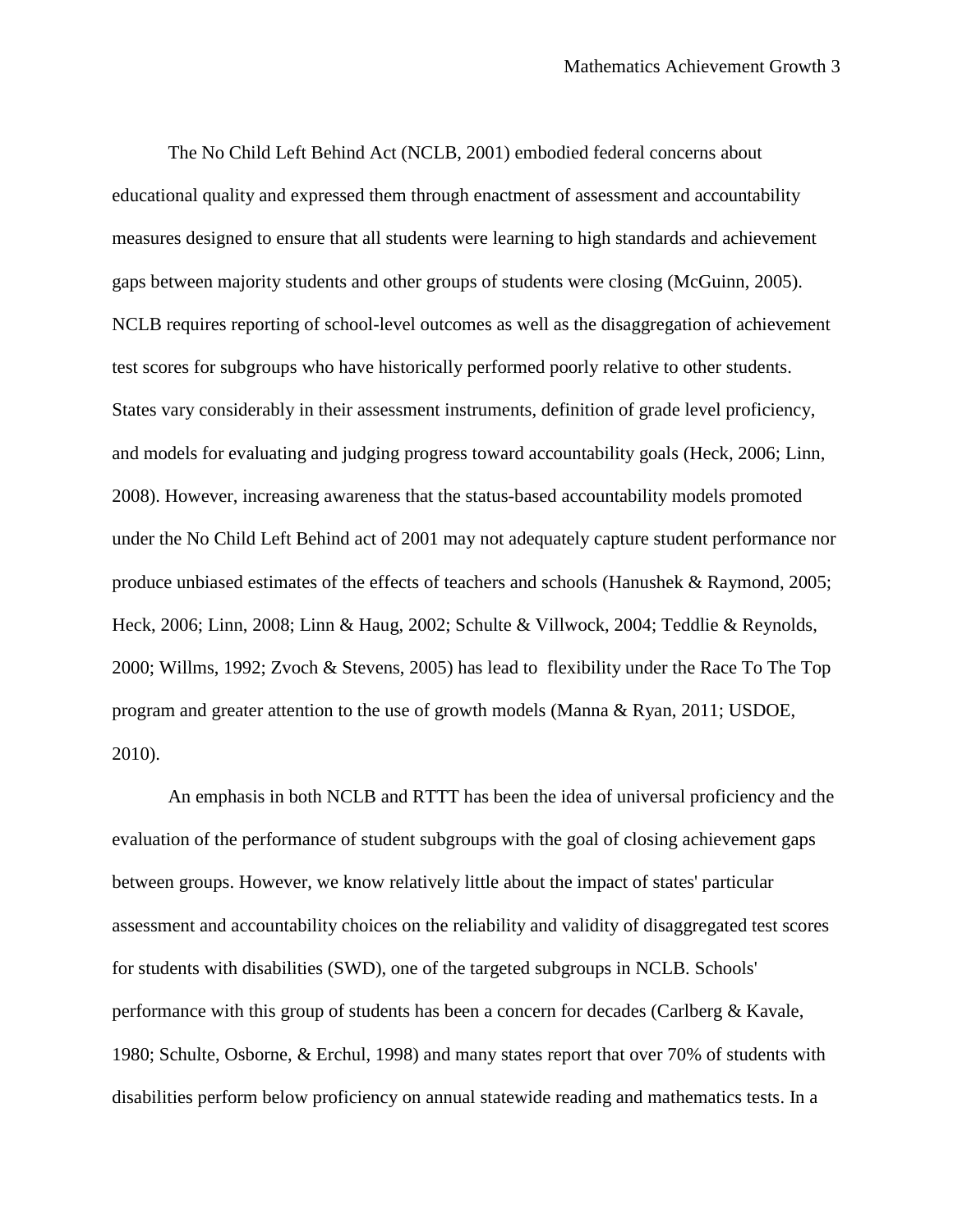recent three-state study of schools that failed to make adequate yearly progress (AYP) targets, Eckes and Swando (2009) found that the most frequent reason for schools' AYP failure was the performance of the SWD subgroup. RTTT places greater emphasis on student growth than the status only models of NCLB. But we know little about trends in growth especially for the SWD subgroup as a whole and even less for students in specific exceptionality subgroups.

What is the course of growth over grades for students overall and in specific subgroups? Recent reports of state test score trends have indicated that students at risk educationally, which includes students with disabilities, have largely participated in their state assessments; however, the majority of their performances have not met state proficiency standards (Center on Educational Policy, 2009; Thurlow et al., 2008). And yet educators sense that students with disabilities are progressing, but just not as fast as their peers because it often takes more time for them to learn. Researchers are only beginning to take advantage of greater availability of large scale assessment data, state data systems developed under recent federal initiatives, and more sophisticated growth analytic techniques now available to provide answers to basic questions about achievement growth (Rescorla & Rosenthal, 2004).

To address these questions, there are advantages in using datasets that not only include students with disabilities but students without disabilities in order to understand how the former differ from their non-disabled peers. This approach is in keeping with the principles of "inclusion" and "least restrictive alternative" that underlie many policy decisions regarding students with disabilities, including their participation in current standards-based reforms (McDonnell, McLaughlin & Morison, 1997). By examining the relative performance and growth of students across subgroups, NCLB and RTTT policy expectations regarding achievement can be studied.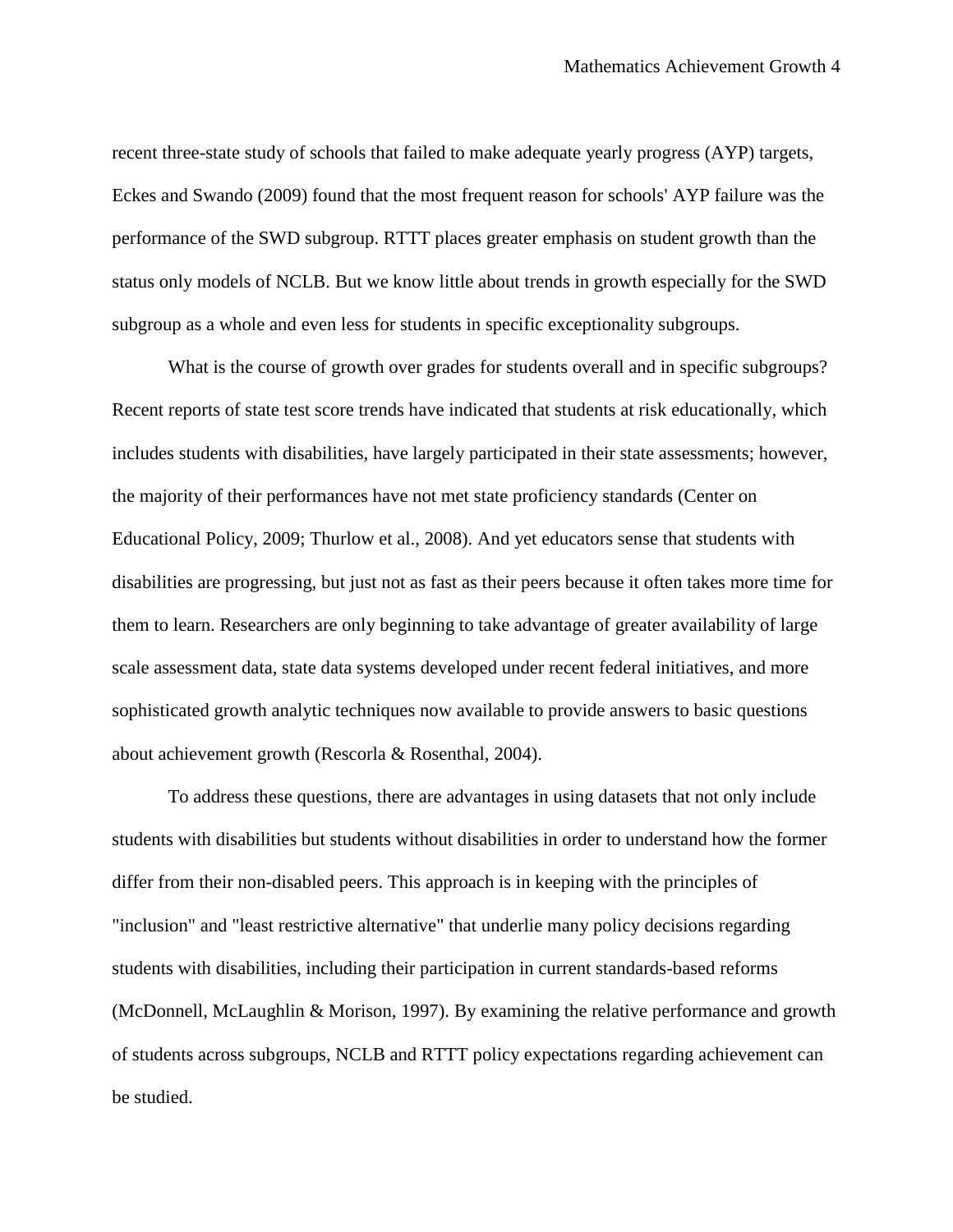The focus of the present study is on mathematics achievement in elementary school children. Mathematics proficiency is considered to be an essential requirement to later achievement and matriculation through the scholastic system. Studies that have examined student mathematics achievement growth across grades generally agree in their findings. Most studies have found curvilinear mathematics growth over grades with relatively high growth in the early grades that progressively decelerates in later grades (Bloom et al., 2008; Carlson et al., 2011; CTB/ McGraw-Hill, 2003; Ding, Davison, & Petersen, 2005; Harcourt Educational Measurement, 2002; Lee, 2010; Morgan, Farkas & Wu, 2011; Shin, Davison, Long, Chan, & Heistad, 2013).

For instance, Lee (2010) used multiple sources of national assessment data, including long-term trend data from the National Assessment of Educational Progress, the Early Childhood Longitudinal Study-Kindergarten, and norms from two standardized achievement tests to examine mathematics growth in the United States over three decades. Lee characterized typical mathematics achievement growth for United States school children as consisting of an overall achievement gain of 6 to 7 standard deviations from kindergarten entry to high school exit. Typical gains were one standard deviation per grade in the primary grades, a half standard deviation per grade in middle school, and a quarter of a standard deviation per grade in high school. By examining average annual gains in mathematics achievement from kindergarten to Grade 12 across six nationally normed tests, Bloom et al. (2008) reached similar conclusions about the general pattern of decelerating mathematics achievement growth over time.

Although some studies have found slight variations in the general pattern described by Bloom et al. (2008) and Lee (2010), such as increases in growth from one grade to the next within an overall deceleration in growth with increasing grade (e.g., Muthen & Koo, 1998;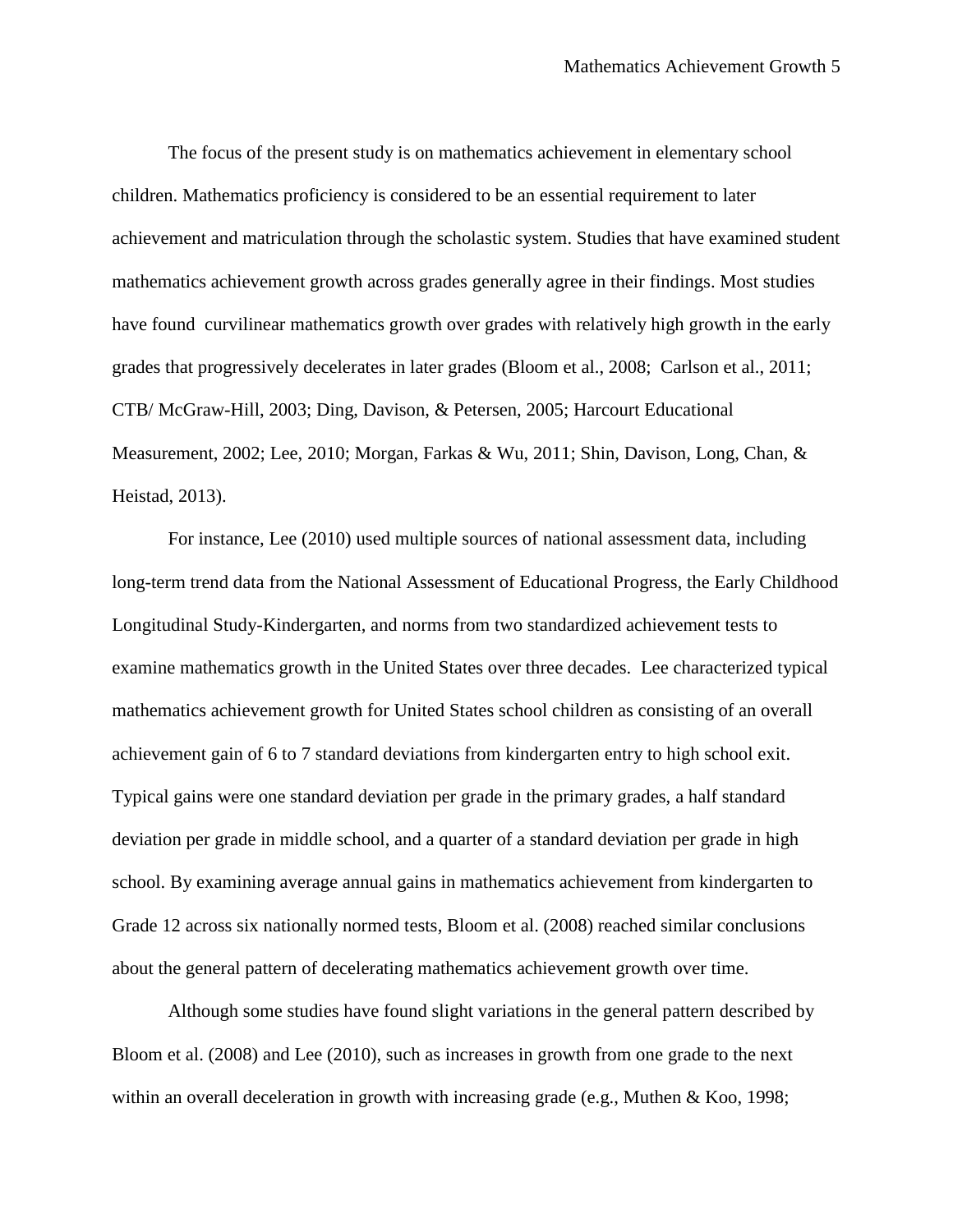Bodovski & Farkas, 2007), the general pattern is largely consistent. Decelerating mathematics growth has been attributed to a number of factors including the decreasing rate of growth in children's cognitive capacity with age, the increasing complexity of mathematics content (Lee, 2010), changes in the structure of the content assessed, and changes in assessments and instrumentation.

Central to NCLB and RTTT policy is the goal of closing or eliminating the achievement gap between student subgroups. Evaluation of progress towards this goal is enhanced through the analysis of growth over time for student subgroups. There is a great deal of variability in study findings evaluating the achievement gap. On a variety of mathematics and reading assessments including district, state, and federal tests, a number of studies have found increases in achievement gaps over time (Abedi et al., 2005; Butler & Castellon-Wellington, 2005; Chang, Singh, & Filer, 2009; Grimm, 2008; Muthén & Khoo, 1998; Williamson, Appelbaum, & Epanchin, 1991). Less frequently, studies have reported stable achievement gaps over time (Anderson, Wilson, & Fielding, 1988; Baker et al., 1984; Jordan, Kaplan, & Hanich, 2002; Juel, 1988; McGee, Williams, Share, Anderson, & Silva, 1986; Scarborough, 1998; Shaywitz et al., 1995). There are also a number of studies that have reported decreases in the achievement gap, again across a variety of mathematics and reading assessments including district, state, and federal tests (Bast & Reitsma, 1997, 1998; Ding, Davison, & Petersen, 2005; Han, 2008; Galindo, 2010; Leppanen et al., 2004; Parrila et al., 2005; Scarborough & Parker, 2003; Shaywitz et al., 1995; Tate, 1997). Differences in study findings may be due to a variety of factors including differences in age or grade, academic content, analytic methodology, assessment instruments (e.g., content covered, difficulty, floor and ceiling effects, equating limitations), student groups studied, and inclusion or exclusion of students from study analytic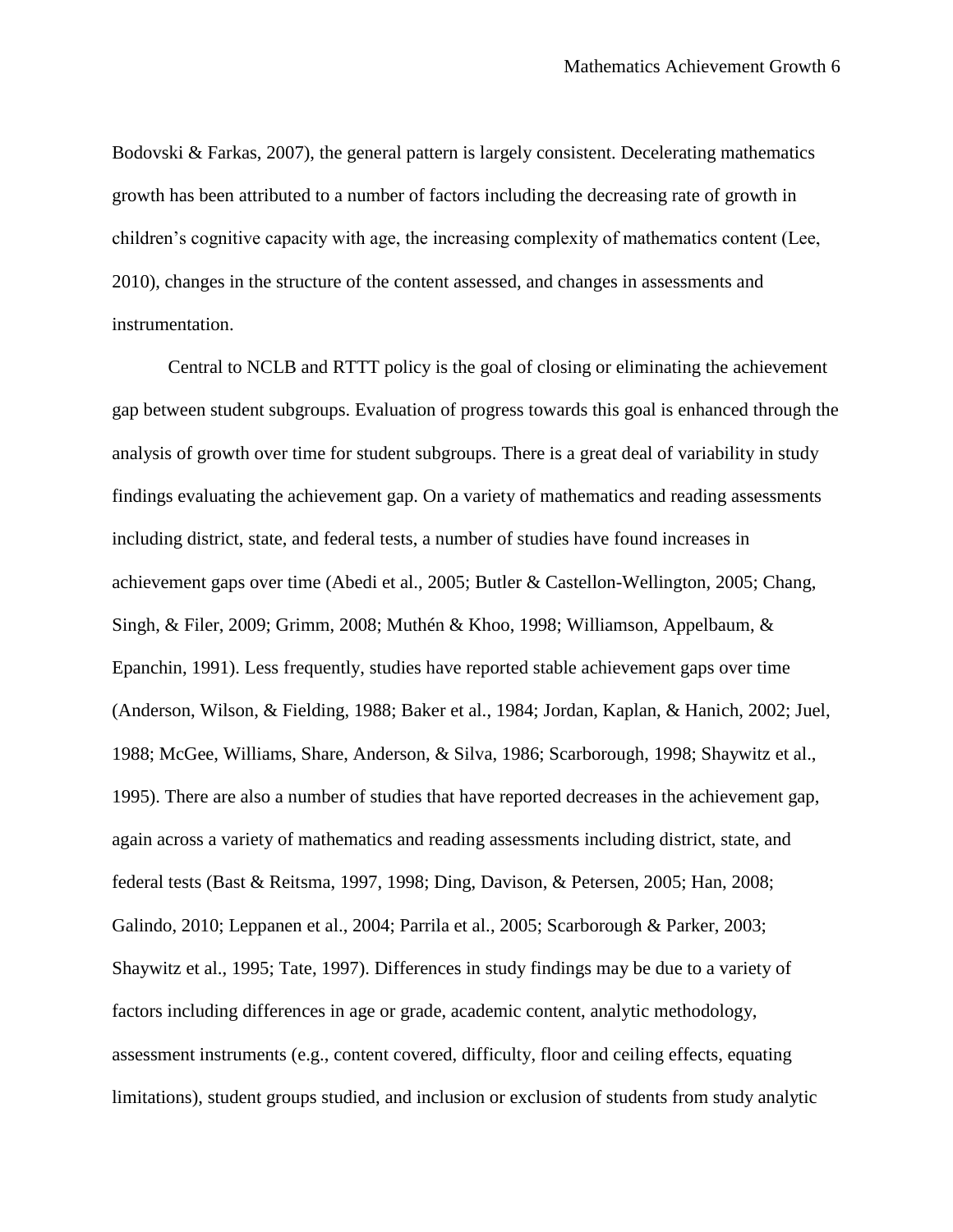samples. While there are differences across studies, in a review of studies of mathematics achievement, Shin et al. (2013) found that achievement gaps generally tended to increase or remain stable across grades.

Examination of achievement gap differences has largely focused on subgroups defined by NCLB: economic disadvantage, language proficiency, race/ethnicity, and special education status (represented as a dichotomy). There is evidence that economically disadvantaged students start school behind their more advantaged peers (Clements 2004; Davison, Seok Seo, Davenport, Butterbaugh, & Davison, 2004; Denton and West 2002; Denton, West, and Walston 2003; Hart & Risley, 1995; Lee & Burkham, 2002) and these differences persist throughout the school years (Butler & Castellon-Wellington, 2005; McCoach, O'Connell, Reis, & Levitt, 2006; Molfese, Modglin, & Molfese, 2003; Wright & Li, 2008). In several studies, gaps in academic performance between student subgroups have been observed in initial performance and have been observed to persist across grades (Chatterji 2005; LoGerfo, Nichols, & Reardon 2006; Morgan, Farkas, & Wu 2007; Princiotta, Flanagan, & Germino-Hausken 2006).

Only a handful of studies, however, have examined student growth and gaps in achievement for students in specific exceptionality categories. With some exceptions (e.g., Carlson et al., 2011; Wei, 2011; Wei,2013), most studies of achievement growth for students with disabilities have been limited to one or two disability categories, a limited age span, and relatively small sample sizes. For example, the widely-cited study by Francis, Shaywitz, Stuebing, Shaywitz, and Fletcher (1996) examined growth in reading for 32 students with reading disabilities, 37 students with low reading achievement, and 334 non-disabled students, conducting reading assessments annually for students from age 7 to 17.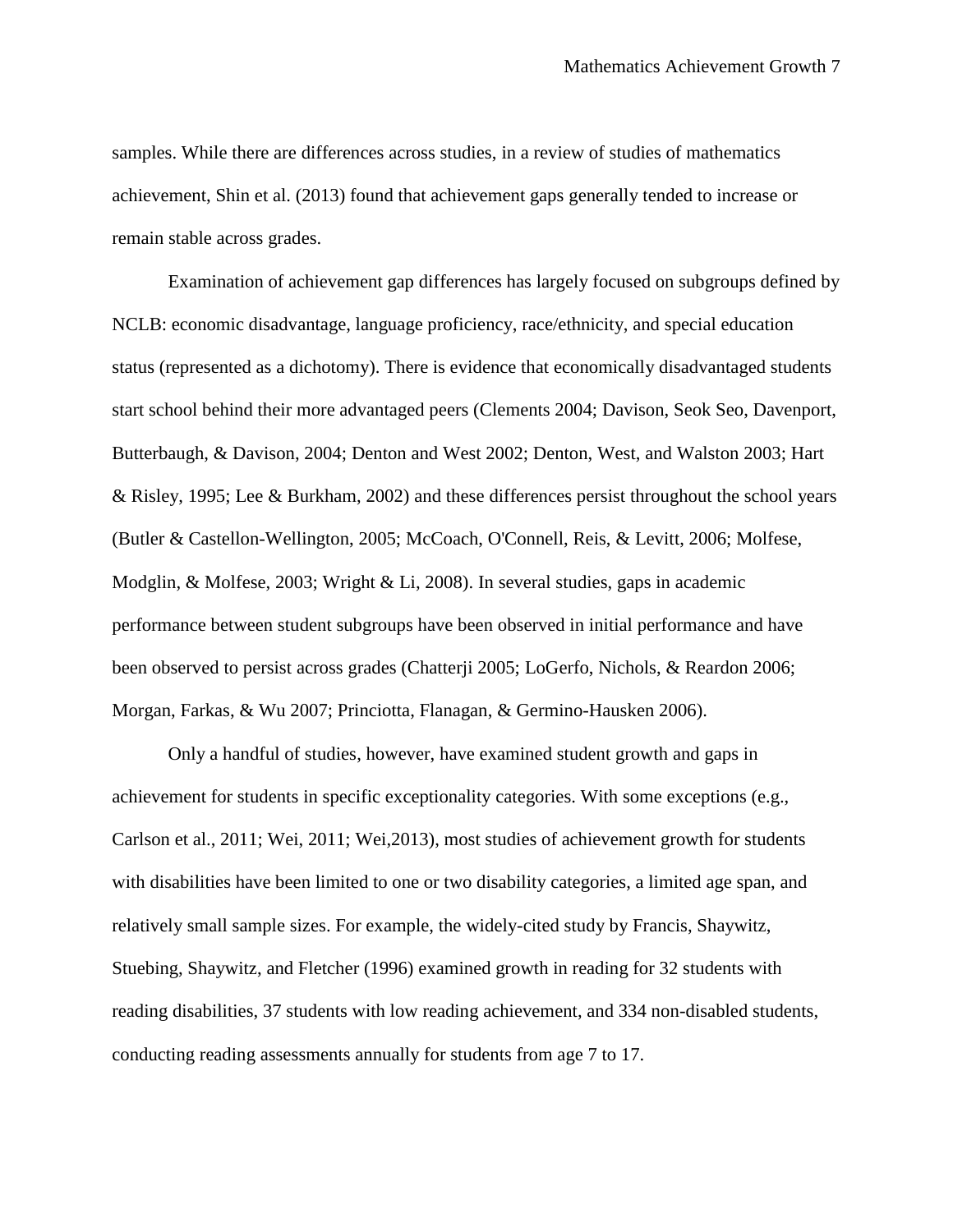Despite lower scores overall for students with disabilities, there is considerable heterogeneity in achievement across, as well as within, exceptionality categories. At the elementary school level, students with speech/language and visual impairments have score distributions similar to their same-age, non-disabled peers in the area of math calculation. In contrast, over 80% of students with intellectual disabilities score in the bottom quartile (Blackorby et al., 2005). In terms of within-category heterogeneity, although students with learning disabilities score well below the mean in reading comprehension at high school exit, a significant percentage (10%) score in the top quartile (Wagner, Newman, Cameto, & Levine, 2006). This heterogeneity has led some to suggest that the single category, "students with disabilities," is not a meaningful one as the group includes children with cognitive, physical, and behavioral impairments that can range from mild to severe, with varying impact on schooling and achievement.

Studies of student growth have also been limited by features of study design or analysis. Some studies have used too few time points to meaningfully evaluate growth functions. For example, Scarborough & Parker (2003) used pre-post tests from second through eighth grade to evaluate growth functions but the use of two waves of data precludes the possibility of actually evaluating the functional form of growth. Another concern in the design of growth studies is the amount of student attrition and mobility from one school to another as well as the methods used to model and estimate growth in the face of missing data. Study results may also be biased if relevant variables are omitted from analysis. For example, some growth studies do not include student demographic or background characteristics. Because these variables are often intercorrelated with student subgroup status variables, estimates may be biased. For example, Kieffer (2008) examined the extent to which estimates of a subgroup's achievement growth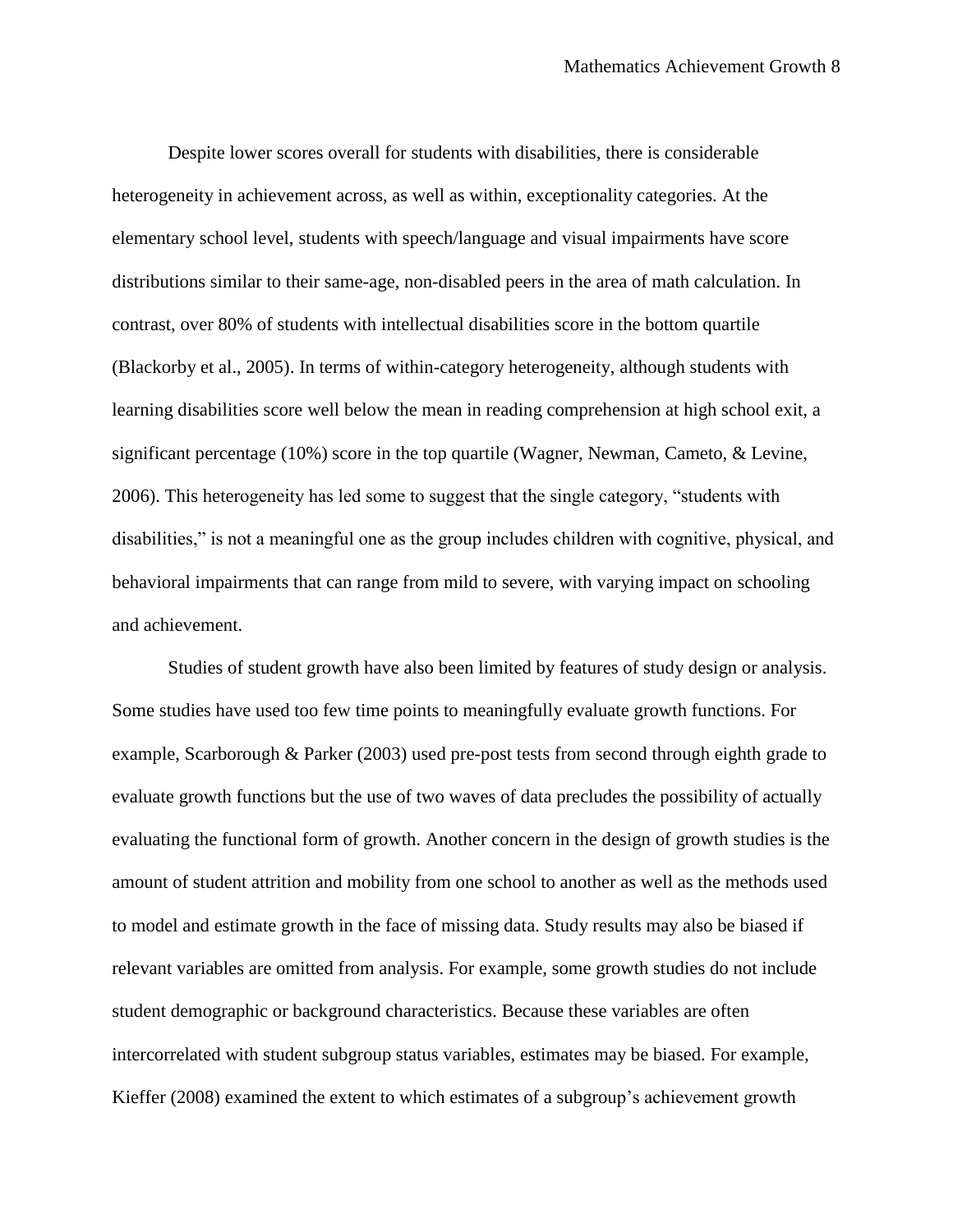trajectories changed depending on whether additional characteristics of the student, family, or school were included in analysis.

Another variable of importance in estimation of growth trajectories involves the time at which model predictors are measured. For example, most longitudinal studies use information on student special education status defined at the first wave or measurement occasion (Carlson, 2011; Wei, 2012). However, students enter and exit from special education status over time (Schulte et al., 2012).

The purpose of the present study was to examine mathematics growth for students with and without disabilities in grades 3 through 5 using multilevel longitudinal models. Another goal of the study was to provide empirical benchmarks that provide additional contextualization and interpretation of growth by describing all students' mathematics achievement from year to year and in comparison to non-SWD and regular education students. A third goal of the study was to examine school level differences in mathematics achievement and growth and determine whether achievement was associated with school characteristics.

#### Methods

#### *Sample*

The original data set can be conceptualized as a population in that it represents all students in North Carolina in the third grade for the first time (i.e., not repeating third grade) that were present in the state's large scale achievement database in 2000-01 (*N* = 103,123; see first columns of Table 1 labeled Total Sample). To create an analytic sample that was appropriate for our research questions, we systematically excluded a number of individuals from the population. Students who did not follow the typical grade level sequence from grades 3 to 7, largely due to grade retention ( $N = 8,315; 8.1\%$ ) and students who never participated in the large scale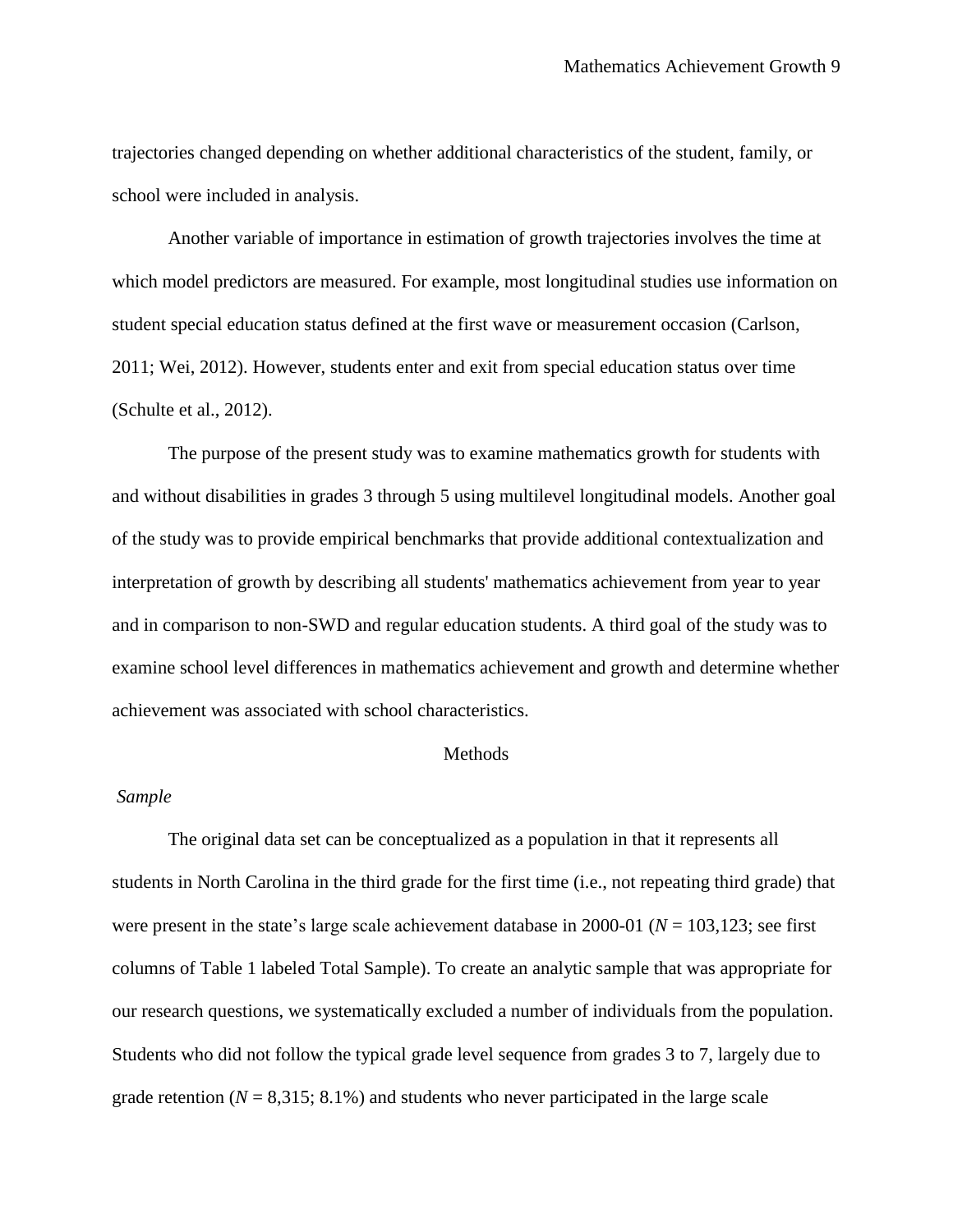mathematics test in any of the grades  $3-7$  ( $N = 1,207; 0.1\%$ ) were excluded from the analytic sample used to report results below (see second column of Table 1). In addition, we also excluded students with missing values on predictor variables. Fourteen students were missing an ethnicity code, three students had no sex code and 888 (1%) students had no value for parental education and were excluded. We also excluded thirty students coded as "other" ethnicity in 2001 because the state dropped the category in subsequent years. Students in exceptionality categories with a sample size smaller than 100 (see second column of Table 1) and  $255 \le 1\%$ ) students with missing exceptionality codes were excluded. Overall, after exclusions, the analytic sample represented 89.3 percent of the population of students in the state system data file. It can be seen in Table 1 that the analytic sample was quite similar to the population in most respects but, as evaluated by single degree of freedom chi-square tests, the analytic sample was characterized by significantly fewer students with autism, emotional disturbance, intellectual disabilities, and hearing impairments. There were no statistically significant differences between the two samples on any of the other variables listed in Table 1.

We forward matched the cohort of students who were present in the data base in 2000- 2001 in Grade 3 to all succeeding years through Grade 7 (2004-05). By forward matching we mean that new students entering the system in future years were not added to the cohort (e.g., new grade 4 students in 2001-02, new Grade 5 students in 2002-03, etc.). We tracked the cohort only through 7th grade because the state administered a new edition of the mathematics test in 2005-06 and we wanted to avoid confounding mathematics growth with any changes in performance due to changes in test edition. We included any student who had at least one mathematics score during the study period. Of the 92,045 students in the analytic sample, 80.9 percent had mathematics scores in all five years, another 5.1 percent had scores in four years, 4.3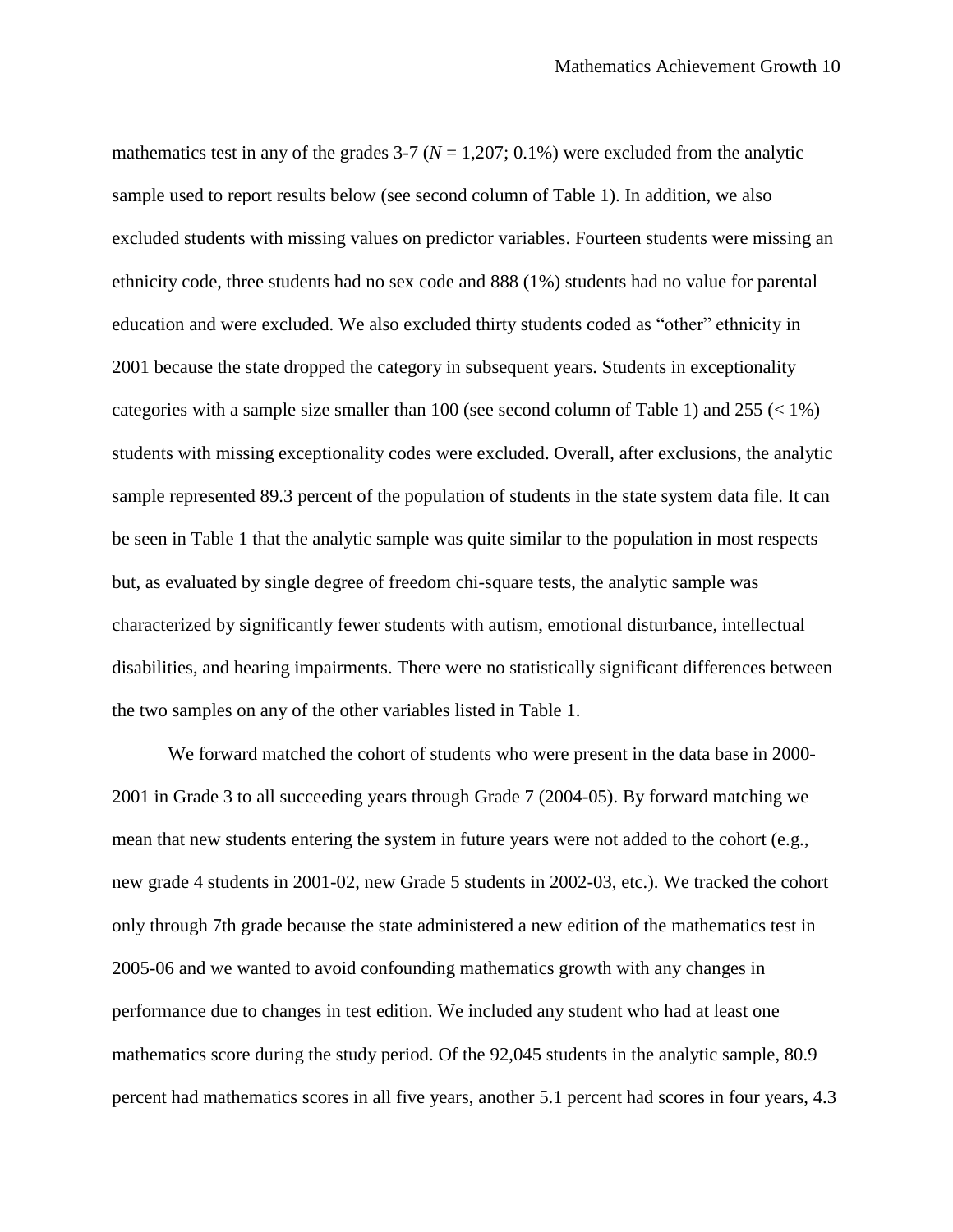percent had scores in three years, 3.8 percent had scores in two years, and 6.0 percent had only one mathematics score during the five-year study period. Achievement data for a student could be missing in a year because a student moved out of state or to a private school that did not participate in the testing program, or because the student took an alternate assessment in that year.

For the school level analyses we used listwise deletion to remove students who did not attend the same school in all three grades (3-5). Across grades four and five, 33,196 (36.5%) of students changed schools. Deletion of these cases resulted in an analytic sample of 57,692 cases for the three-level study.

#### *Measures*

For all analyses reported, the outcome measure used was the standardized, second edition EOG test score in mathematics for each student. The North Carolina EOG Mathematics Tests are multiple-choice tests designed to measure the goals and objectives of the mathematics curriculum adopted by the North Carolina State Board of Education for each grade. The mathematics competency goals and objectives are organized into four strands: (a) number sense, numeration, and numerical operations; (b) spatial sense, measurement, and geometry; (c) patterns, relationships, and functions; and (d) data, probability, and statistics (Public Schools of North Carolina, 1996a; 1996b). The mathematics test is comprised of two sections: Calculator Inactive and Calculator Active. The Calculator Inactive section is comprised of 28 items that assess students' ability to perform mathematical computations without a calculator. The section has a time limit of 60 minutes for third through fifth grade students. For the Calculator Active section of the test students are allowed to use calculators, rulers, and protractors. The section is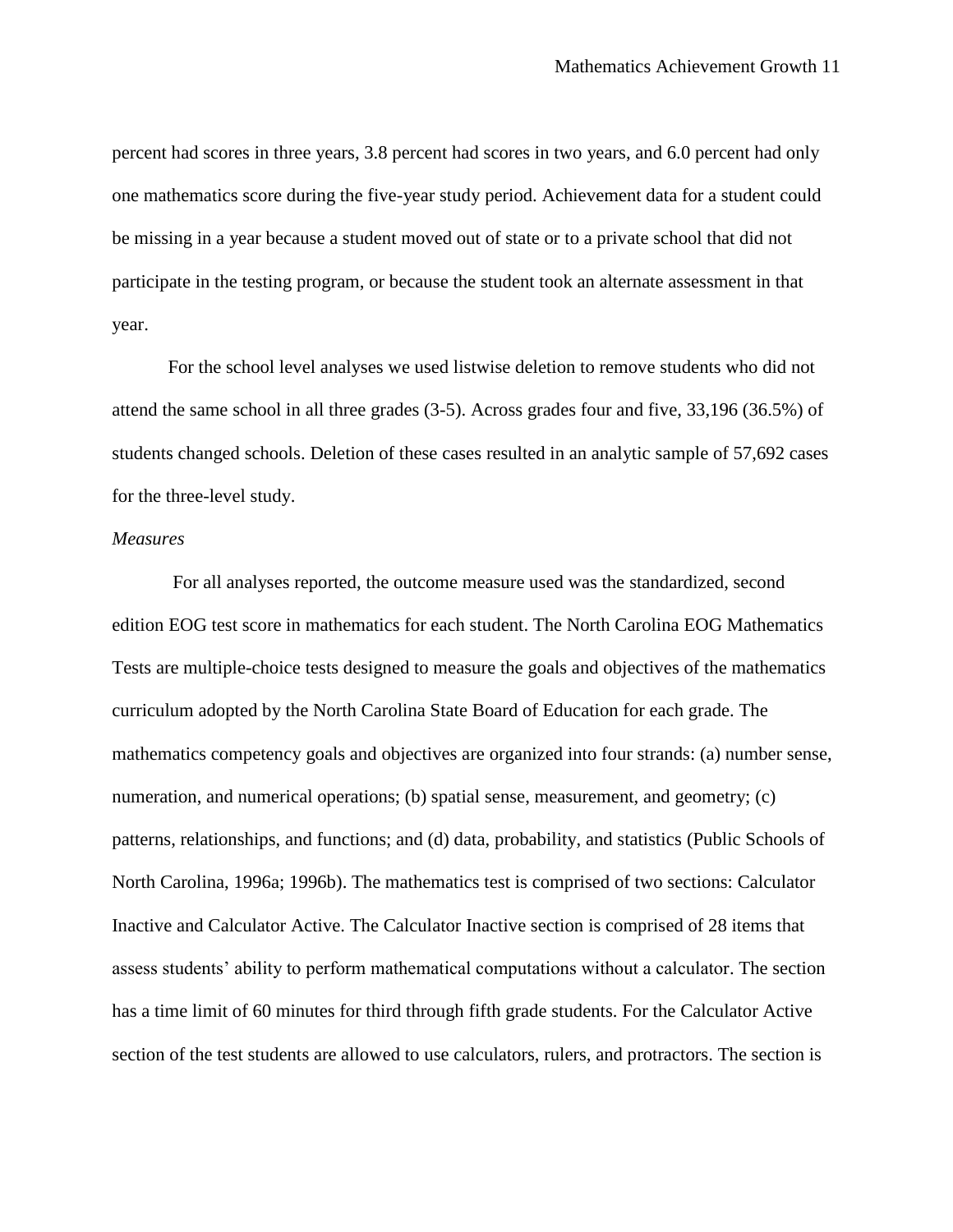comprised of 54 items with a time limit of 135 minutes for third through fifth grade students. Overall, the EOG mathematics test is comprised of 82 items to be completed in 195 minutes.

Each student's score on the mathematics test is determined by calculating the number of items correctly answered. Scores from the North Carolina mathematics tests are reported as developmental scale scores and proficiency levels.. Raw scores (total number of items correct) are converted to scale scores using a 3PL IRT model as described by Thissen and Orlando (2001, pp. 119-130) following procedures described by Williams, Pommerich, and Thissen (1998). The developmental scale defines means and standard deviations for each grade level ranging from the Grade 3 through Grade 8. To allow comparisons across years, the state has performed vertical linking using a common items design in which adjacent grades are forward linked. That is, approximately 10 items for third grade students also appeared on the fourth grade test and 10 items for fourth grade students were included on the fifth grade test and so forth. IRT equating methods were then applied to create a linkage of each EOG test to the sequent EOF test in order to create a common developmental scale that spans all grades.

In previous analyses (PSNC, 2006a), internal consistency reliability estimates (coefficient alpha) for the EOG-Math Tests ranged from .94 to .96 for grades three through eight. These estimates were the same when examined separately by gender, ethnicity, disability status, or Limited English Proficiency status. The standard error of measurement for all students taking the test ranged from two to six points; the standard error of measurement for 95% of the students taking the test who score within two standard deviations of the mean was two to three points.

Evidence of both content and criterion-related validity has been gathered for the EOG-Math Tests as well (PSNC, 2006a). Evidence of content validity was examined through analyses of how well items were aligned with the four basic strands that are emphasized in the curriculum.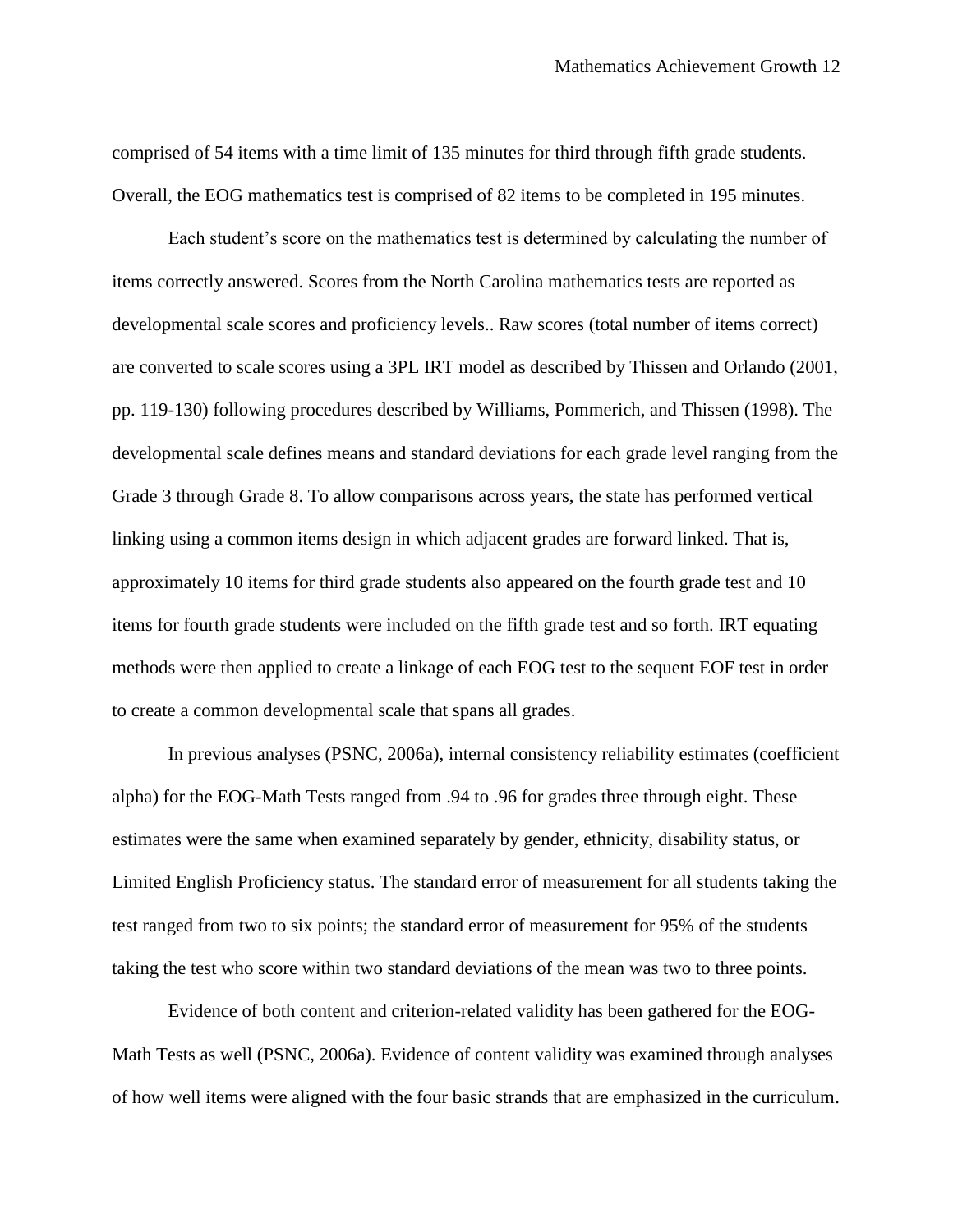North Carolina teachers also reviewed the math test items and rated them as having the following qualities to a "high" or "superior" degree: (a) tapped grade-level curriculum objectives; (b) reflected the grade-level curriculum taught in their individual school; (c) were clearly and concisely written; (d) were not biased against students of different races, genders, socioeconomic statuses, or geographic locations; and (e) had only one answer. Evidence of criterion-related validity was demonstrated through moderate to strong Pearson correlation coefficients with associated variables (e.g., assigned achievement level by expected grade, teacher judgment of achievement by assigned achievement level, teacher judgment of achievement by expected grade, teacher judgment of achievement by math scale score, and expected grade by math scale score; PSNC, 2006).

### *Procedures*

North Carolina began its current large-scale assessment and accountability program in reading and mathematics in 1993. Student- and school-level test data from the program's inception to the present, along with demographic and other descriptive information, are housed for research purposes at the North Carolina Education Research Data Center (NCERDC) at Duke University. The testing program and procedures used to build the longitudinal dataset used in the present study are described below.

*Test administration.* The North Carolina EOG mathematics tests are part of the North Carolina Department of Public Instruction's school accountability program and are administered to students in May of each year, typically in the general education classroom by general education teachers and proctors. Generally, state testing guidelines require students who are pursuing the state's standard course of study to be included in testing, regardless of special education status. However, there are procedures to exempt students from testing or allow an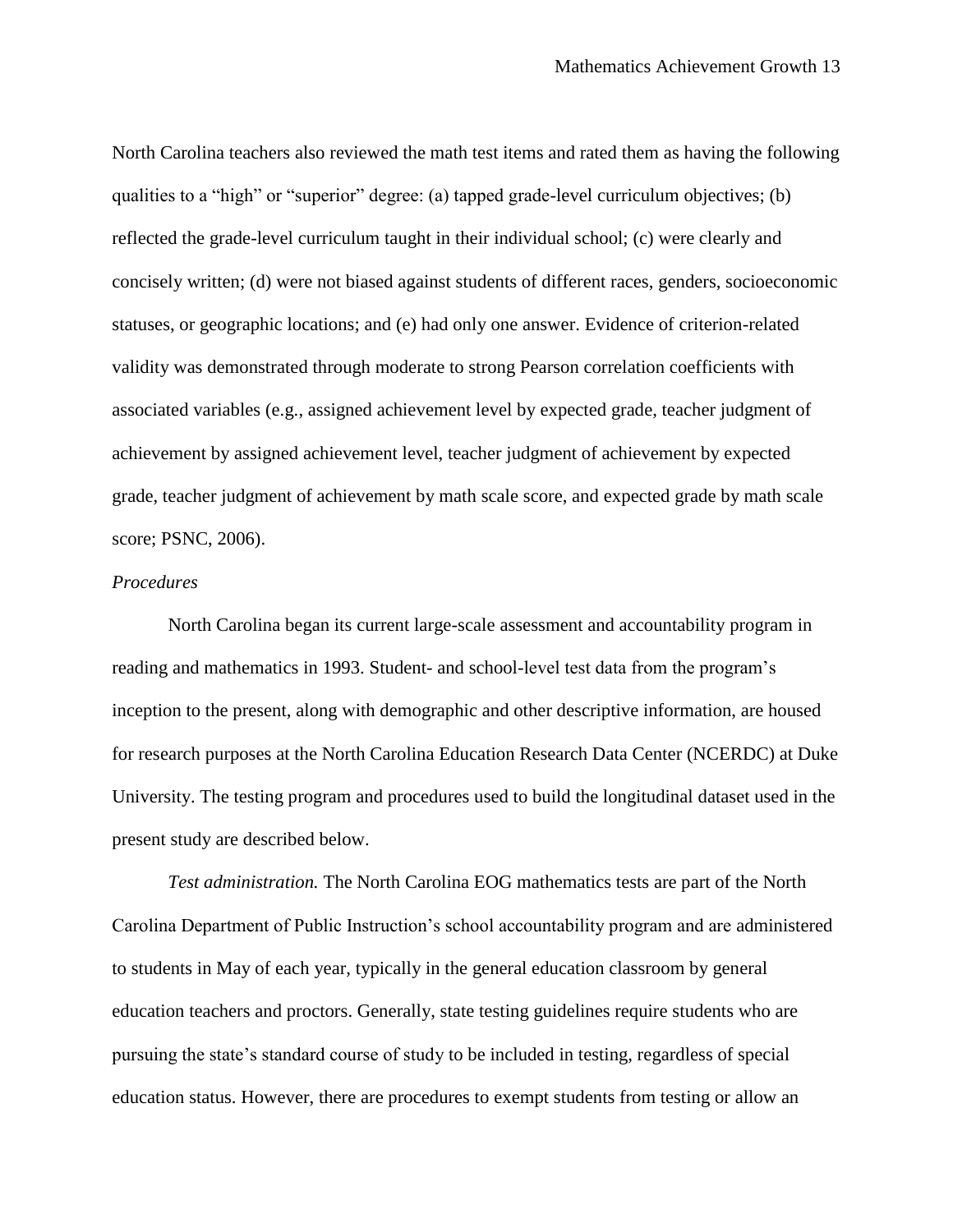alternate assessment for a variety of reasons, including limited English proficiency or determination by an IEP team that a student with a disability should not participate in testing (PSNC, 2007). For the 2000-01 school year, the participation rate for the EOG-Mathematics for students in the third grade was 98% overall, and 81.6% for students with disabilities. Within the special education population, the participation rate by disability varied from 0% for students with severe/profound mental retardation to 91% for students with learning disabilities.

In addition to an exemption from testing or participation in an alternate assessment, students could receive a variety of accommodations during the EOG tests, if use of the accommodations had been specified in their IEP, Section 504 Plan, or Limited English Proficiency Plan (PSNC 2006a; 2006b). Available accommodations included extended testing time, taking the test in a separate setting, having a translator, using an abacus, using a test with large print, and marking in the test booklet. The most common accommodations provided were: extended testing time, taking the test in a separate room, having the test read aloud, marking in the test booklet, and taking the test in multiple sessions.

*Determination of special education status.* The identification of students as disabled and in need of special education services occurred at the school level, based on procedures described in the state's *Policies Governing Services for Children with Disabilities* (PSNC, 2007). In the state testing database, students were classified into 1 of 17 categories in terms of their exceptionality. Two of these categories were for students who were not receiving special education services (a) regular education students, not identified as exceptional, and (b) academically/intellectually gifted. The remaining 15 categories paralleled the disabilities categories in IDEA, although the terms sometimes varied somewhat from the IDEA designations (e.g., "Behaviorally-Emotionally Handicapped" for IDEA's "Emotional Disturbance") and some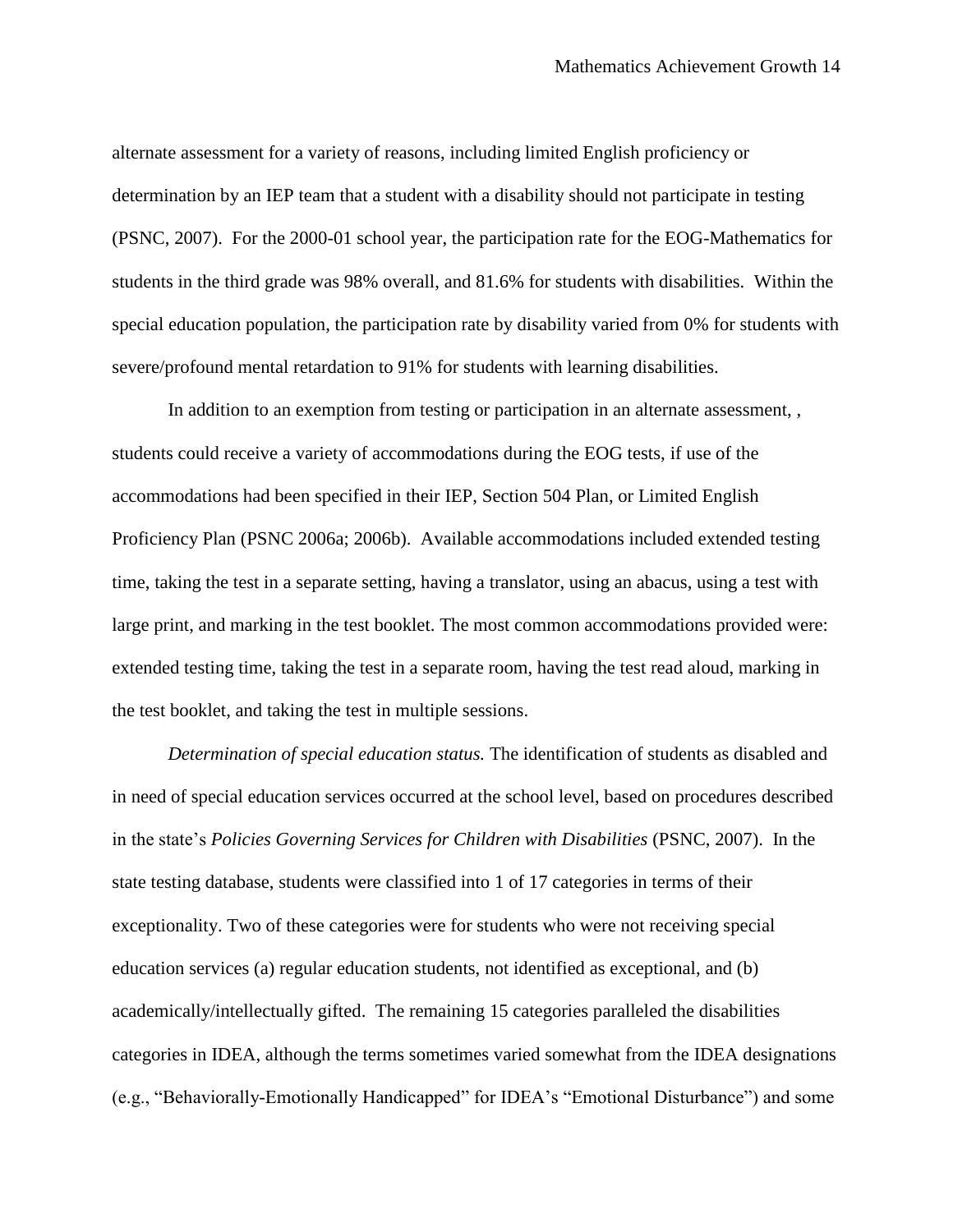IDEA categories were split (e.g., there were three state designations for mental retardation corresponding to degree of intellectual impairment).

*Longitudinal database construction*. The study dataset was constructed from multiple annual student electronic files available from the NCERDC. At each school, there is one EOG record for each student who was a member of that school at the time of test, even if the student was absent or exempt from testing. Also, included in the EOG record is student demographic information, which testing accommodations were used during that year's assessment, and disability classification, all coded by school personnel at the time of testing. NCERDC compiles these EOG records by grade and year, standardizes district and school codes, conducts internal consistency and validity checks on the files, and assigns a unique identifier for each student that can be used to match student records across years.

To create the longitudinal records, we conducted additional data quality checks on the EOG files for the years 2001 to 2005, and then used a set of second annual files providing test scores, student demographic and attendance information to resolve discrepancies found in the testing records (e.g., two different test score records with the same student identification number in the EOG file). We then merged annual files by student identification number to create the longitudinal dataset.

#### *Analytic Methods*

We used several analyses to describe and estimate the growth in mathematics achievement of students with and without disabilities. First we applied descriptive methods to report mean growth for all students by exceptionality category. We then modeled student growth using multilevel, longitudinal analyses (Raudenbush & Bryk, 2002). Because the measurement occasions studied (EOG test in grades 3-5) were equally spaced, we centered time at the first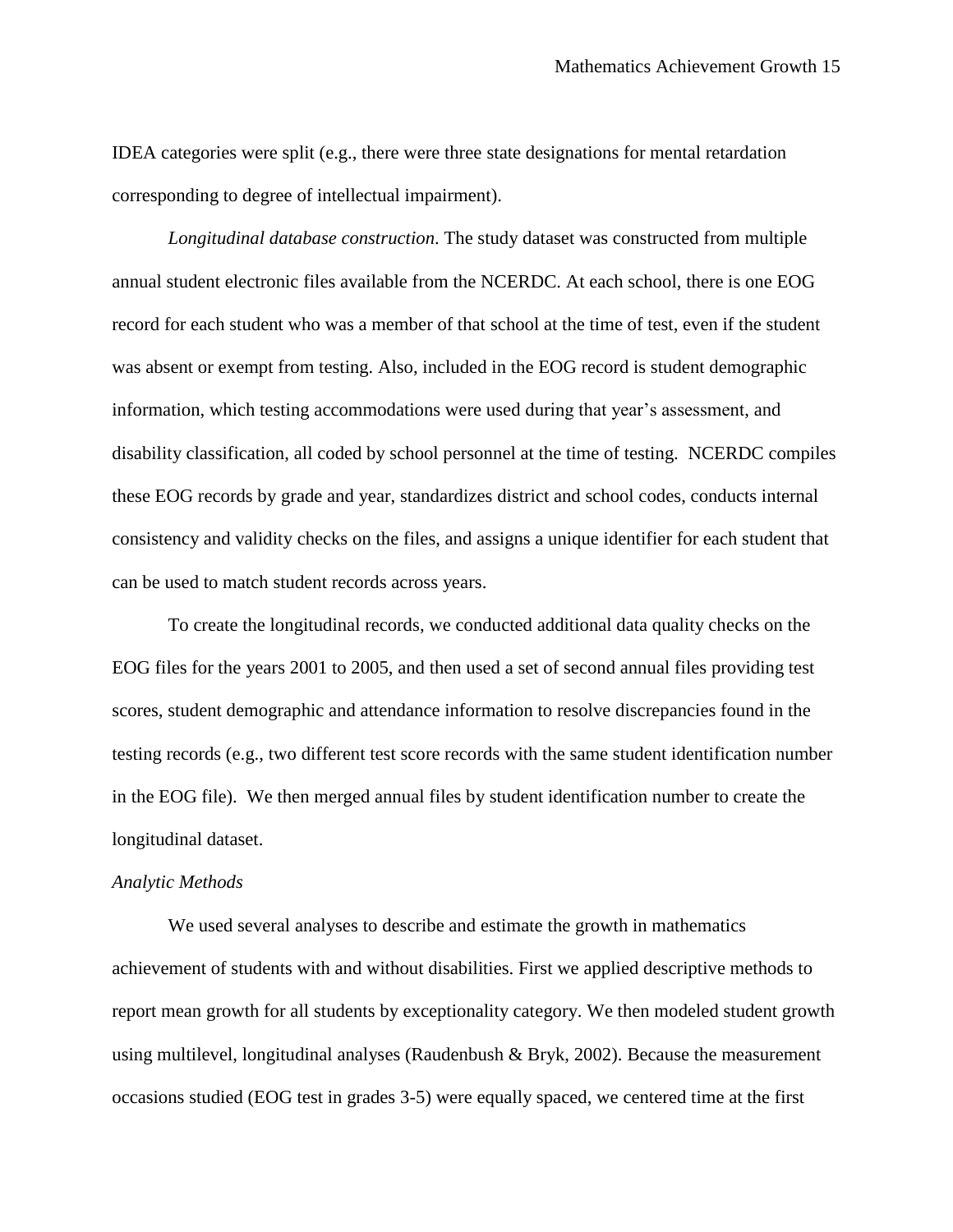occasion (grade 3) and used integer values for subsequent time points to indicate their relative distance from the first time point. Thus a student with measurements at all time points would have a time value coded as 0, 1, 2 corresponding to scores in grades 3, 4, and 5. Because the multilevel modeling approach to longitudinal analysis does not require data to be balanced within subjects (Raudenbush & Bryk, 2002), we included data from any available time point for a student even when data from other time points were missing.

In the two-level multilevel analyses, we first applied unconditional growth models. The next model step applied conditional multilevel growth models to examine model results for each student exceptionality category. The last step in our analyses was to add student characteristics and demographic variables as predictors of mathematics achievement. All multilevel analyses were conducted using HLM 7.0 (Raudenbush et al., 2011), full maximum likelihood estimation, and specification of model parameters as random effects. The conditional models included a level-1 model that specified student mathematics scores predicted by time of measurement and a level-2 model composed of the prediction of level-1 model parameters as a function of student exceptionality categories and demographic characteristics. The initial level-1 model can be described as follows:

$$
(Y_{ti}) = \pi_{0i} + \pi_{1i} \text{(time)} + e_{ti} \tag{1}
$$

where *Y* is the mathematics scale score for student *i* at time *t* and  $\pi_{0i}$  is the initial status or intercept for student i at time 0,  $\pi_{1i}$  is the initial linear rate of change, and  $e_{ti}$  is the residual for each student.

At level 2, the level-1 parameters were modeled using student level predictors. We left all dichotomous predictors uncentered. However, we grand-mean centered the parental education variable that had multiple categories. With this approach, coefficients can be interpreted for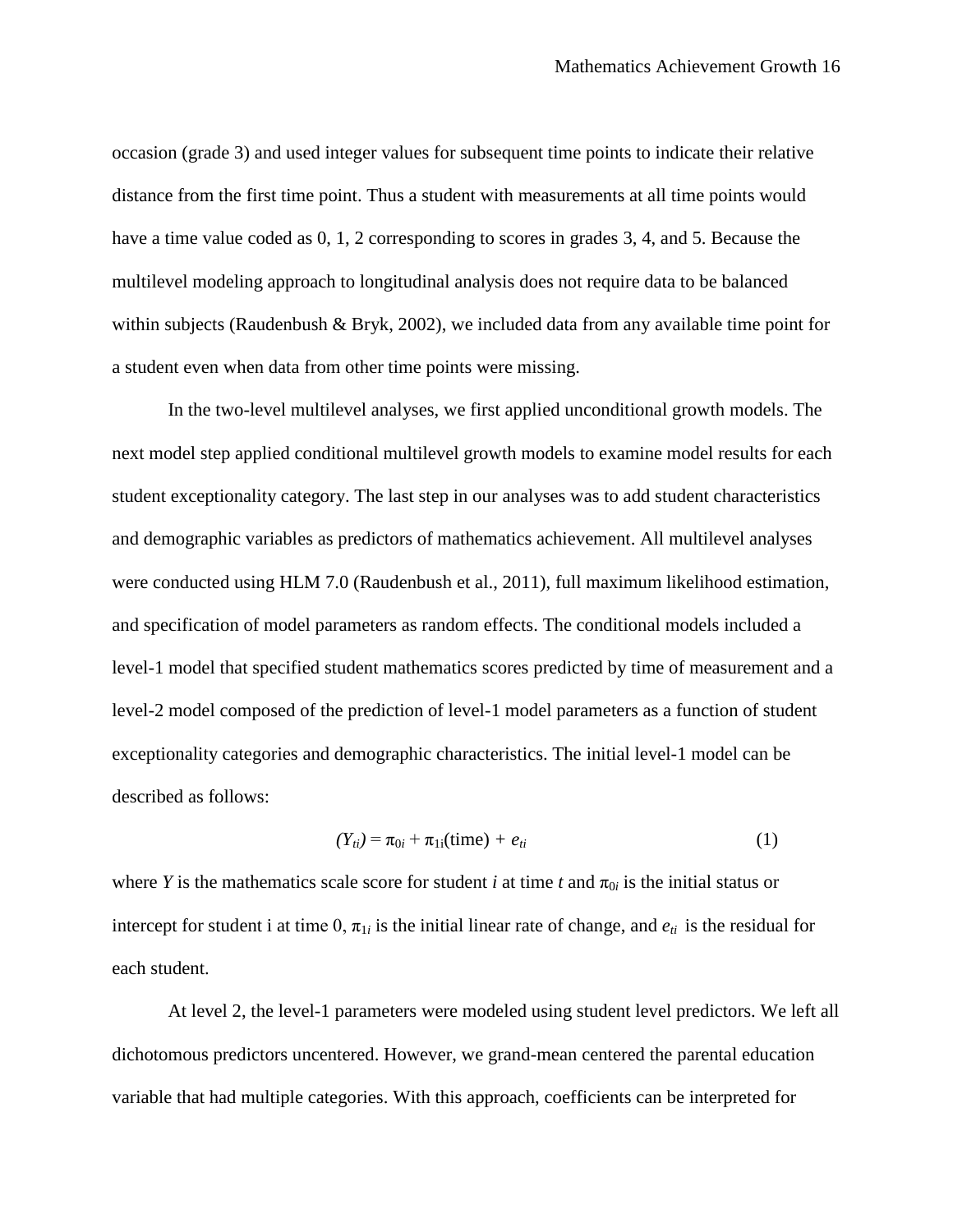dichotomous predictors as the effect for the group coded one and for the continuous predictor (parental education) as the effect for a student with the mean value of the predictor. The level-2 equations (for the study's full set of predictors) for the mathematics initial status and growth rate parameters are as follows:

Initial Status, 
$$
\pi_{0i} = \beta_{00} + \sum \beta_{0k}
$$
 (Predictor<sub>i</sub>) +  $r_{0i}$  (2)

Rate of Change, 
$$
\pi_{1i} = \beta_{10} + \sum \beta_{1k}
$$
 (Predictor<sub>i</sub>) +  $r_{1i}$  (3)

where  $\pi_{0i}$  represents each student's grade 3 mathematics score,  $\beta_{00}$  is the grand mean average mathematics score at grade 3 for all students, each *β0k* represents the grand mean average partial regression coefficient relating the predictor of interest to students initial status, and *r0i* is the residual between the fitted predictor value for each student and the student's observed mathematics score. Each individual's initial rate of change,  $\pi_{1i}$ , was modeled as a function of the grand mean average mathematics initial rate of change for all students, *β10*. Each *β1k* represents the grand mean average partial regression coefficient relating the predictor of interest to student's initial rate of change, and *r1i* is the residual between the fitted predictor value for each student's initial rate of change and the observed initial rate of change.

Another goal of our analyses was to provide empirical benchmarks (Bloom et al., 2008) of achievement scores as a contextual aid in interpreting students' mathematics growth. We used two methods to provide interpretive benchmarks: (a) year to year growth effect sizes, and (b) achievement gap effect sizes. We estimated effect sizes (ES) for regular education students and students from each exceptionality category by examining the mean difference from one year to the next in ratio to the pooled standard deviation for the two years. To estimate achievement gaps, we compared the mean mathematics performance in each year for students in a particular exceptionality category to the mean mathematics performance of regular education students or to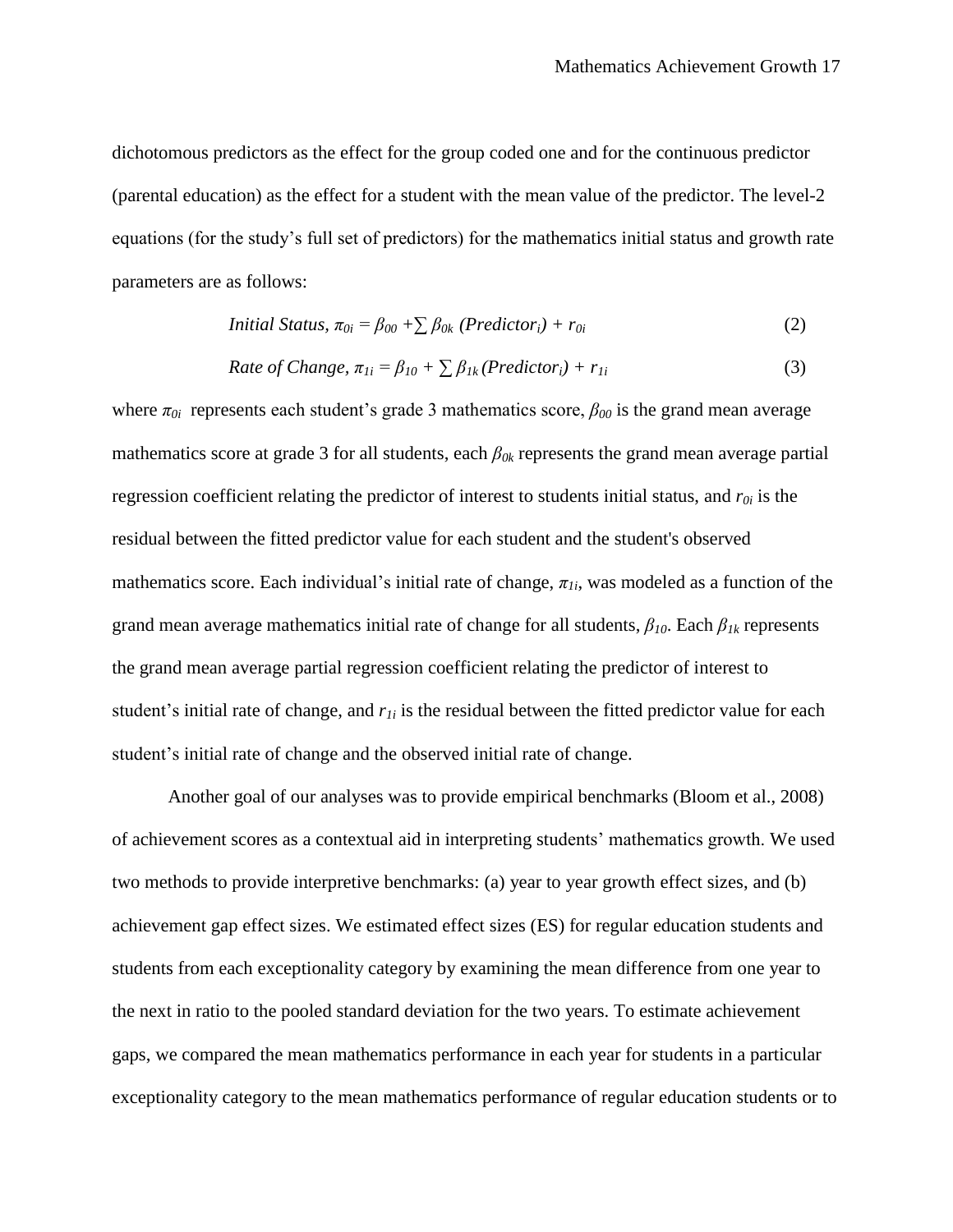all non-SWD students (i.e., regular education and academically/intellectually gifted students combined). This mean difference was divided by the standard deviation of the scores for all students in that grade.

In order to estimate school level differences in mathematics performance we also applied three-level longitudinal models. The first two levels of the three-level models (time and students) were exactly as presented above in equations 1-3. A notable difference in the three level models was that all level two predictors other than the intercept and slope were treated as fixed effects. This specification was used to ease model estimation and because our interest in the three-level models was only in the differences in school average intercepts and school average slopes. Six school characteristics (proportion regular education students, proportion white students, average parental education in the school, proportion limited English proficient students, and school size) were used as predictors of level two school intercepts and slopes.

#### Results

The analytic sample was used to describe growth trajectories for each student group, estimate growth trajectories using multilevel methods, and create empirical benchmarks to further characterize mathematics growth by student group. We report results separately for regular education students and students identified as Academically/Intellectually Gifted students. However, because these two groups are not distinguished from each other in many accountability applications, we also provide information below in which these two groups are combined and described as Non-SWD students.

#### *Average Observed Growth by Exceptionality Category*

Table 2 shows means and standard deviations of mathematics scale scores by grade for all students, all non-SWD students, regular education students, Academically Gifted students,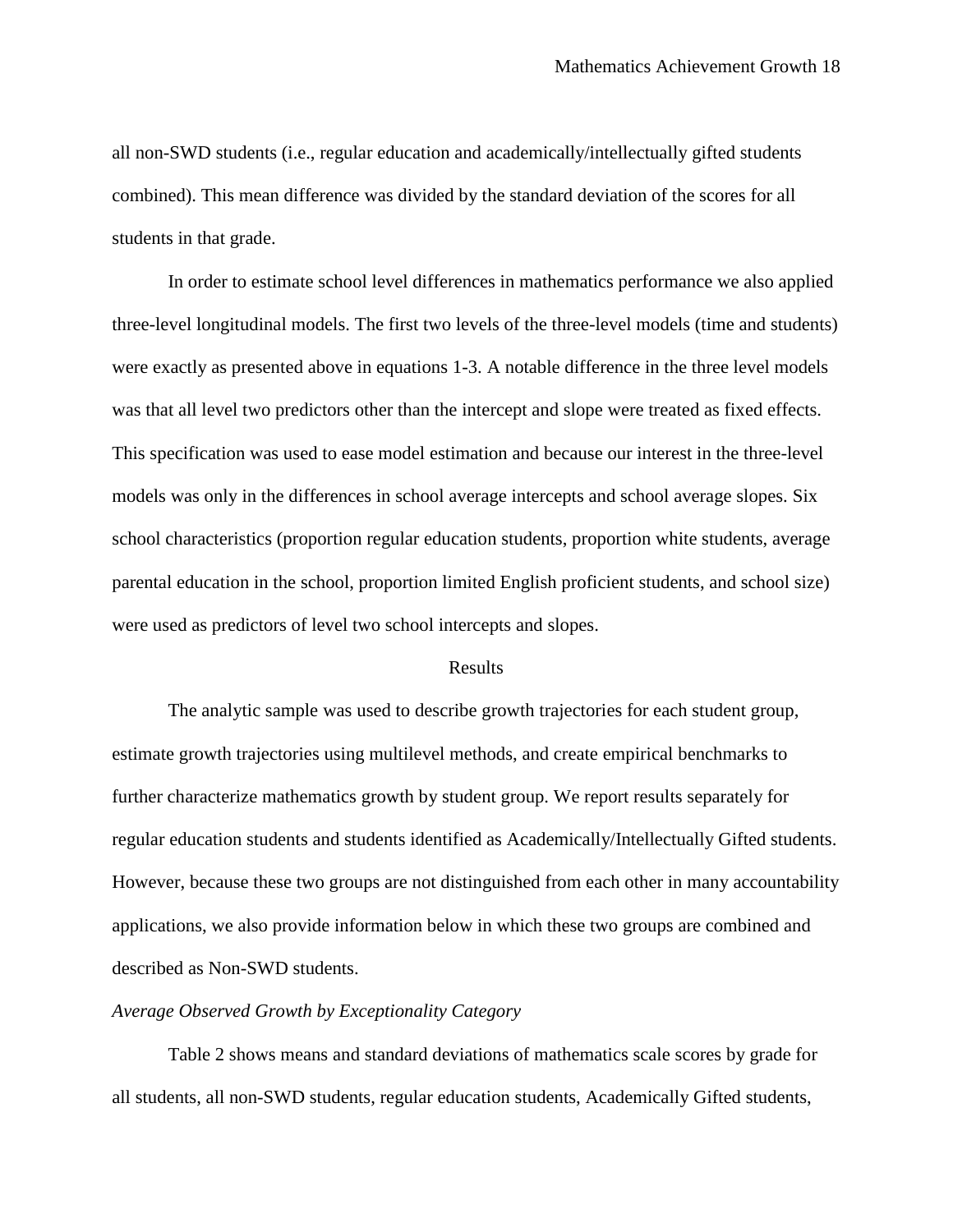and students in each exceptionality category that had a sample size greater than 100 in 2000-01. It can be seen in Table 2 or Figure 1 that most average trajectories are curvilinear in form, with decelerating growth across grades. As would be expected, the Academically Gifted group of students had the highest trajectory at initial status in grade 3 and showed a somewhat higher slope than other student groups. In terms of level of performance, the order of growth trajectories from highest to lowest performing were the regular education, Speech-Language Impairment, Hearing Impairment, Autism, Specific Learning Disabled, Other Health Impairment, Emotionally Disturbed, and Intellectual Disability. While there was some crossing of growth trajectories in the middle of the distribution, generally there was some differentiation between subgroups of students in initial status. All students groups demonstrated growth over time although there are some differences apparent in rate of change and rate of curvature for some groups. These observations are tested further using the statistical models described in the next section.

#### *Two-Level Growth Models*

The first model applied was a fully unconditional random effects model that only estimated grand means and variance components. We then applied a two-level longitudinal models that represented student mathematic scores as a linear function of time (see first columns of Table 2). On average, across all students, the estimated mean mathematics scale score in grade 3 was 251.08. The average initial rate of change was a statistically significant growth rate of 6.92 scale score points per grade ( $z = 520.02$ ,  $SE = 0.01$ ,  $p < .001$ ). Inspection of the variance components for each model parameter (intercept, initial rate of change, curvature) in this model and also in the following two models showed that there was significant variation in parameters across students for all three random effect model parameters ( $p < .001$ ).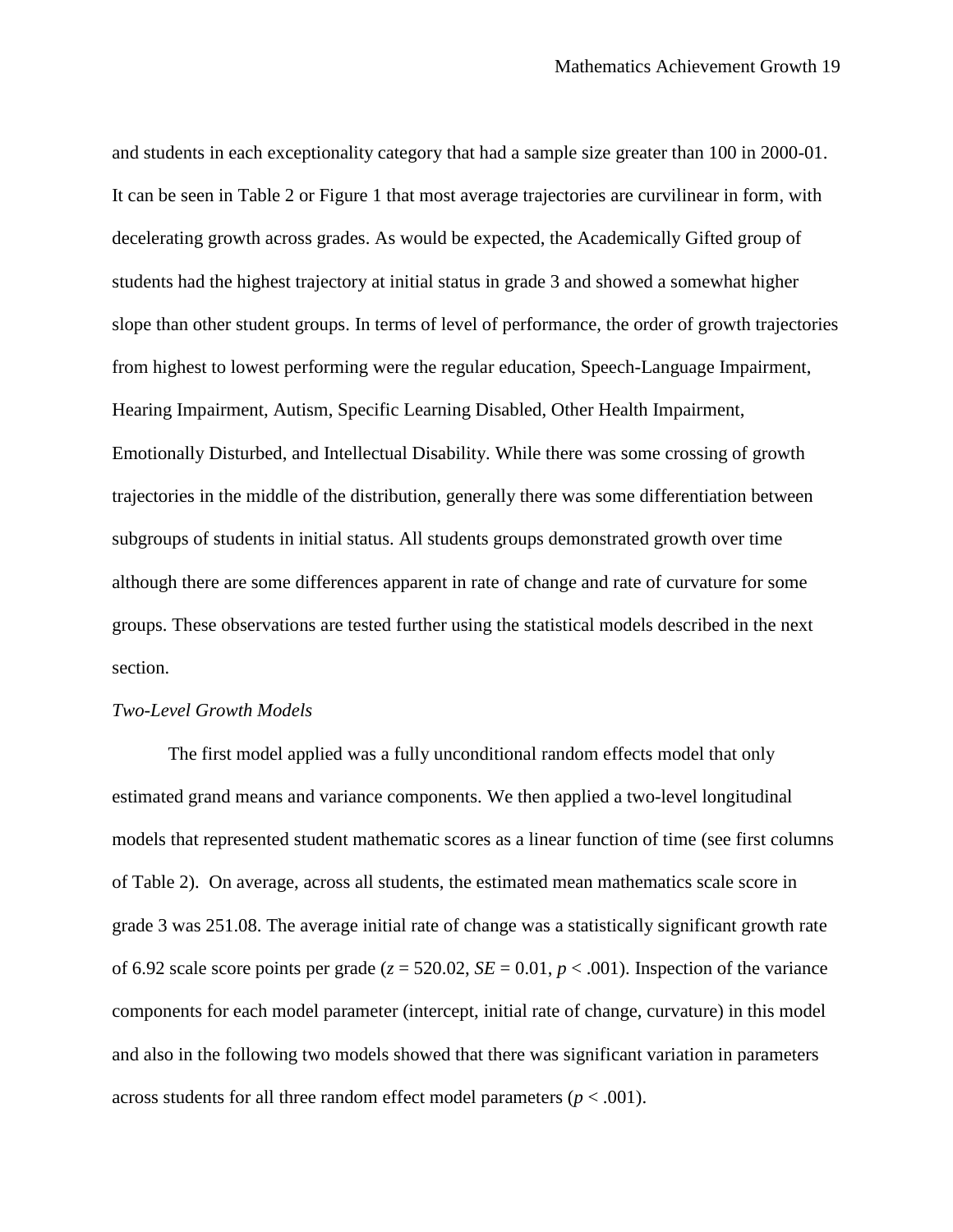We next applied two conditional models that added predictors to the quadratic model. In the first model we added dummy coded predictors that reflected students' exceptionality category. Multilevel model results for the exceptionality predictors are shown in the middle section of Table 2. It can be seen in Table 2 that all differences in intercept or initial status in grade 3 between regular education students (i.e., the group coded zero on all vectors), Academically Gifted students, and students in all exceptionality categories were statistically significant ( $p < .001$ ). While Academically Gifted students scored about 10 scale score points higher in grade 3 than regular education students, all of the exceptionality students had significantly lower initial mathematics performance in Grade 3. Students with an Intellectual Disability showed the largest differences in initial status, on average 14 scale score points lower than regular education students. The group showing the smallest contrast with regular education students in Grade 3 was students with a Speech-language Impairment who scored an average of 1.45 scale score points lower.

Three exceptionality groups, students with a Behaviorally Handicapped, students with a Hearing Impairment and students with a Speech-language Impairment did not differ significantly in initial rate of change in contrast to the regular education students. The remaining comparisons between student groups all showed statistically significant (*p* < .001) lower initial rates of growth in contrast to the regular education students. The smallest difference was observed for the Academically gifted students but annual decreases in initial growth rate of from .86 to 1.69 scale score points were observed for the remaining exceptionality groups.

We then expanded the multilevel growth model by adding an additional set of predictors representing student demographic and background characteristics. As can be seen in the rightmost columns of Table 2, all predictors were significantly related to students' initial achievement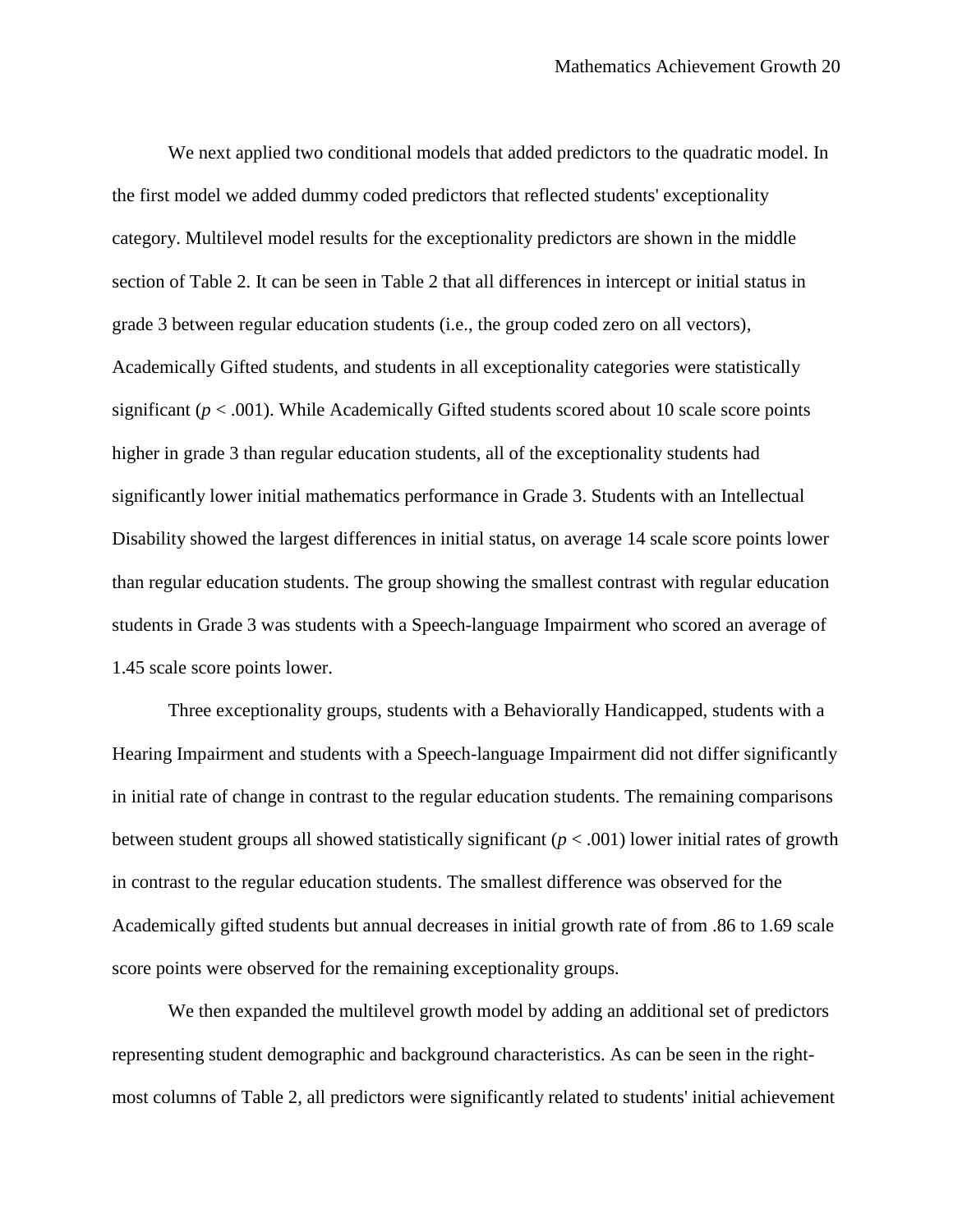level in grade 3. The estimated grand mean initial status or intercept (252.63) now represents the average mathematics achievement in grade three for white male students, who are not limited-English proficient or receiving free lunch with an average parental education. While the magnitude of several parameter estimates vary slightly, hypothesis testing results for the grand mean of parameters and for specific exceptionality category contrasts are very similar to those for the previous model with three exceptions: the initial rate of change for students with Autism was no longer statistically significant and the initial rate of change for students with a Speechlanguage Impairment were now statistically significant in this model when they had been nonsignificant in the previous model.

Examination of results for the new predictors showed that females (-0.44), limited English proficient students (-2.69), free lunch recipients (-1.25), Black students (-4.13), Hispanic students (-0.94), and American Indian students (-1.85) all had significantly lower initial mathematics performance in Grade 3. Results for rate of change showed that all predictors except sex and limited English proficiency showed statistically significant differences in rate of change in comparison to the reference group. Students with higher levels of parental education (0.05), who were Asian (1.28), Black (0.22), or Hispanic (0.93) showed larger rates of change. Students who were free lunch recipients (-0.19) or American Indians (-1.46) showed lesser rates of change.

#### *Empirical Growth Benchmarks*

To provide additional context for interpretation of differences in student growth we examined two representations of student group differences: (a) change in mathematics growth from year to year expressed as an effect size, and (b) achievement gap effect size between student exceptionality groups and either non-SWD students or regular education students.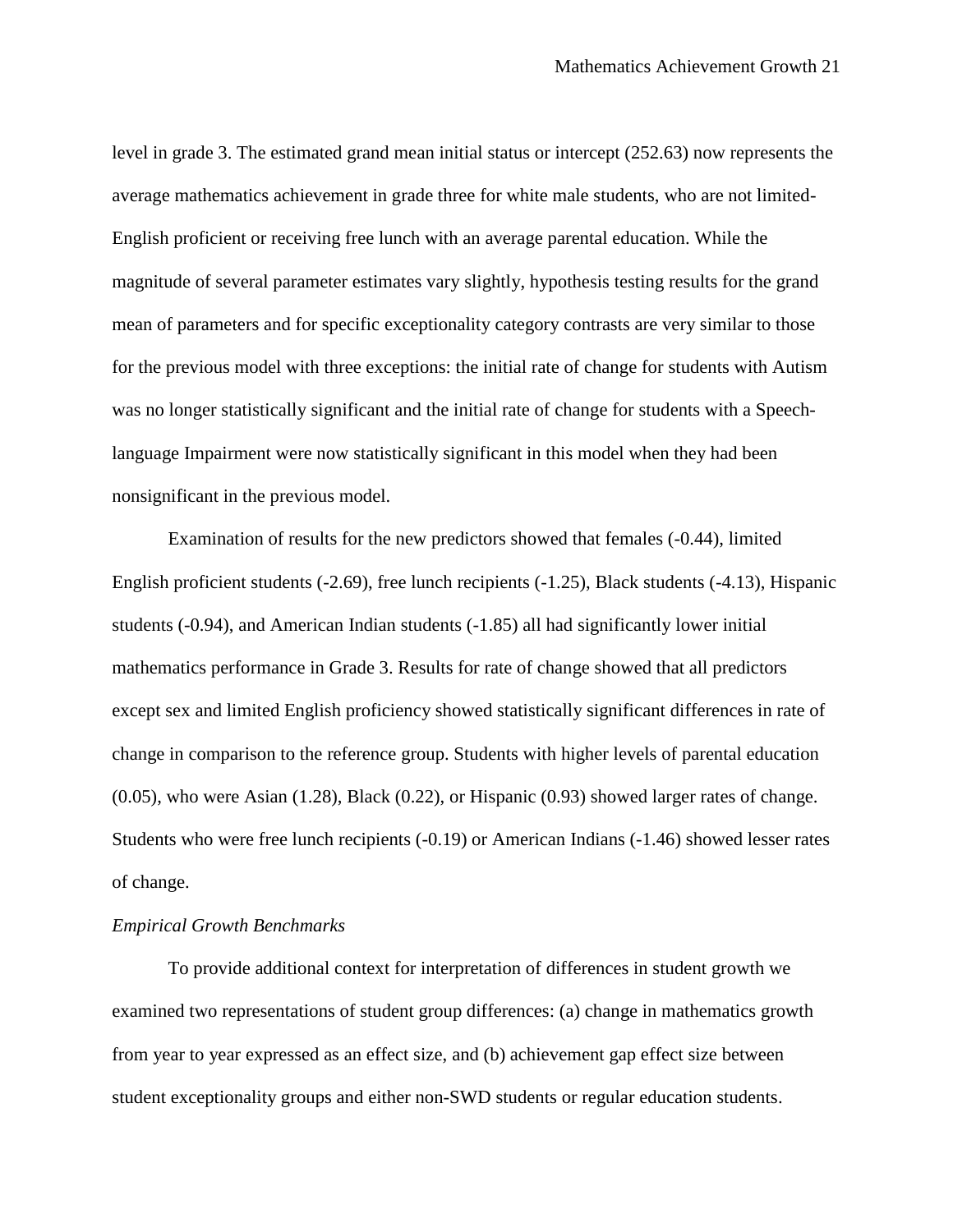*Mathematics growth effect sizes*. Table 4 shows year-to-year growth expressed as an effect size for all non-SWD students, regular education students, Academically Gifted students, and students in each exceptionality category. As can be seen in the first column of Table 4, student growth from grade 3 to grade 4 is substantial for all student groups, ranging from 0.72 for the Other Health Impaired group to 1.19 for the Intellectual Disability group. Inspection of the grade transition effect sizes from grades 3-4 to grades 4-5 showed that these effect sizes diminished for all student groups across grades.

*Achievement gap effect sizes*. Another representation of mathematics achievement for student groups can be obtained by inspecting the relative growth of one student group in comparison to another. Table 5 shows effect size comparisons of students by exceptionality group in comparison to Non-SWD students in the upper portion of the table and in comparison to regular education students in the lower portion of the table. In comparison to Non-SWD students, the student exceptionality group mathematics scores were lower by from .30 to almost two standard deviations in grade three. Inspecting achievement gap differences over time, it can be seen that in general, although there is some variation from grade to grade, achievement gap differences remain relatively stable or increase from grade 3 to grade 5. As shown in the lower portion of Table 5, when examined separately, Academically Gifted students perform approximately one and a quarter standard deviations higher than regular education students over grades 3-5. Achievement gap effects sizes for students in specific exceptionality categories are somewhat smaller than the comparisons in the upper portion of the table for all non-SWD students but generally show the same pattern of differences by group and over time. *School Level Results*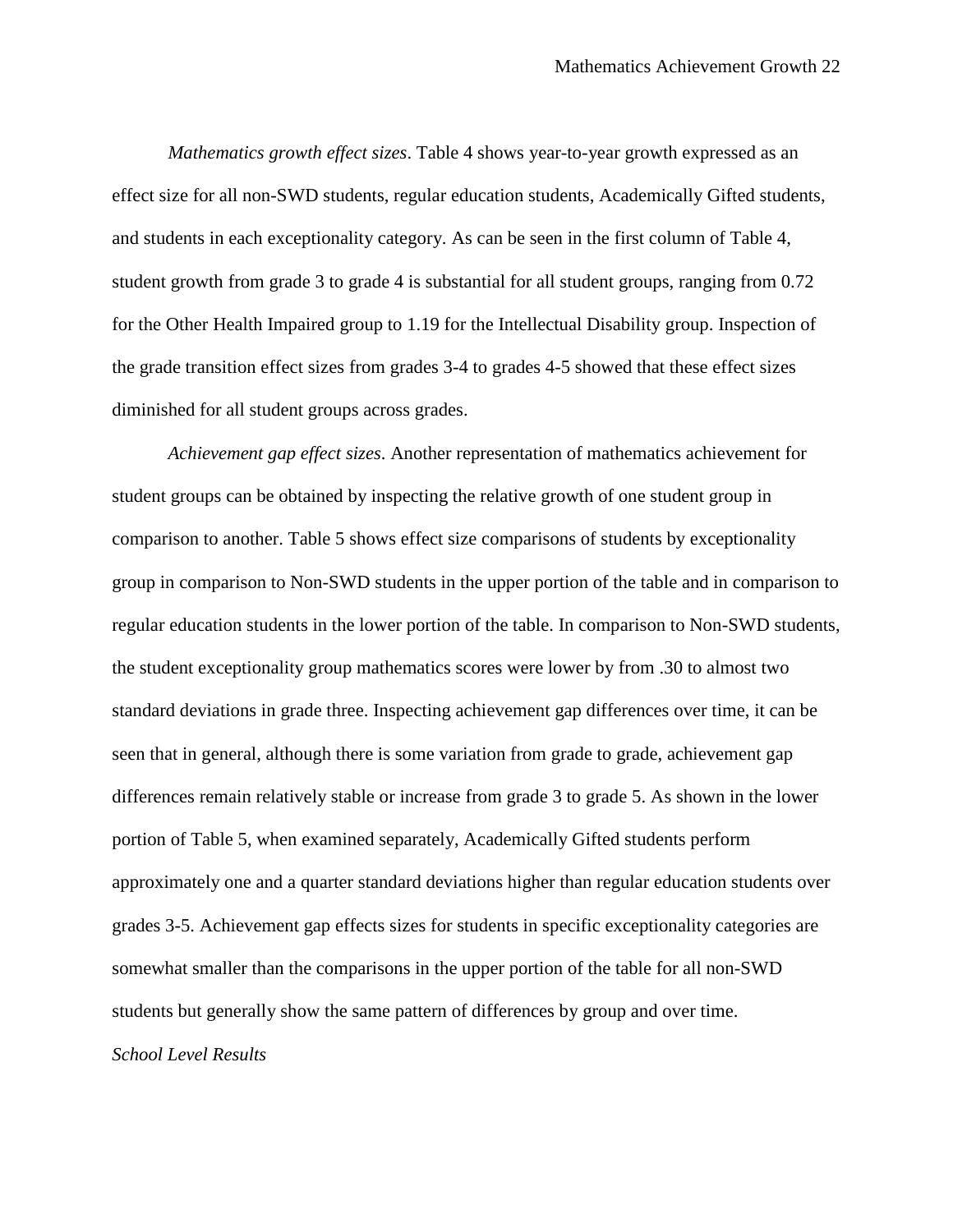Another goal of the present study was to examine mathematics achievement aggregated to the school level. As described earlier, these analyses were performed on a reduced sample that had stable enrollment at the same elementary school in Grades 3-5. The same unconditional and conditional HLM models reported above were analyzed while adding a third level of analysis representing school membership. For brevity, we only report here the final results of the fully conditional three-level model (see Table 6). As can be seen in the table, all student level predictors of mathematics intercept were statistically significant except the contrast between Asian and white students. At the school level, school average intercept was significantly associated only with parental education with an increase of .06 scale score points with each additional level of parental education over the grand mean. At the student level, limited English proficient students, females, students with an Emotional Disturbance, students with a Hearing Impairment, students with a Speech or Language Impairment, Black students, and American Indian students did not differ significantly from the grand mean slope. Higher levels of parental education, Academically gifted students, and Hispanics all showed significantly higher slopes. Students receiving a free or reduced price lunch, students with an Intellectual Disability, students with an Other Health Impairment, and students with a Specific Learning Disability all showed significantly lesser slopes than the grand mean. At the school level, only one school characteristic was significantly associated with school slope; larger schools were associated with lesser average growth rates. Figure 2 shows estimated mathematics achievement growth as a function of regular vs. special education status and at the 25th and 75th percentiles of parental education. Figure 3 shows estimated mathematics achievement growth as a function of proportion of free lunch students and school size.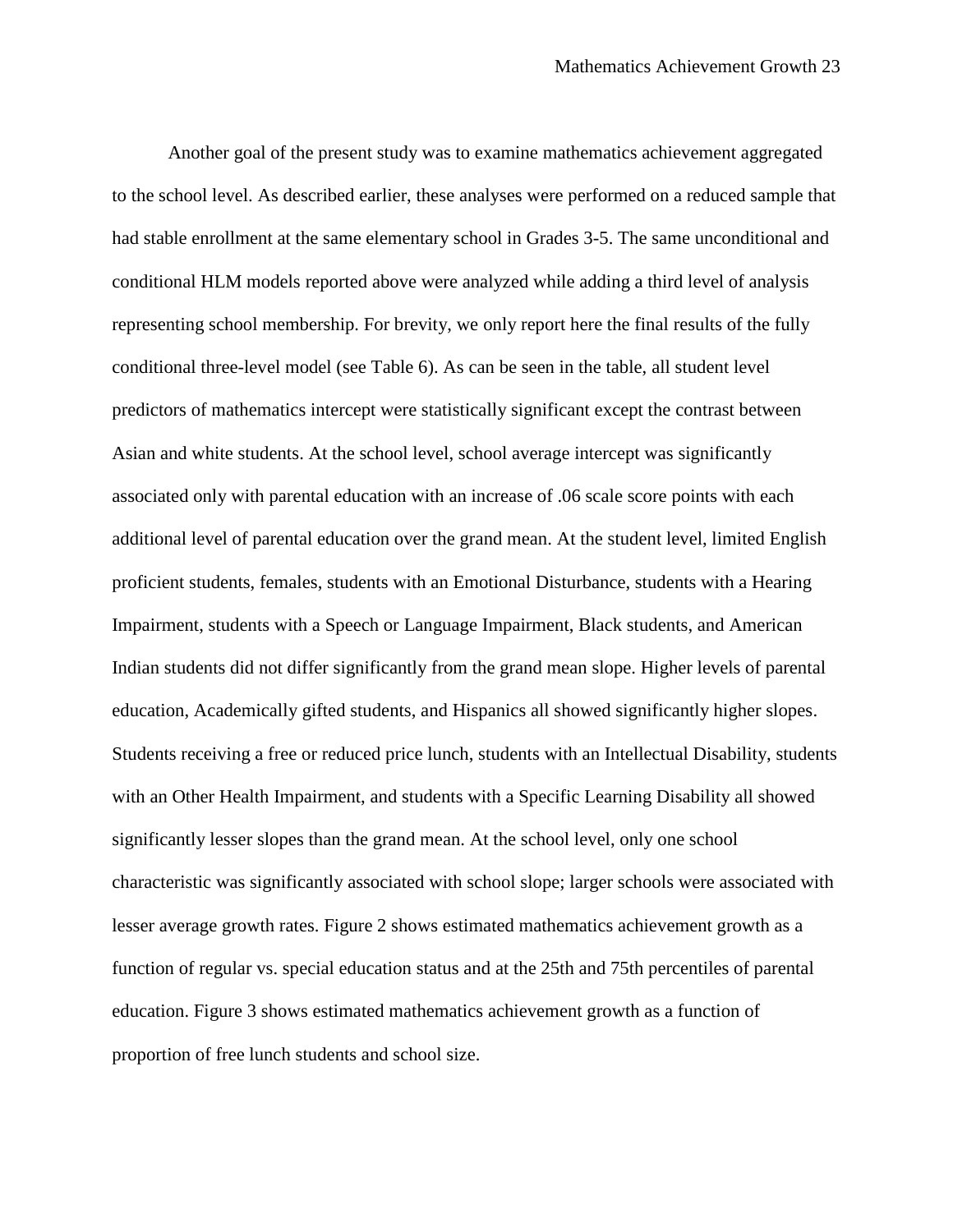We also examined the relationship between school average intercept and school average slope. Figure 4 shows estimated school intercept plotted against estimated school slope with schools coded as low or high proportion students with disabilities. The reference lines in the figure indicate median intercept and slope. It can be seen in the figure that, although the relationship between intercept and slope at the student level is strongly positive in correlation (i.e., a Matthew effect), at the school level average intercepts and average slopes are negatively correlated  $(r = -0.29)$ .

In previous research (e.g., Stevens, 2005) we have argued that evidence for the adequacy and validity of accountability models can be garnered through a process of pattern matching (Shadish, Cook, & Campbell, 2002) that examines the correlation of school performance estimates (in the present study intercept and slope) with confounding factors that can undermine the adequacy of an estimate of school effects. We examined the magnitude of correlations with six predictors that are possible confounding factors in the estimation of school effects: proportion Regular Education students, proportion White students, proportion free lunch students, proportion limited English students, level of parental education, and school size. Table 7 shows the correlation of school intercepts and slopes with these school characteristics. As can be seen in the table, the relationship between school intercept is substantially larger in almost all cases than for school slope.

#### **Discussion**

The present study examined mathematics achievement growth for regular education students, academically gifted students, and students in seven specific exceptionality categories. The study examined a large and inclusive statewide database used for operational accountability reporting and decision-making.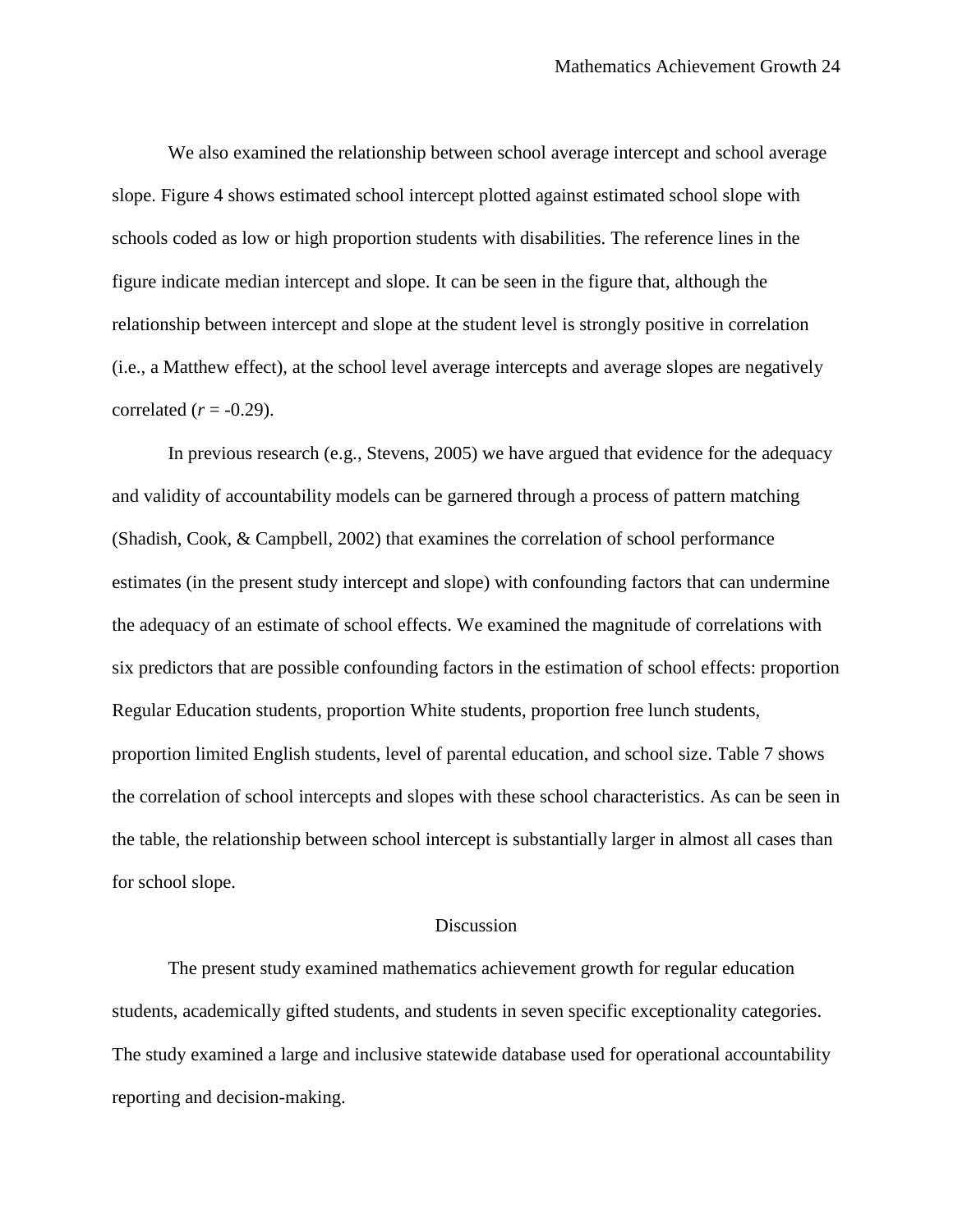#### *Major Findings*

Students in all exceptionality categories showed statistically significant growth in mathematics achievement over the studied grades. There was also statistically significant variability by student subgroup in mathematics achievement both at the initial assessment in grade three and in rates of growth over time. These general results are quite consistent with other published studies. There is evidence that there are gaps in achievement when students enter school, at the time of first assessment on state mandated accountability tests, and in rates of growth. In the present study, the highest performing student groups were Academically Gifted students followed by regular education students. The lowest performing student group was students with Intellectual Disabilities.

#### *Findings in Relation to Previous Research*

These results are generally consistent with other recent studies of mathematics achievement growth (Bloom et al., 2008; Francis et al., 1996; Morgan et al., 2009; Morgan et al., 2011; Shin et al., 2013; Wei et al. 2011; 2012) which all reported curvilinear growth functions with decelerating growth over age or grade. In the present study, given three waves of measurement, we could only apply linear growth models. However, when additional waves are available, decisions on functional form should be made based on purpose of analysis and study. Linear models are more parsimonious but may under-represent the complexity of change for certain groups, assessments, or ranges of measurement and occasions/grades spanned.

As in a number of previous studies, we found statistically significant differences in mathematics performance as a function of student background characteristics including race/ethnicity, parental education, free lunch status, and language proficiency. It is also noteworthy that the magnitude of some coefficients for specific exceptionality categories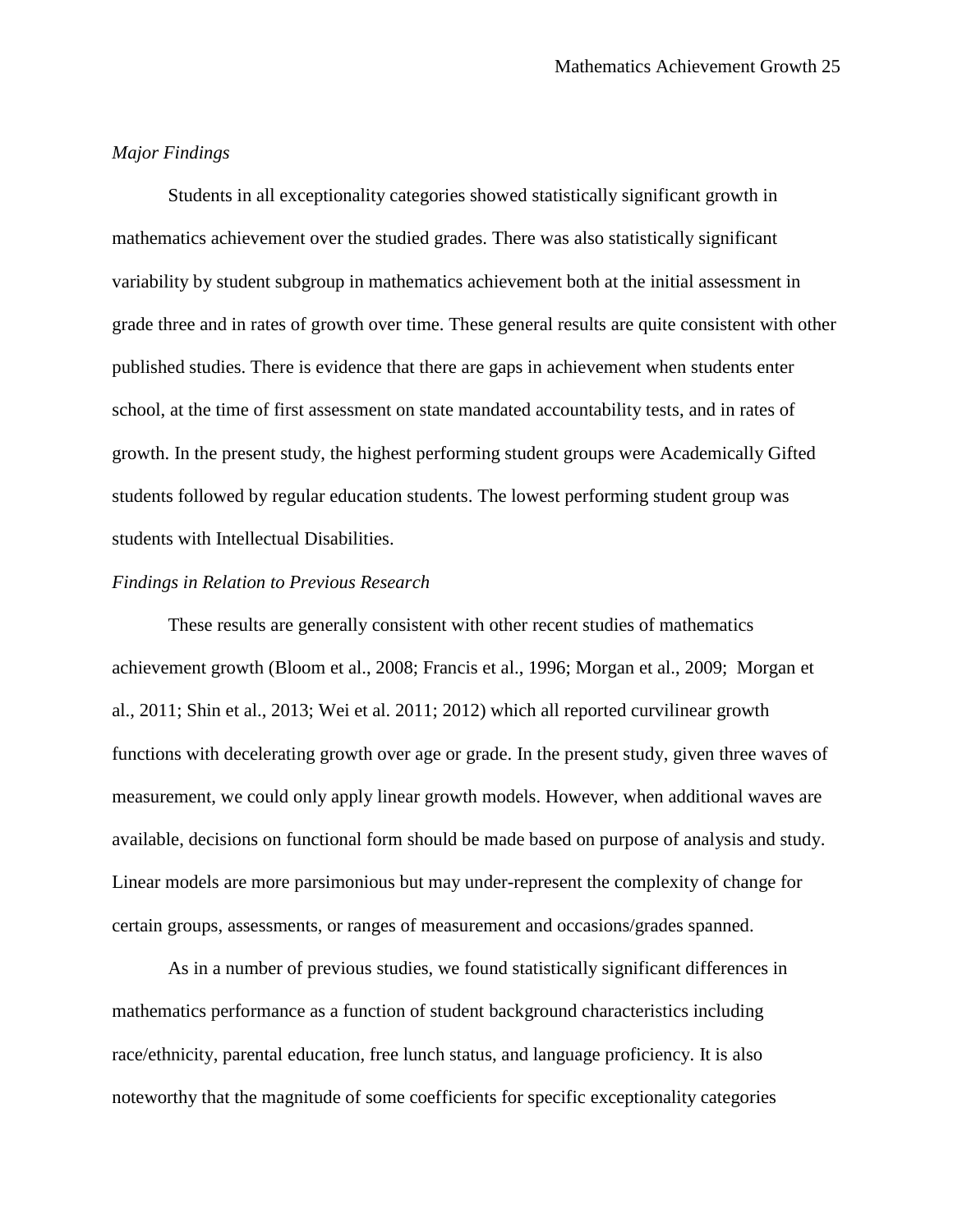changes when other student background characteristics are taken into account. This underscores the importance of including a variety of student descriptors in analyses to disentangle effects among variables (Kieffer, 2008). One of the predictors more strongly and consistently related to outcomes, parental education, confirmed previous findings that parent education level is significantly related to student achievement (Holman, 1995; Phillips et al., 2002).

Another important feature of the present study was the provision of additional benchmark information for interpreting growth results as recommended by Bloom et al. (2008). Common and often unanswered questions in evaluating student changes in proficiency include: "How much growth was there?," "How does growth for different students or groups compare?," and "Are gaps between student groups decreasing." Our results show that the amount of mathematics growth expressed as an effect size decelerates from the earlier grades into middle school for all student groups studied. These results are consistent with many other studies (e.g., Shin et al., 2013) although there is no clear understanding of why this decrease occurs. Some have proposed that the decrease occurs as mathematical content becomes more difficult, more elaborated, and branches into more distinct and complex areas of mathematics (e.g., algebra, geometry, etc.; Carraher & Schliemann, 2007; Kieran, 2007; Shinn et al., 2013). Another possibility is that later learning is hampered by incomplete learning and mastery in earlier grades, essentially compounding content difficulty as time passes. A third possibility is that changes in student motivation, academic self-concept, and beliefs in the worth and utility of mathematics may decrease over time. Another possibility less often cited is that the nature of instruction, assessment, or the interaction of the two results in instruments that are less sensitive to student achievement occurring in later grades.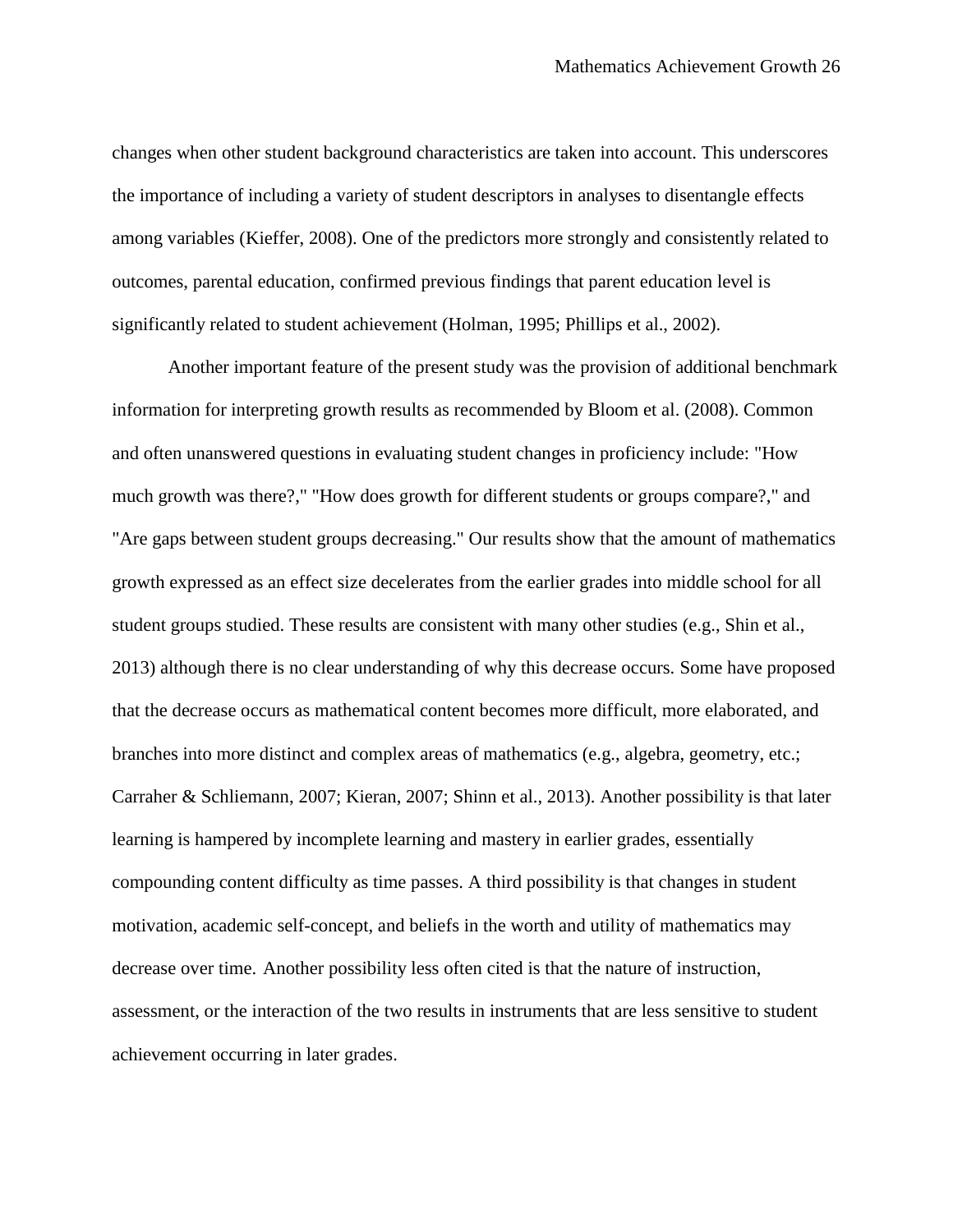The laudable goal of closing the gap between SWD and Non-SWD students is an important policy target. However, the policy may not fully embrace empirical evidence about student growth. In order for those who are "behind" to catch up with other students it is necessary that they not only make academic progress but that they make progress at faster, more accelerated growth rates that their higher performing, and often more advantaged peers. Results presented here show that in fact, SWD generally are not closing the achievement gap relative to regular education students or to all Non-SWD students. As noted elsewhere (Morgan, 2011) this raises important questions about how much growth should be expected for these students as well as what reasonable expectations are for "proficiency" for these students and for narrowing the achievement gap.

In another study of achievement growth for students with disabilities, Zvoch and Stevens (2005) found that students in special populations demonstrated achievement growth at a rate that was indistinguishable from their counterparts in the data submitted for accountability reporting. However, data from a more inclusive student cohort revealed that ethnic minority, impoverished, and special education students grew at a slower rate than their peers. Thus, whereas in one student sample it appeared as though schools were under-serving special student populations (i.e., achievement gaps widened over time), in the other it appeared as though traditionally disadvantaged students kept pace with their more advantaged peers. This study highlights the importance of carefully attending to missing data in assessing growth of students with disabilities.

More recently, Schulte (2010) extended her initial investigations of achievement outcomes and growth for students in special education in a single district by using multiple years of extant state-level longitudinal data from NC's testing program. These analyses confirmed that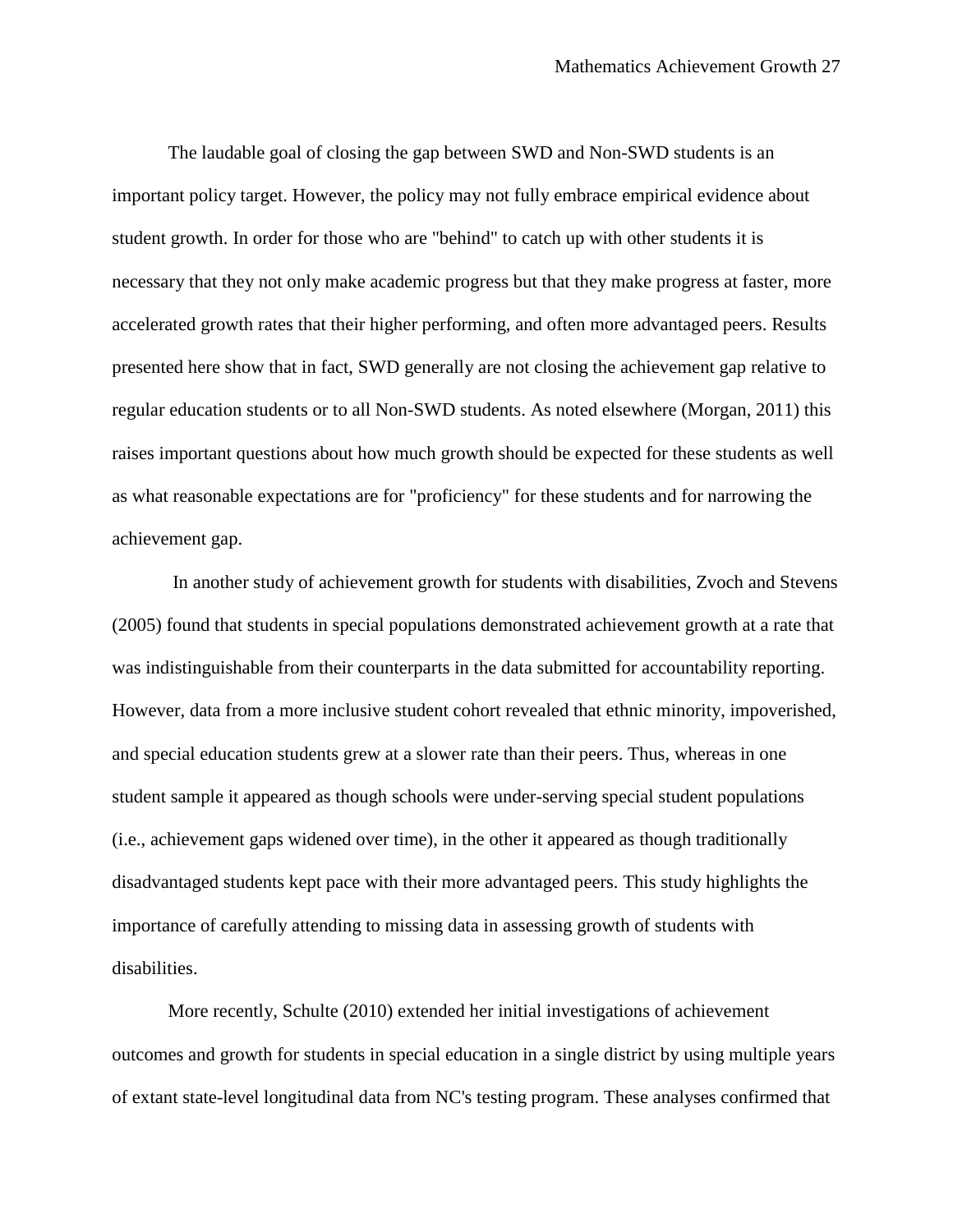SWDs differ markedly from non-identified students in terms of achievement level, but less so in terms of growth, and that the high rate of exits and entrances from special education during the elementary school years distorts the size of the achievement gap when data are reported crosssectionally rather than longitudinally.

Expectations for growth cannot rest solely on policy intent but must also be contextualized by empirical findings that describe the growth that occurs for students as a function of their exceptionality and background. We believe the results presented here provide rich additional context for characterizing and interpreting student growth for SWD and Non-SWD students through the use of effect size and normative interpretations of student growth. Empirical information about growth like that presented here can be used to guide instructional decision-making and policy formation. It is not only important to express how much growth we would like to see from a pedagogical or policy perspective but also how much growth typically occurs and how that growth is conditioned on student exceptionality, characteristics, and background. Richer contextualization of empirical growth results can provide an important foundation to temper decisions about how much growth typically occurs and what can be realistically expected for future growth. Expectations for growth must also consider what additional resources may be needed to close achievement gaps and whether we must recognize different expectations for students with different exceptionalities and needs.

#### *Limitations*

A number of limitations in the present study should be noted and considered. First, we were unable to adequately represent and model a number of exceptionality categories because the sample sizes were too small. We also excluded a number of students from analytic samples due to missing data, grade retention or advancement and school mobility. The present study also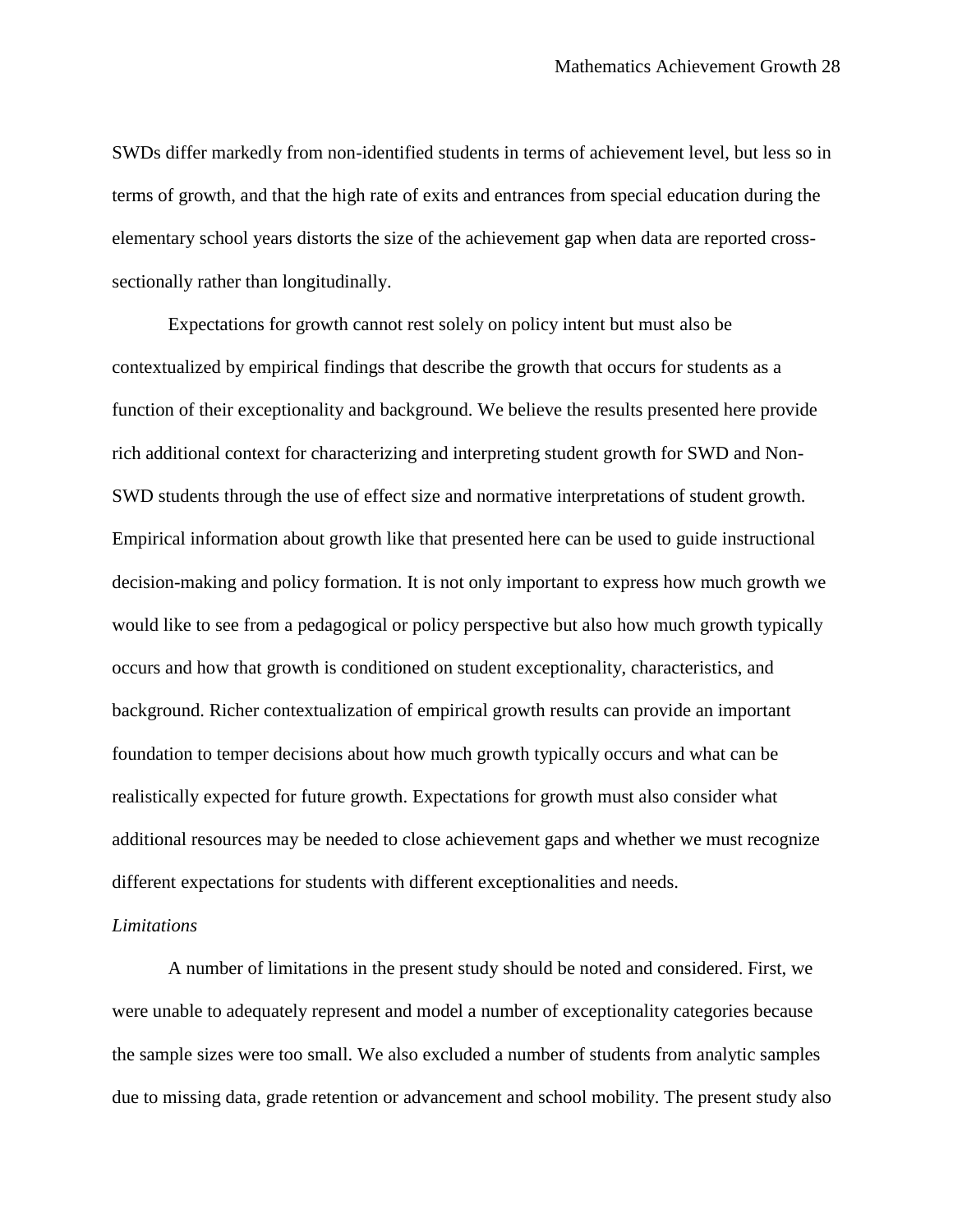only includes those students that took the North Carolina EOG test and does not address those who took the North Carolina alternate assessment. As a result, the findings reported here may not fully generalize to student groups other than those studied.

We also know that the method used here to identify special education status and student exceptionality, while convenient is flawed. Student classifications change from grade to grade and student exits and entrances into special education are correlated with achievement. This results in biased cross-sectional or longitudinal reports of performance gains and losses (Schulte, 2010; Ysseldyke & Bielinski, 2002). In addition, SWDs are more likely to be retained in grade and/or perform at the bottom of grade-level score distributions. Both retention (because of a lowered standard relative to promoted peers) and low scores (because of measurement error and regression toward the mean) increase the chances of invalid inferences about the improvement of this subgroup of students when scores are compared across years. In ongoing research (including another paper in this session) we are exploring the patterns of change in student classification as well as alternative methods for representing student exceptionality in longitudinal models.

Another substantial weakness in the present study is the listwise deletion of students whose school enrollment changed during the years studied. Research has shown that listwise deletion in longitudinal models likely introduces significant bias in estimates of student and school performance (Lockwood et al., 2005; Zvoch & Stevens, 2005). While not applied in the present study we are now working on a study with the North Carolina data that compares results depending on whether listwise deletion, cross-classified HLM, or HLM multiple membership models are employed.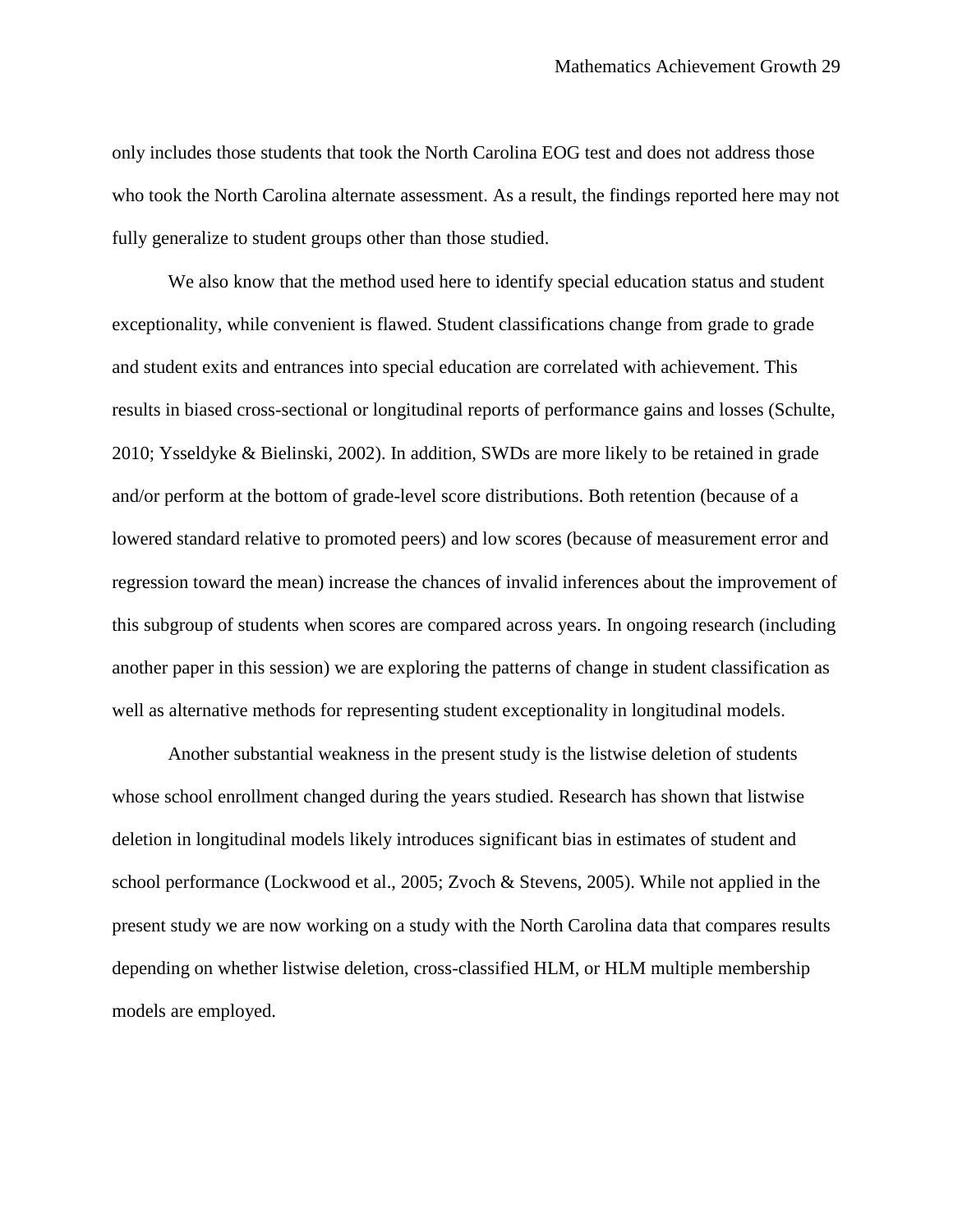#### References

- Abedi, J., Bailey, A., Butler, F., Castellon-Wellington, M., Leon, S., & Mirocha, J. (2005). *The validity of administering large-scale content assessments to English language learners: An investigation from three perspectives*. UCLA Center for the Study of Evaluation/ National Center for Research on Evaluation, Standards, and Student Testing (CSE Technical Report 663): Los Angeles.
- Anderson, R. C., Wilson, P. T., & Fielding, L. G. (1988). Growth in reading and how children spend their time outside of school. *Reading Research Quarterly, 23*, 285–303.
- Baker, L. A., Decker, S.N., & DeFries, J. C. (1984). Cognitive abilities in reading-disabled children: A longitudinal study. *Journal of Child Psychology and Psychiatry, 25*, 111– 117.
- Bast, J. W., & Reitsma, P. (1997). Matthew effects in reading: A comparison of latent growth curve models and simplex models with structured means. *Multivariate Behavioral Research, 32*, 135–167.
- Bast, J., & Reitsma, P. (1998). Analyzing the development of individual differences in terms of Matthew effects in reading: Result from a Dutch longitudinal study. *Developmental Psychology, 34*(6), 1373–1399.
- Blackorby, J., Wagner, M., Cameto, R., Levine, P., Davies, E., et al. (2005). *Engagement, Academic, Social Adjustment, and Independence: The Achievements of Elementary and Middle School Students With Disabilities*. Menlo Park, CA: SRI International.
- Bloom, H. S., Hill, C. J., Black, A. R., & Lipsey, M. W. (2008). Performance trajectories and performance gaps as achievement effect-size benchmarks for educational interventions.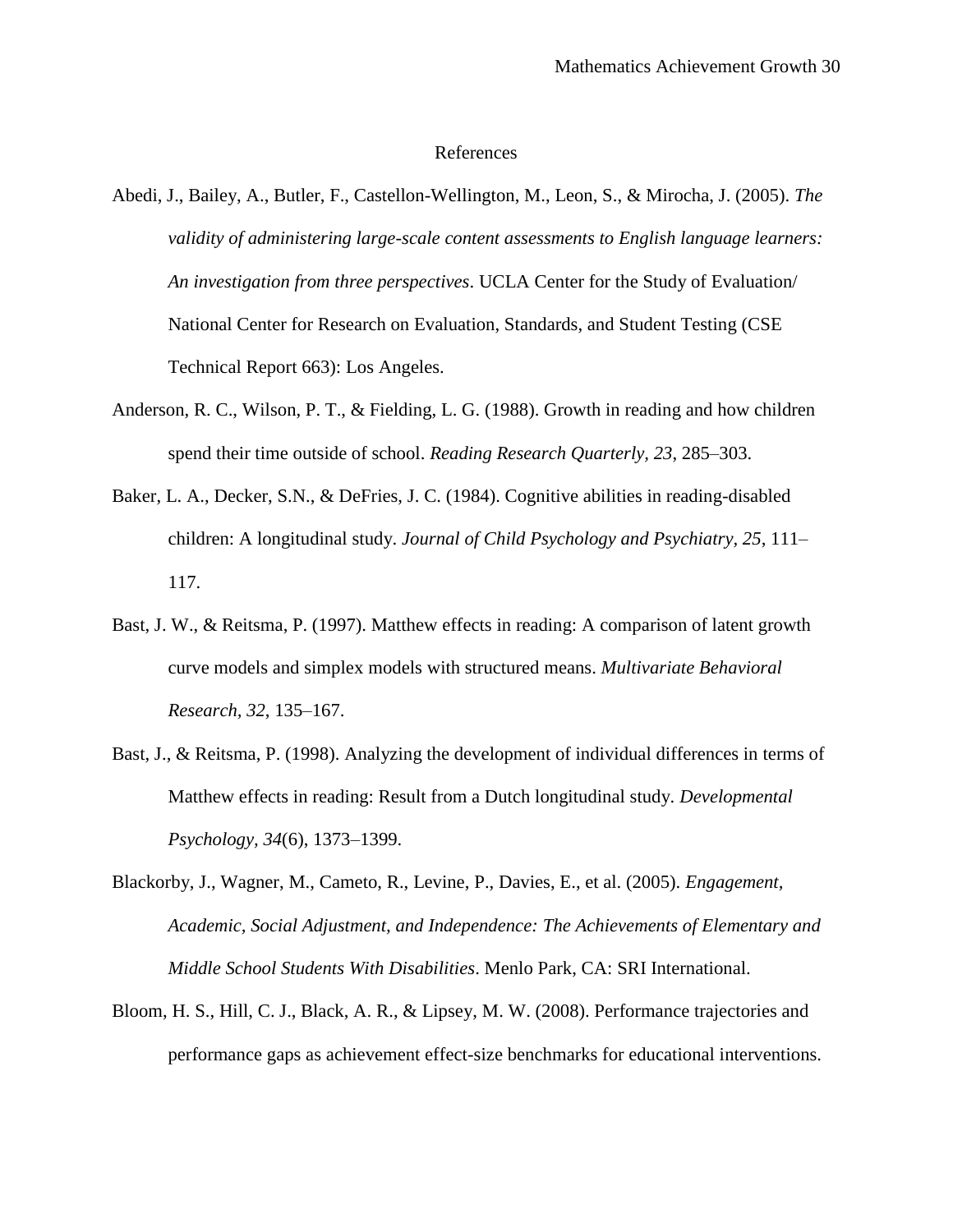*Journal of Research on Educational Effectiveness, 1*, 289–328. doi: 10.1080/ 19345740802400072

Bodovski & Farkas, 2007

- Butler, F. A., & Castellon-Wellington, M. (2005). *Students' concurrent performance on tests of English language proficiency and academic achievement. Validity of administering large-scale content assessments to English language learners: An investigation from three perspectives (final deliverable to OERI/OBEMLA)* (pp. 47–83). Los Angeles: University of California, National Center for Research on Evaluation, Standards, and Student Testing.
- Carlberg, C., & Kavale, K. (1980). The efficacy of special versus regular class placement for exceptional children: A meta-analysis. *Journal of Special Education, 14*, 295-309.
- Carlson, E., Jenkins, F., Bitterman, A., and Keller, B. (2011). *A Longitudinal View of Receptive Vocabulary and Math Achievement of Young Children with Disabilities*, (NCSER 2011- 3006). U.S. Department of Education. Washington, DC: National Center for Special Education Research.
- Carraher, D. W., & Schliemann, A. D. (2007). Early algebra. In E. K. Lester (Ed.), *Second handbook of research on mathematics teaching and learning* (pp. 669–706). Charlotte, NC: Information Age.

Center on Educational Policy. (2009). from http://www.cep-dc.org

Chang, M., Singh, K., & Filer, K. (2009). Language factors associated with achievement grouping in mathematics classrooms: A cross-sectional and longitudinal study. *School Effectiveness and School Improvement, 20*(1), 27–45.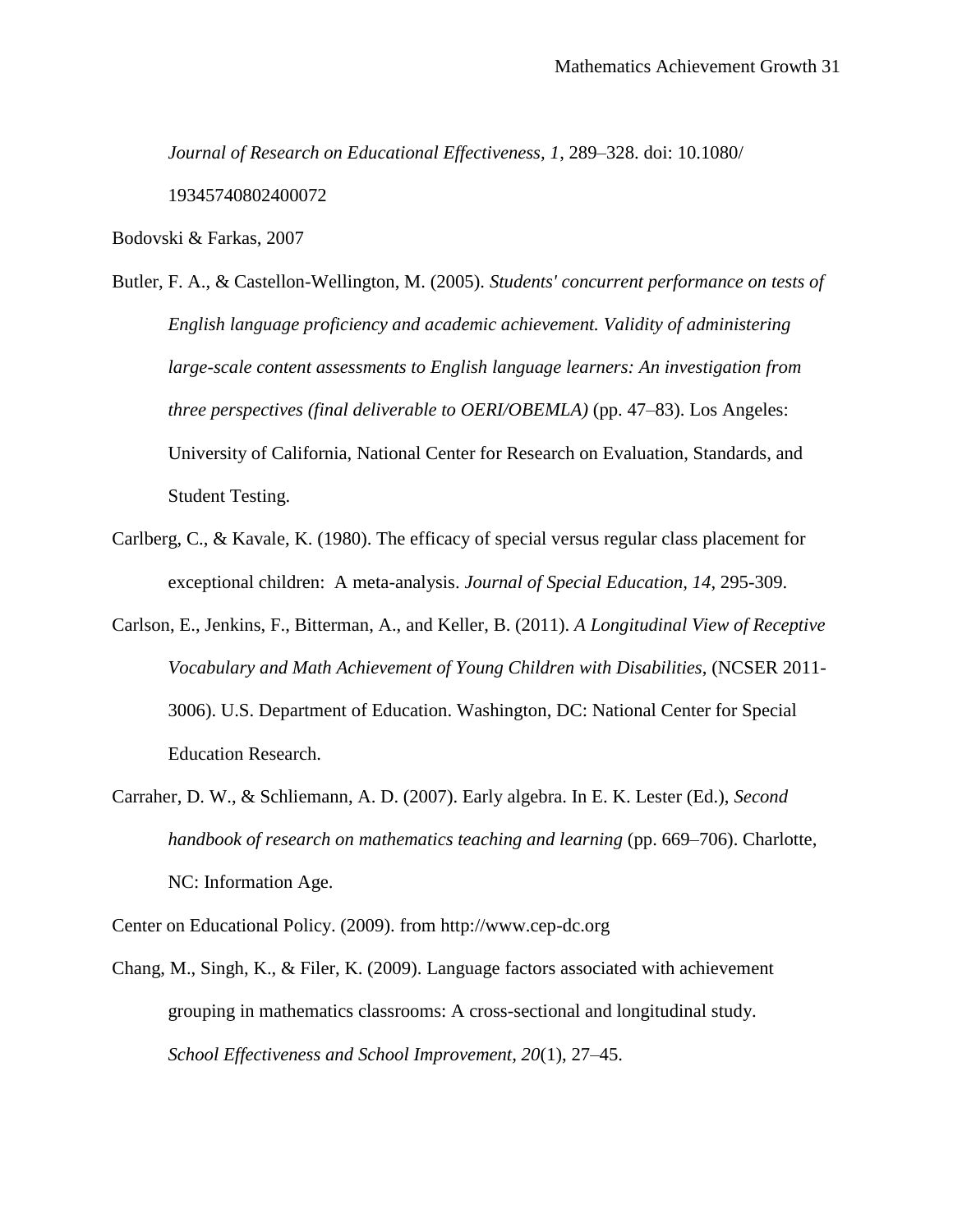- Chatterji, M. (2005). Achievement gaps and correlates of early mathematics achievement: Evidence from the ECLS K–First Grade sample. *Education Policy Analysis Archives, 13*(46).
- Clements, D. H. (2004). Major Themes and Recommendations. In D. H. Clements, J. Sarama, and A.-M. DiBiase (Eds.), *Engaging Young Children in Mathematics: Standards for Early Childhood Mathematics Education* (pp. 7-72). Mahwah, NJ: Erlbaum.

CTB/McGraw-Hill (2003). *TerraNova technical report*. Monterey, CA: Author.

- Davison, M. L., Seok Seo, Y., Davenport, E. C., Jr., Butterbaugh, D., & Davison, L. J. (2004). When do children fall behind? What can be done? *Phi Delta Kappan, 85*(10), 752–761.
- Denton, K., & West, J. (2002). *Children's reading and mathematics achievement in kindergarten and first grade*. Washington, DC: National Center for Education Statistics.
- Denton, K., West, J., & Walston, J. (2003). *Reading – Young Children's Achievement and Classroom Experiences*. Washington, DC: U.S. Department of Education.
- Ding, C. S., Davison, M. L., & Petersen, A. C. (2005). Multidimensional scaling analysis of growth and change. *Journal of Educational Measurement, 42*, 171–191.
- Eckes, S. E., & Swando, J. (2009). Special education subgroups under NCLB: Issues to consider. *Teachers College Record, 111*(11), 2479-2504.
- Francis, D. J., Shaywitz, S. E., Stuebing, K. K., Shaywitz, B. A., & Fletcher, J. M. (1996). Developmental lag versus deficit models of reading disability: A longitudinal, individual growth curves analysis. *Journal of Educational Psychology, 88*, 3–17. doi:10.1037/0022- 0663.88.1.3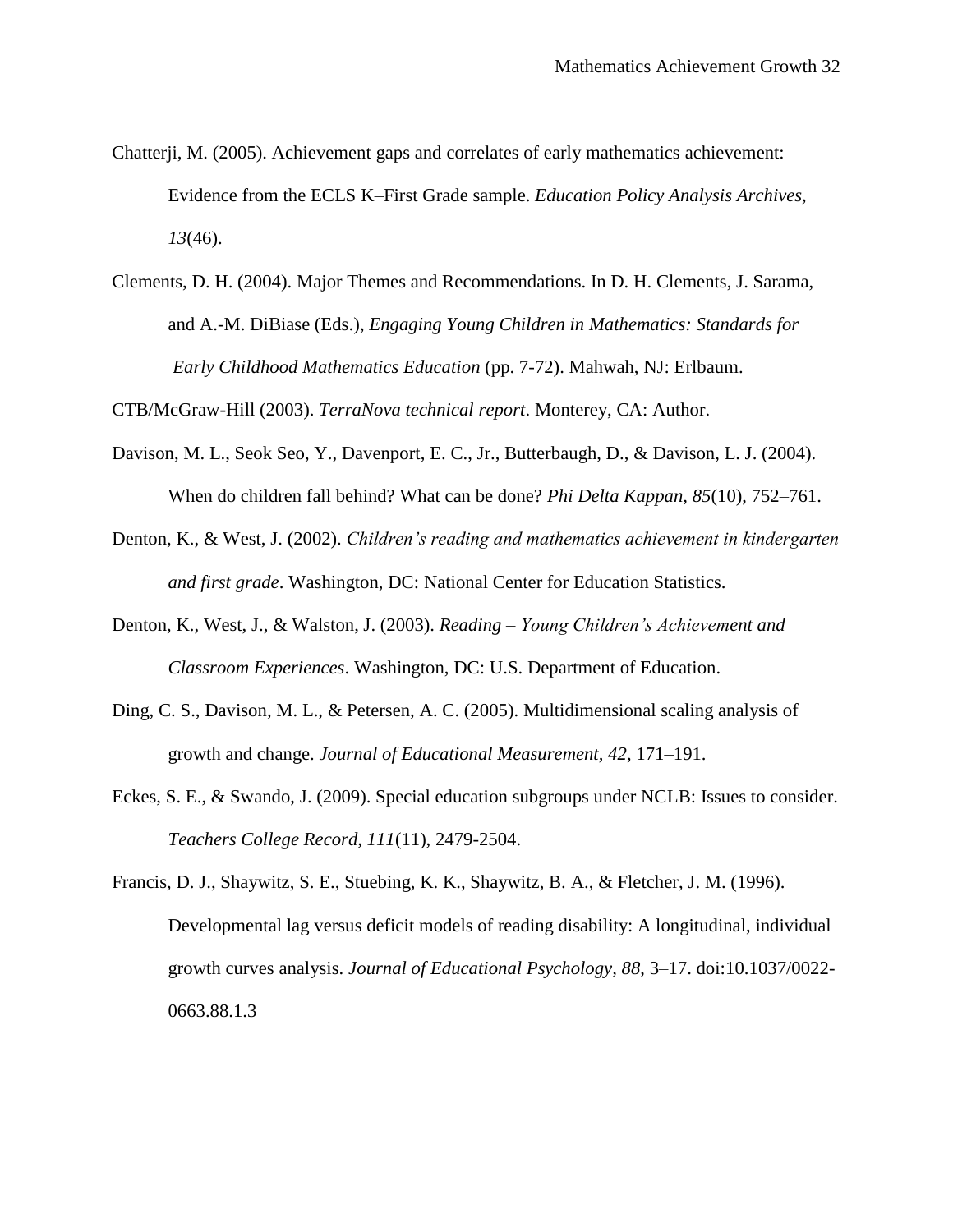Galindo, C. (2010). English language learners' mathematics and reading achievement trajectories in the elementary grades. In E. García, & E. Frede (Eds.), *Developing the research agenda for young English language learners* (pp. 42–58). NYC: Teachers College Press.

Grimm, K. J. (2008). Longitudinal associations between reading and mathematics achievement. *Developmental Neuropsychology, 33*(3), 410–426.

Han, 2008

- Hanushek, E., & Raymond, M. (2005). Does school accountability lead to improved student performance? *Journal of Policy Analysis and Management, 24*(2), 297-327.
- Harcourt Educational Measurement (2002). *Metropolitan 8 Form V technical manual*. San Antonio, TX: Author.
- Hart, B. H., & Risley, T. R. (1995). *Meaningful differences in the everyday experience of young American children*. Baltimore, MD: Paul H. Brookes.
- Heck, R. (2006). Assessing school achievement progress: Comparing alternative approaches. *Educational Administration Quarterly, 42*, 667-699.
- Hemphill, F. C., Vanneman, A., & Rahman, T. (2011). *Achievement gaps: How Hispanic and White students in public schools perform in mathematics and reading on the National Assessment of Educational Progress* (NCES 2011-459). Washington, DC: National Center for Education Statistics, Institute of Education Sciences, U.S. Department of Education.
- Holman, L. J. (1995, April). *Impact of ethnicity, class, and gender on achievement of border area students on a high-stakes examination*. Paper presented at the annual meeting of the American Educational Research Association, San Francisco, CA.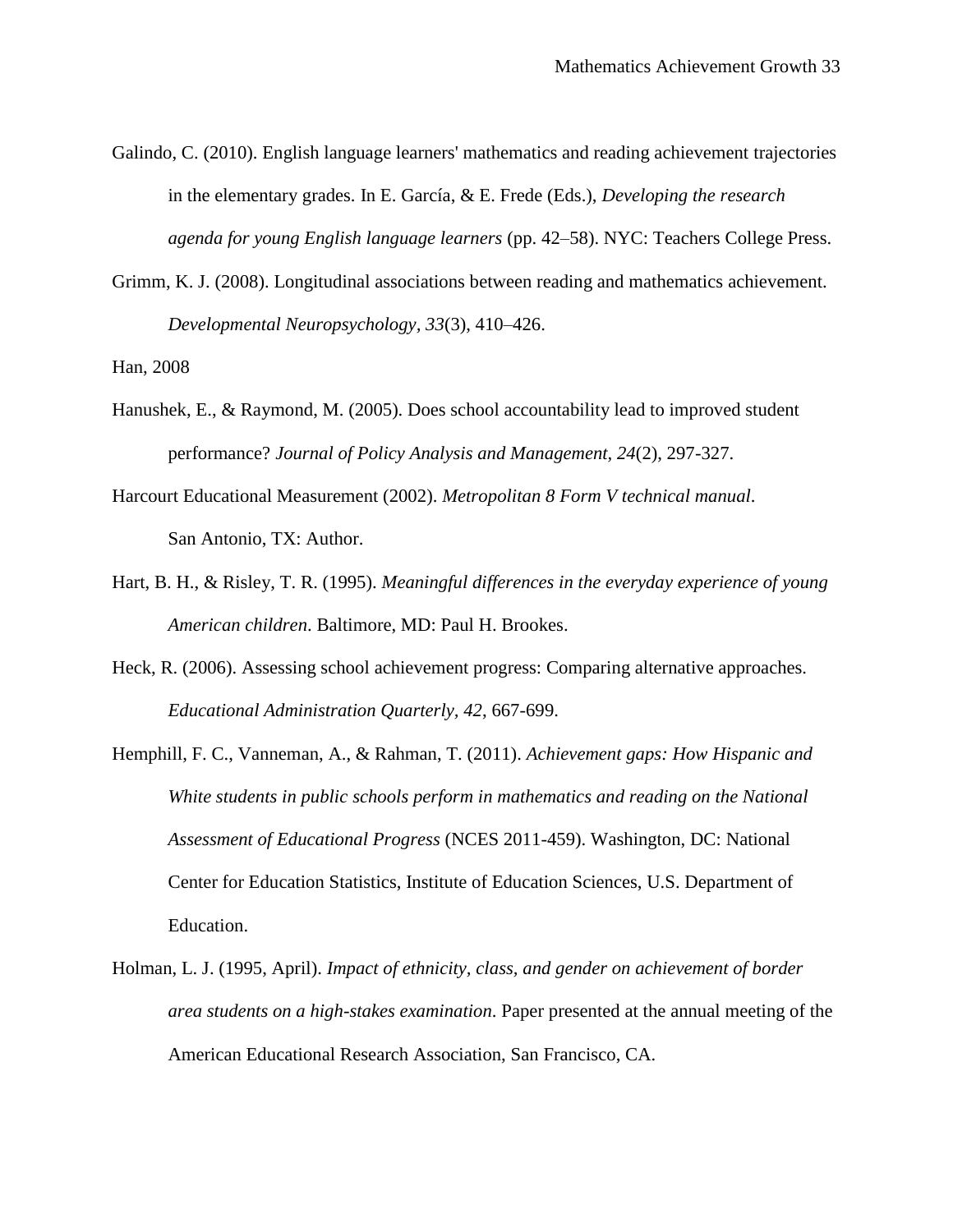- Hyde, J. S., Fennema, E., & Lamon, S. J. (1998). Gender differences in mathematics performance: A meta-analysis. *Psychological Bulletin, 107*, 139–155. doi:10.1037/0033- 2909.107.2.139
- Jordan, N. C., Kaplan, D., & Hanich, L. B. (2002). Achievement growth in children with learning difficulties in mathematics: Findings of a two year longitudinal study. *Journal of Educational Psychology, 94*, 586–597.
- Juel, C. (1988). Learning to read and write: A longitudinal study of 54 children from first through fourth grades. *Journal of Educational Psychology, 80*, 437–447.
- Kieffer, M. J. (2008). Catching up or falling behind? Initial English proficiency, concentrated poverty, and the reading growth of language minority learners in the United States. *Journal of Educational Psychology, 100*, 851–868.
- Kieran, C. (2007). Learning and teaching of algebra at the middle school through college levels. In F. K. Lester (Ed.), *Second handbook of research on mathematics teaching and learning* (pp. 707–762). Charlotte, NC: Information Age.
- Lee, J. (2010). Tripartite growth trajectories of reading and mathematics achievement: Tracking national academic progress at primary, middle and high school levels. *American Educational Research Journal, 47*(4), 800–832.
- Lee, V. E., & Burkham, D. T. (2002). *Inequality at the starting gate*. Washington, D.C.: Economic Policy Institute.
- Leppanen, U., Niemi, P., Aunola, K., & Nurmi, J.-E. (2004). Development of reading skills among preschool and primary school pupils. *Reading Research Quarterly, 39*, 72–93.
- Linn, R. (2008). Educational accountability systems. In K. Ryan & L. Shepard (Eds.), *The future of test-based educational accountability* (pp. 3-24). New York: Routledge.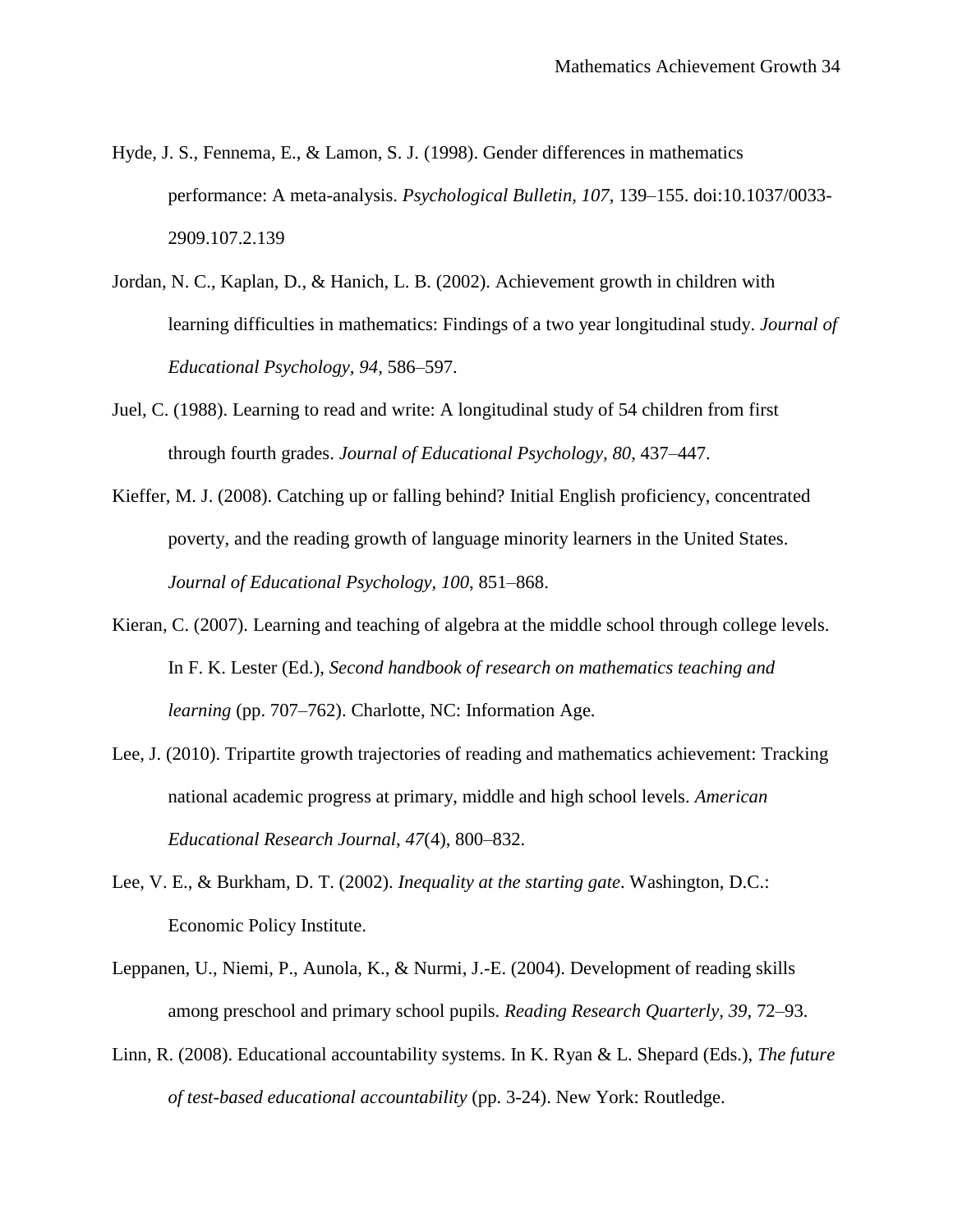- Linn, R., & Haug, C. (2002). Stability of school-building accountability scores and gains. *Educational Evaluation and Policy Analysis, 24*, 29-36.
- Lockwood, J. R. (2005). The (sometimes harsh) reality of longitudinal student achievement modeling. In R. Lissitz (Ed.), *Value-added models in education: Theory and applications*. Maple Grove, MN: JAM Press.
- LoGerfo, L., Nichols, A., & Reardon, S. (2006). *Achievement Gains in Elementary and High School*. Washington, DC: Urban Institute.
- Manna, P., & Ryan, L. L. (2011). Competitive grants and educational federalism: President Obama's Race to the Top program in theory and practice. *Publius: The Journal of Federalism, 41*(3), 522-546. doi:10.1093/publius/pjr021
- Mazzocco, M. M. M., & Thompson, R. E. (2005). Kindergarten predictors of math learning disability. *Learning Disabilities Research & Practice, 20*,142–,155. doi:10.1111/j.1540- 5826.2005.00129.x
- McCoach, B. D., O'Connell, A. A., Reis, S. M., & Levitt, H. A. (2006). Growing readers: A hierarchical linear model of children's reading growth during the first 2 years of school. *Journal of Educational Psychology, 98*(1), 14–28.
- McDonnell, L. M., McLaughlin, M. J., & Morison, P. (Eds.). (1997). *Educating one and all: Students with disabilities and standards-based reform*. Washington, DC: National Academy Press.
- McGee, R., Williams, S., Share, D. L., Anderson, J., & Silva, P. A. (1986). The relationship between specific reading retardation, general reading backwardness and behavioral problems in a large sample of Dunedin boys: A longitudinal study from five to eleven years. *Journal of Child Psychology and Psychiatry, 27*, 597–610.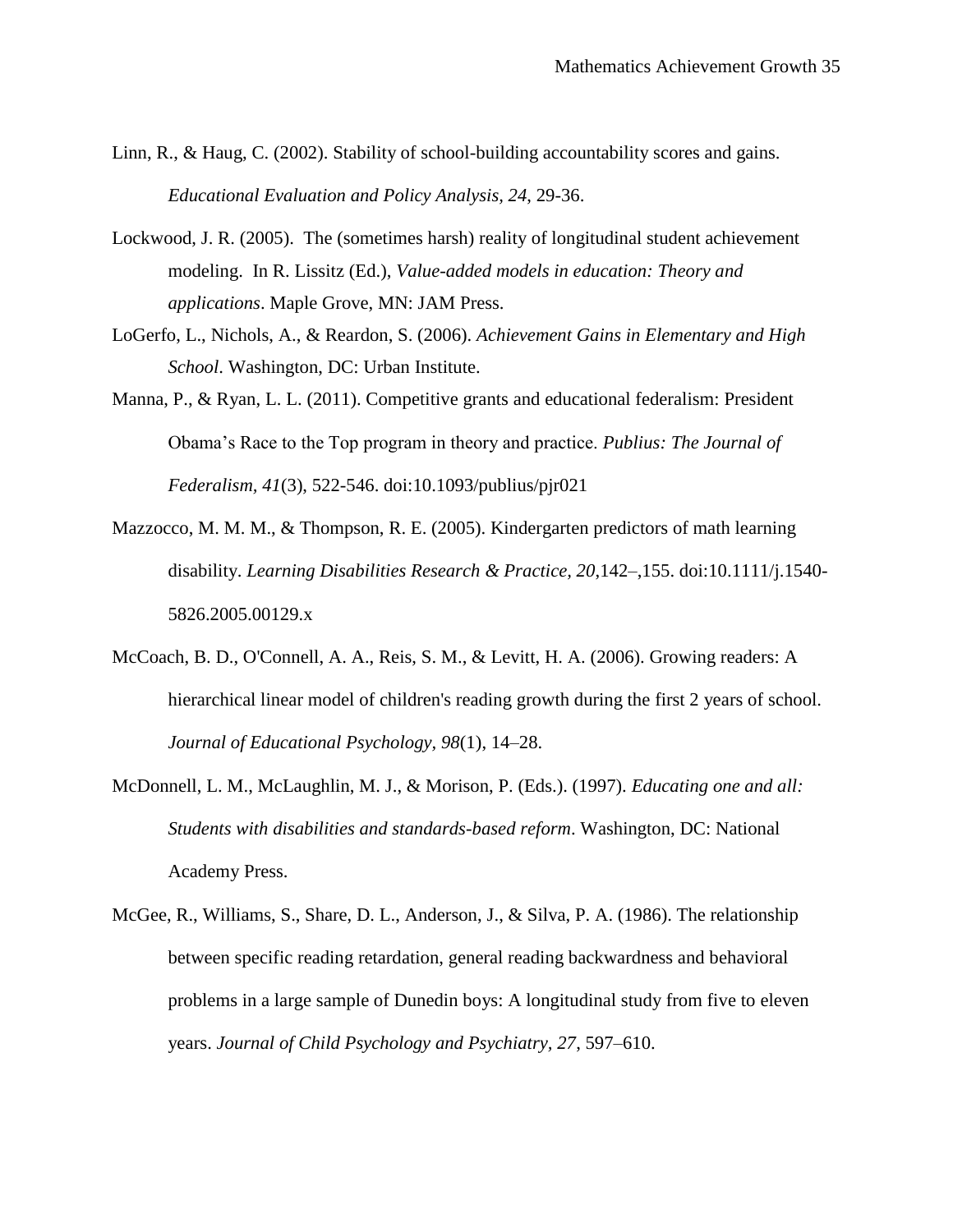- McGuinn, P. (2005). The national schoolmarm: No Child Left Behind and the new educational federalism. *Publius: The Journal of Federalism, 35*(1), 41–68.
- Molfese, V. J., Modglin, A.,&Molfese, D. L. (2003). The role of environment in the development of reading skills. *Journal of Learning Disabilities, 36*, 59–67.
- Morgan, P. L., Farkas, G., & Wu, Q. (2009). Five-year growth trajectories of kindergarten children with learning difficulties in mathematics. *Journal of Learning Disabilities, 42*, 306–321.doi:10.1177/0022219408331037
- Morgan, P. L., Farkas, G., & Wu, Q. (2011). Kindergarten children's growth trajectories in reading and mathematics: Who falls increasingly behind? *Journal of Learning Disabilities,44*(5) 472–488.
- Muthén, B., & Khoo, S. T. (1998). Longitudinal studies of achievement growth using latent variable modeling. *Learning and Individual Differences, Special issue: latent growth curve analysis, 10*, 73–101.

No Child Left Behind (NCLB) Act of 2001, Pub. L. No. 107–110, § 115, Stat. 1425 (2002).

- North Carolina Department of Public Instruction [NCDPI]. (1997). Research on end-of-grade testing: Assessment of mathematics. *Assessment Brief, 3*(4), 1–2.
- Parrila, R., Aunola, K., Leskinen, E., Nurmi, J., & Kriby, J. R. (2005). Development of individual differences in reading: results from longitudinal studies in English and Finnish. *Journal of Educational Psychology, 97*(3), 299–319.
- Phillips, L. M., Norris, S. P., Osmond, W. C., & Maynard, A. M. (2002). Relative reading achievement: A longitudinal study of 187 children from first through sixth grades. *Journal of Educational Psychology, 94*, 3–13.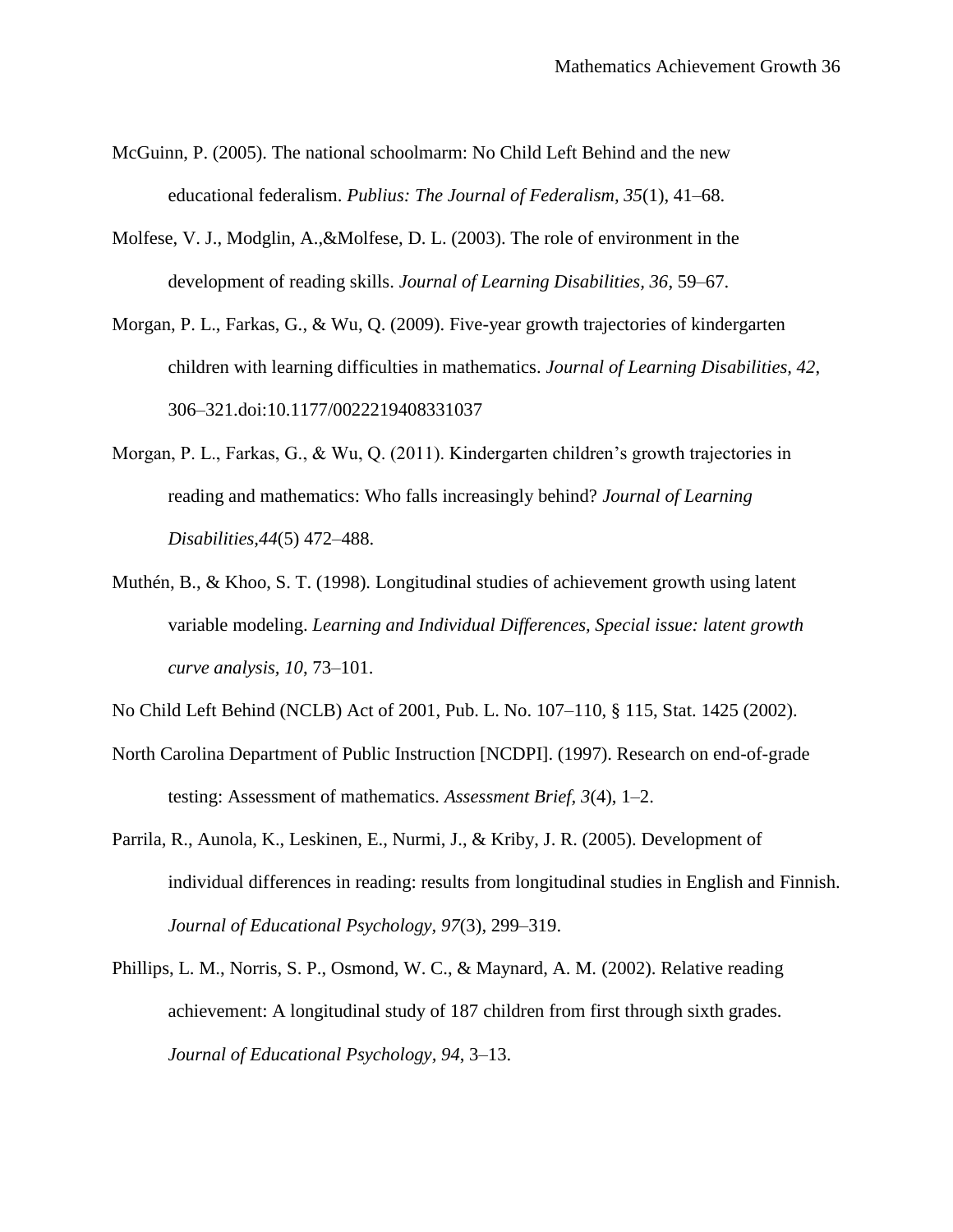- Princiotta, D., Flanagan, K. D., and Germino Hausken, E. (2006). *Fifth Grade: Findings from the Fifth Grade Follow-up of the Early Childhood Longitudinal Study, Kindergarten Class of 1998-99 (ECLS-K)*. Washington, DC: U.S. Department of Education.
- Public Schools of North Carolina. (1996a). North Carolina End-of-Grade Tests (Tech. Rep. No. 1). Raleigh: Public Schools of North Carolina, Department of Public Instruction, Division of Accountability Services.
- Public Schools of North Carolina. (1996b). Setting annual growth standards: "The formula" (Accountability Brief No. 1–1). Raleigh: Public Schools of North Carolina, Department of Public Instruction, Division of Accountability Services.
- Raudenbush, S. W., Bryk, A. S., Cheong, Y. F., Congdon, R. T., & du Toit, M. (2011). *HLM 7: Hierarchical Linear and Nonlinear Modeling*. Lincolnwood, IL: Scientific Software International.
- Raudenbush, S. W., & Bryk, A. S. (2002). *Hierarchical linear models: Applications and data analysis methods* (2nd ed.). Thousand Oaks, CA: SAGE.
- Reardon, S. F., & Galindo, C. (2009). The Hispanic-White achievement gap in math and reading in the elementary grades. *American Educational Research Journal, 46*, 853–891. doi:10.3102/0002831209333184
- Rescorla, L., & Rosenthal, A. (2004). Growth in standardized ability and achievement test scores from third to tenth grade. *Journal of Educational Psychology, 96*, 85–96.
- Rogosa, D. (1979). Causal models in longitudinal research: Rationale, formulation, and interpretation. In J. R. Nesselroade & P. B. Baltes (Eds.). *Longitudinal research in the study of behavior and development* (pp. 263-302). New York, NY: Academic Press.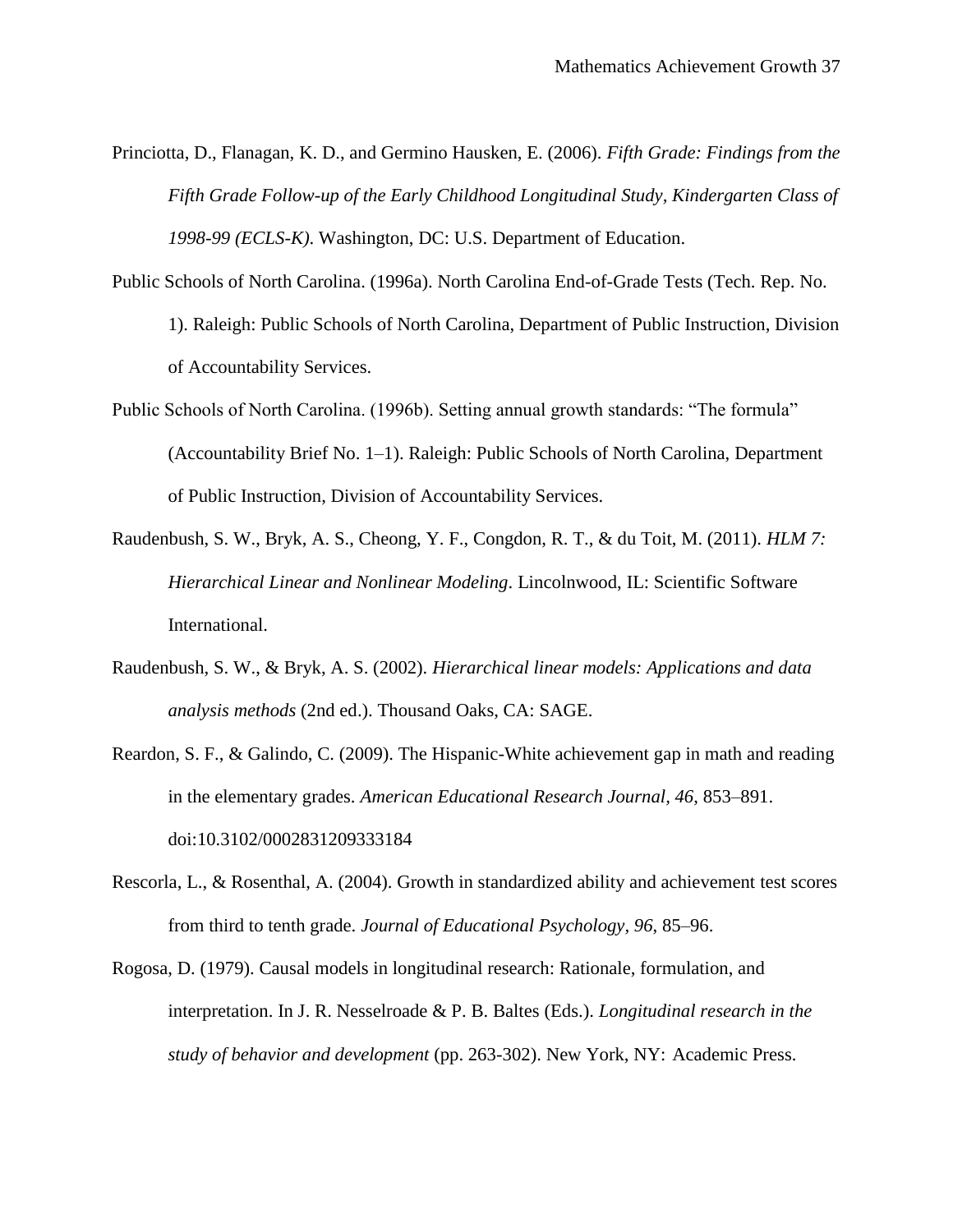- Sabornie, E. J., Cullinan, D., Osborne, S. S., & Brock, L. B. (2005). Intellectual, academic, and behavioral functioning of students with high-incidence disabilities: A cross-categorical meta-analysis. *Exceptional Children, 72*, 47–63.
- Scarborough, H. S. (1998). Predicting the future achievement of second graders with reading disabilities: Contributions of phonemic awareness, verbal memory, rapid naming, and IQ. *Annals of Dyslexia, 48*, 115–136.
- Scarborough, H. S., & Parker, J. D. (2003). Matthew effects in children with learning disabilities: Development of reading, IQ, and psychosocial problems from Grade 2 to Grade 8. *Annals of Dyslexia, 53*, 47–71.
- Schulte, A. C. (2010). *Assessing growth for students with disabilities on large scale assessments.* Paper presented at the National Conference on Student Assessment, Detroit, MI.
- Schulte, A. C. (2012, April). *Critical Issues for Examining Special Education Outcomes in Status and Growth Accountability Models*. Paper presented at the annual meeting of the National Council for Measurement in Education, Vancouver, BC, Canada.
- Schulte, A. C., Osborne, S. S., & Erchul, W. P. (1998). Effective special education: A United States dilemma. *School Psychology Review, 27,* 66–76.
- Schulte, A., & Villwock, D. (2004). Using high-stakes tests to derive school-level measures of special education efficacy. *Exceptionality, 12*, 107-127.
- Shadish, W. R., Cook, T. D., & Campbell, D. T. (2002). *Experimental and quasi-experimental designs for generalized causal inference.* . Boston, MA: Houghton Mifflin Company.
- Shaywitz, B. A., Holford, T. R., Fletcher, J. M., Stuebing, K. K., Francis, D. J., & Shaywitz, S. E. (1995). A Matthew effect for IQ but not for reading: Results from a longitudinal study. *Reading Research Quarterly, 30*, 387–388.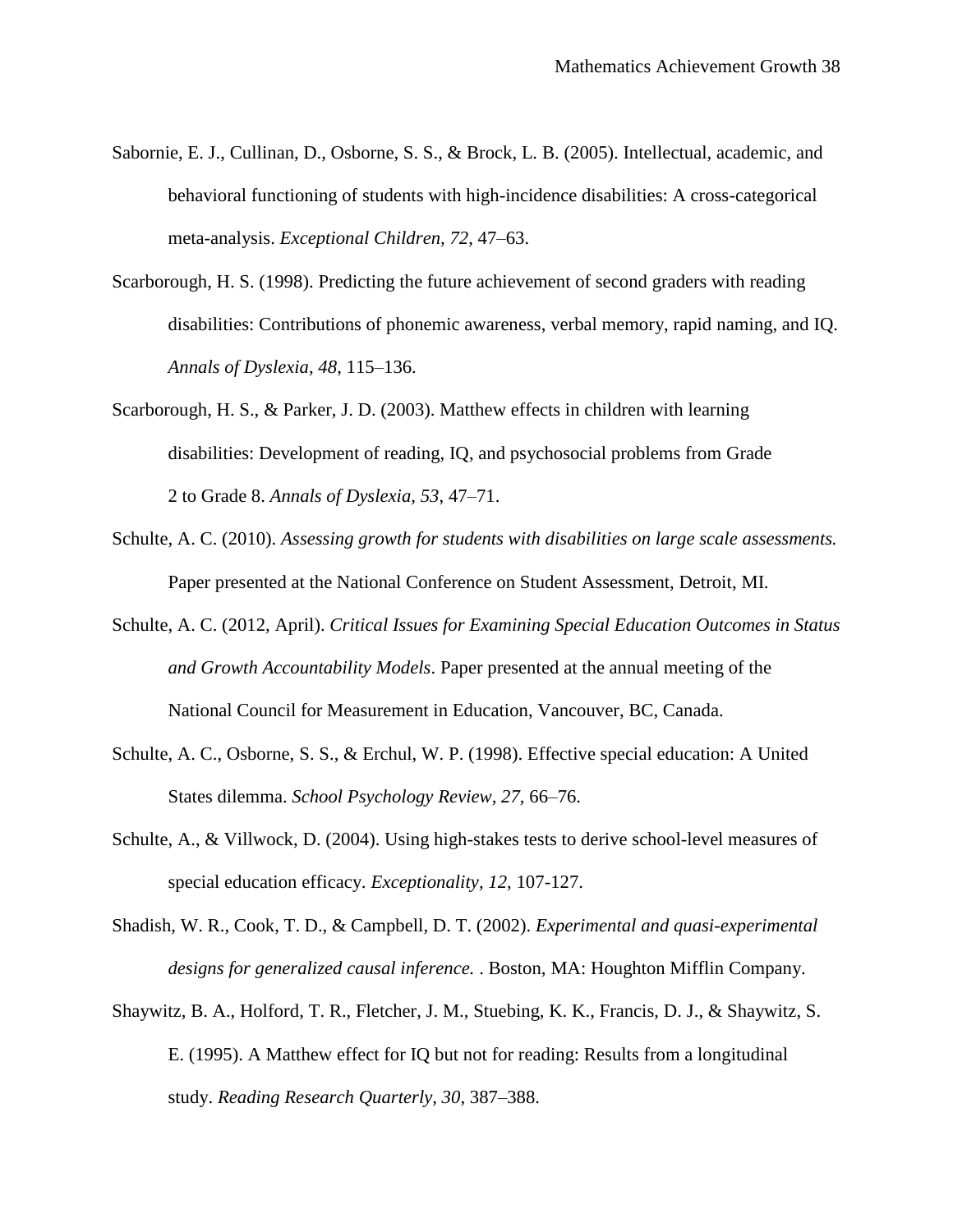- Shin, T., Davison, M. L., Long, J. D., Chan, C-K, & Heistad, D. (2013). Exploring gains in reading and mathematics achievement among regular and exceptional students using growth curve modeling. *Learning and Individual Differences, 23*, 92–100.
- Stevens, J. (2005). The study of school effectiveness as a problem in research design. In R. Lissitz (Ed.), *Value-added models in education: Theory and applications*. Maple Grove, MN: JAM Press.
- Tate, W. F. (1997). Race-ethnicity, SES, gender, and language proficiency trends in mathematics achievement: An update. *Journal for Research in Mathematics Education, 28*, 652–679.
- Teddlie, C., & Reynolds, D. (2000). *The International handbook of school effectiveness research*. New York: Falmer Press.
- The North Carolina Mathematics Tests Technical Report March, 2006 Mildred Bazemore, Section Chief, Test Development
- Thissen, D., & Orlando, M. (2001). Item response theory for items scored in two categories. In D. Thissen & H. Wainer (Eds), *Test Scoring* (Pp. 73-140). Mahwah, NJ: Lawrence Erlbaum Associates.
- Thissen, D., Pommerich, M., Billeaud, K., & Williams, V.S.L. (1995). Item response theory for scores on tests including polytomous items with ordered responses*. Applied Psychological Measurement*, *19*, 39-49.
- Thurlow, M., Altman, J., Cormier, D., & Moen, R. (2008). *Annual performance report: 2005- 2006 state assessment data*. Minneapolis, MN: University of Minnesota, NCEO.
- U. S. Department of Education. (2009). *Transcript of Race to the Top Technical Assistance Workshop in Baltimore, Maryland*. Washington, DC: Author.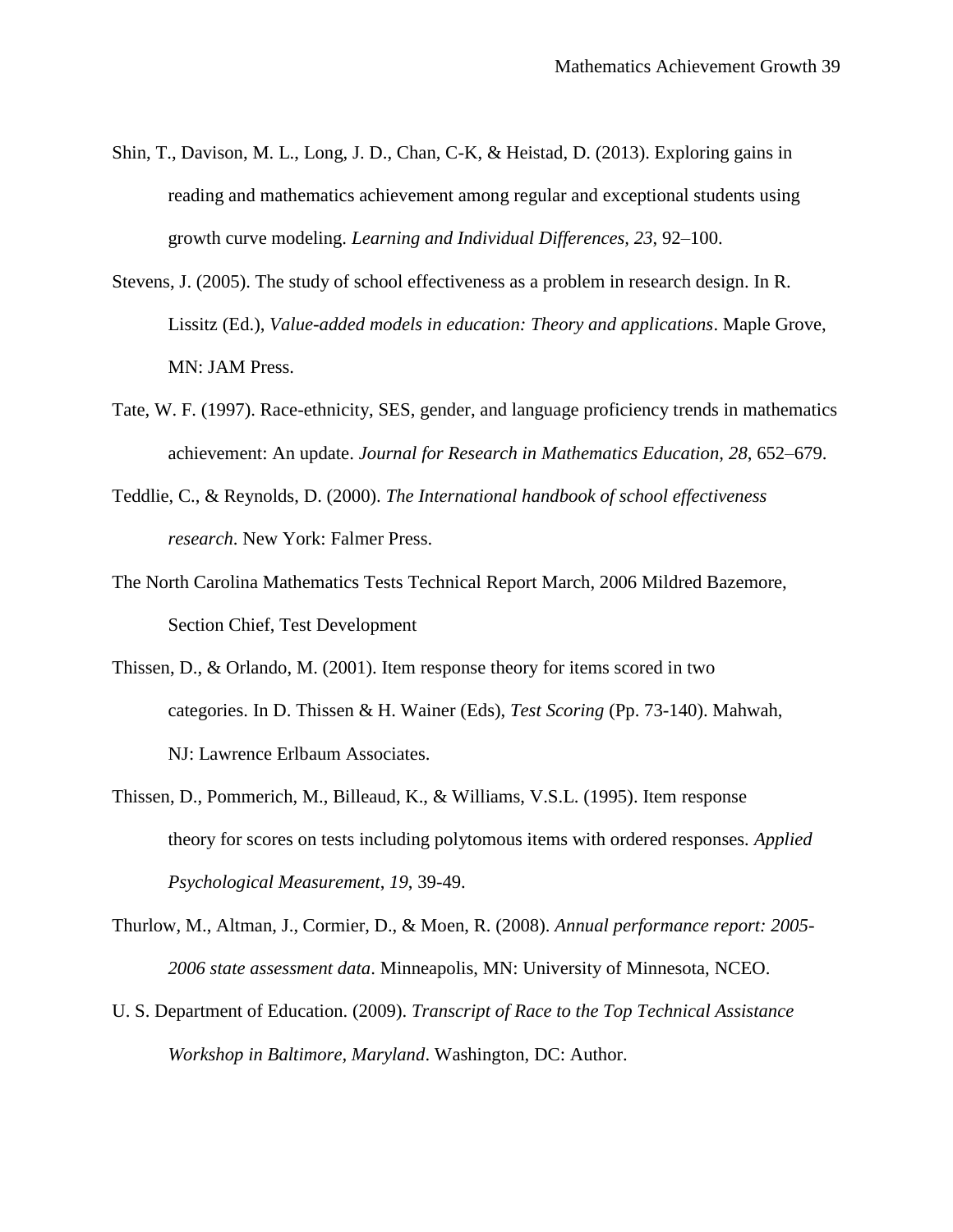- U. S. Department of Education. (2010). *Race to the Top Program Guidance and Frequently Asked Questions*. Washington, D.C.: Author. http://www2.ed.gov/programs/racetothetop/faq.pdf
- Wagner, M., Newman, L., Cameto, R., & Levine, P. (2006). *The academic achievement and functional performance of youth with disabilities: A report from the national longitudinal transition study-2 (NLTS2)* (NCSER 2006–3000). U.S. Department of Education, National Center for special education research. Washington, DC: U.S. Government Printing Office.
- Wei, X., Blackorby, J., & Schiller, E. (2011). Growth in reading achievement in a national sample of students with disabilities ages 7 to 17. *Exceptional Children, 78*, 89–106.
- Wei, X., Lenz, K. B., & Blackorby, J. (2012). Math Growth Trajectories of Students With Disabilities: Disability Category, Gender, Racial, and Socioeconomic Status Differences From Ages 7 to 17. *Remedial and Special Education*, published online 16 July 2012 DOI: 10.1177/0741932512448253
- Willett, J. B., Singer, J. D., & Martin, N. C. (1998). The design and analysis of longitudinal studies of development and psychopathology in context: Statistical models and methodological recommendations, *Development and Psychopathology, 10*, 395-426.
- Williams, V.S.L., Pommerich, M., & Thissen, D. (1998). A comparison of developmental scales based on Thurstone methods and item response theory. *Journal of Educational Measurement*, *35*, 93-107.
- Williamson, G. L., Appelbaum, M., & Epanchin, A. (1991). Longitudinal analysis of academic achievement. *Journal of Educational Measurement, 28*, 61–76.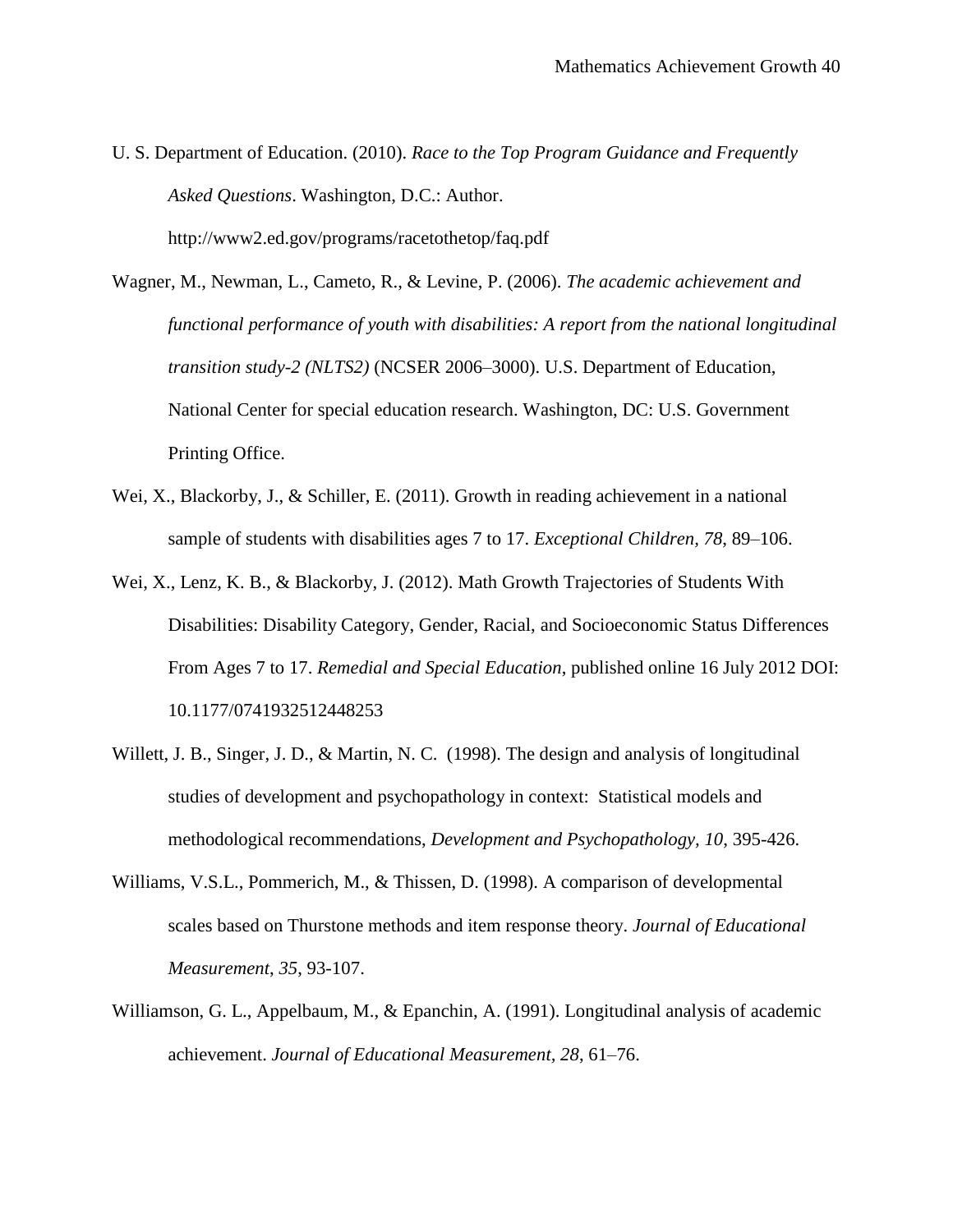- Willms, J. D. (1992). *Monitoring school performance: A guide for educators*. London: Falmer Press.
- Wright, W. E., & Li, X. (2008). High-stakes mathematics tests: How No Child Left Behind leaves newcomer English language learners behind. *Language Policy, 7*, 201–216.
- Ysseldyke, J., & Bielinski, J. (2002). Effect of different methods of reporting and reclassification on trends in test scores for students with disabilities. *Exceptional Children, 68*, 189–200.
- Zvoch, K., & Stevens, J. (2005). Sample exclusion and student attrition effects in the longitudinal study of middle school mathematics performance. *Educational Assessment, 10*(2), 105-123.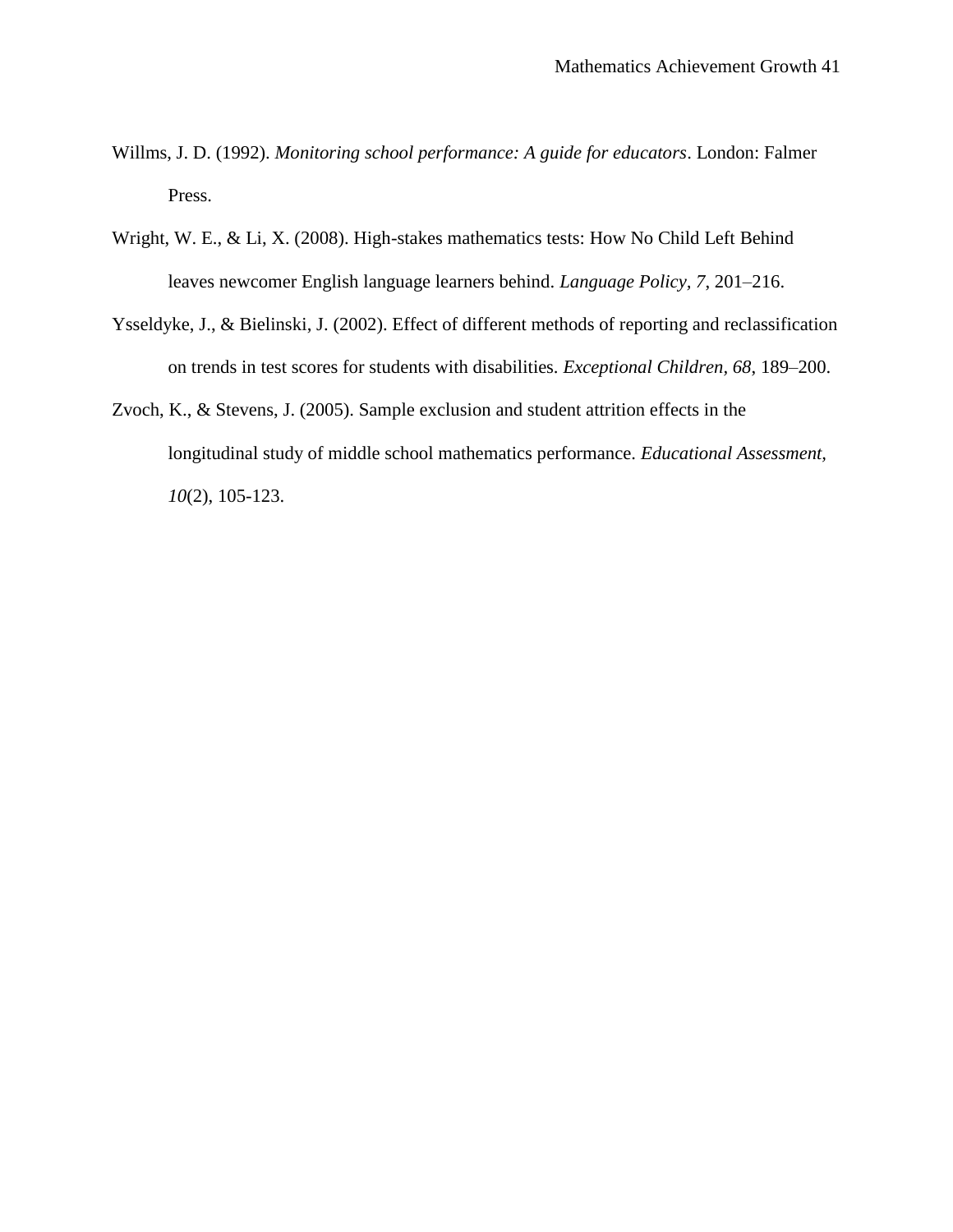#### Authors' Notes

Joseph J. Stevens, Educational Methodology, Policy, and Leadership, University of Oregon; Ann Schulte, Learning Sciences Institute, Arizona State University.

This work was supported by the Institute of Education Sciences, U.S. Department of Education, through grant R32C110004 awarded to the University of Oregon. The opinions expressed are those of the authors and do not necessarily represent views of the Institute or the U.S. Department of Education.

Address all correspondence to the first author, Joseph J. Stevens, stevensj@uoregon.edu, 102 Education, 5267 University of Oregon, Eugene, OR 97403.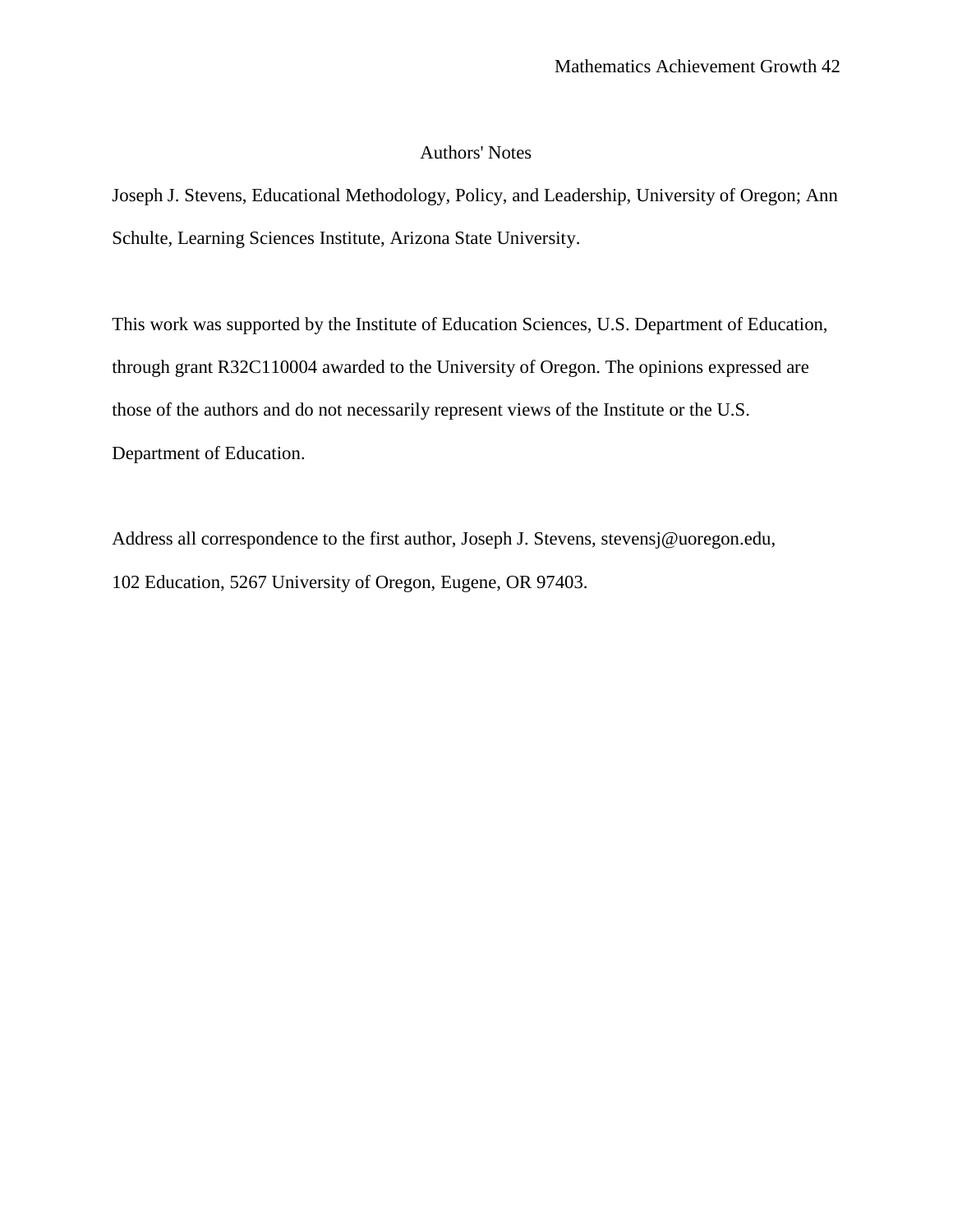### *Student Characteristics by Sample at Wave 1*

|                                     | Total            |           |                  | Analysis Sample |  |
|-------------------------------------|------------------|-----------|------------------|-----------------|--|
| Characteristic                      | $\boldsymbol{N}$ | $\%$      | $\boldsymbol{N}$ | $\%$            |  |
| <b>Student Group:</b>               |                  |           |                  |                 |  |
| Non-SWD                             | 88,393           | 85.7      | 81,179           | 88.2            |  |
| <b>Regular Education</b>            | 81,478           | 79.0      | 74,333           | 80.8            |  |
| <b>Academically Gifted</b>          | 6,951            | 6.7       | 6,846            | 7.4             |  |
| Autism                              | 332              | 0.3       | 141              | $0.2 *$         |  |
| <b>Emotional Disturbance</b>        | 829              | $0.8\,$   | 634              | $0.7\; *$       |  |
| <b>Intellectual Disability</b>      | 2,017            | 0.2       | 1,244            | $1.4 *$         |  |
| Hearing Impairment                  | 170              | 0.2       | 131              | $0.1 *$         |  |
| <b>Multiple Disability</b>          | 100              | 0.1       | $-$              |                 |  |
| Orthopedic Impairment               | 80               | 0.1       | --               |                 |  |
| Other Health Impairment             | 1,502            | 1.5       | 1,171            | 1.3             |  |
| <b>Specific Learning Disability</b> | 6,377            | 6.2       | 5,221            | 5.7             |  |
| Speech-language Impairment          | 2,660            | 2.6       | 2,324            | 2.5             |  |
| Traumatic Brain Injury              | 29               | $< 0.1\,$ | --               |                 |  |
| Visual Impairment                   | 59               | < 0.1     | $-$              |                 |  |
| Unidentified                        | 314              | 0.3       |                  |                 |  |

Demographic Characteristic: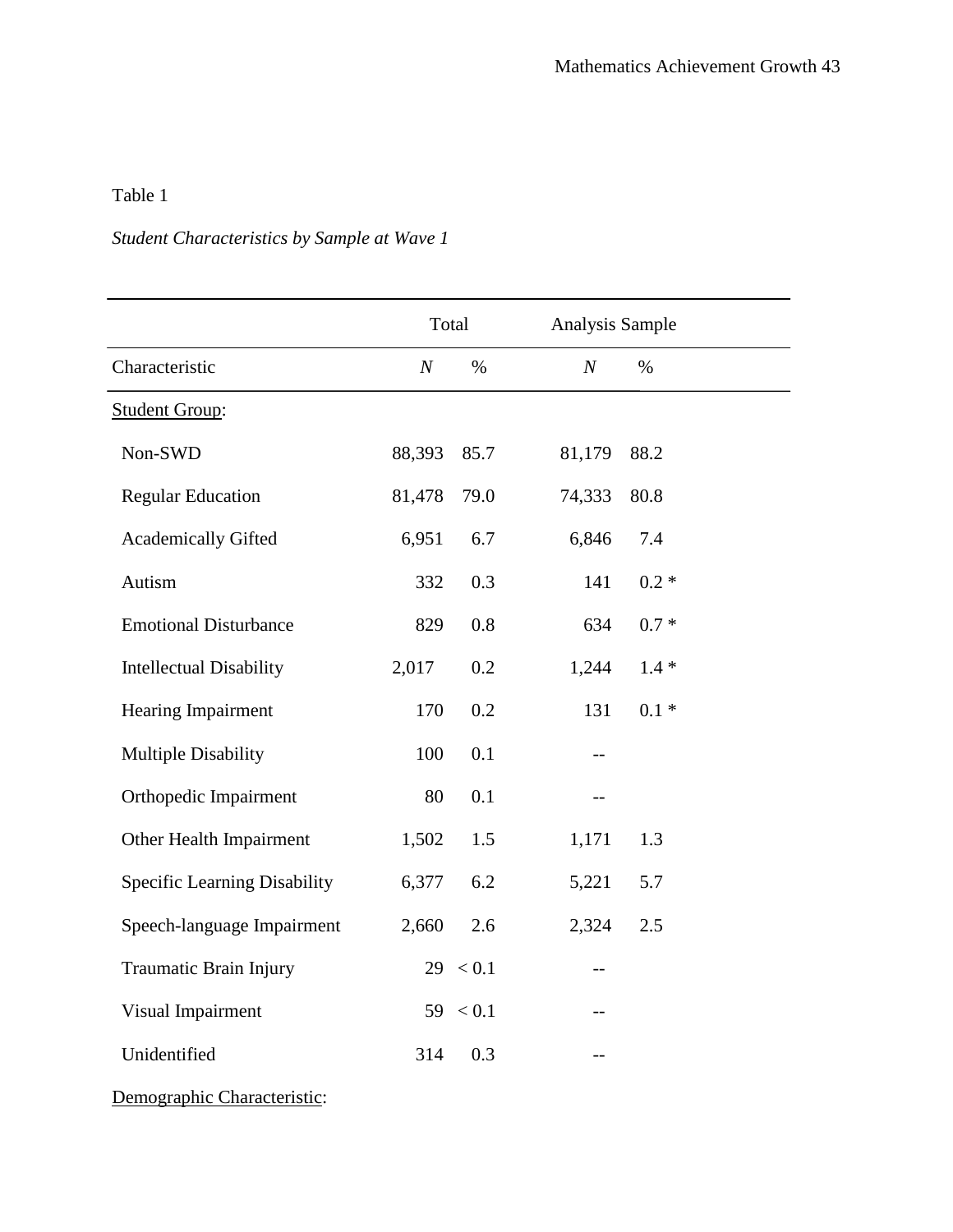| Female                                 | 50,463 48.9 |          | 46,364 50.4 |      |  |
|----------------------------------------|-------------|----------|-------------|------|--|
| American Indian                        | 1,549       | 1.9      | 1,353       | 1.5  |  |
| Asian                                  | 1,958 1.9   |          | 1,791       | 1.9  |  |
| <b>Black</b>                           | 31,190 30.2 |          | 26,096 28.4 |      |  |
| Hispanic                               | 5,555 5.4   |          | 4,555       | 4.9  |  |
| Multi-racial                           | 1,818       | 1.8      | 1,639 1.8   |      |  |
| White                                  | 61,005 59.2 |          | 56,611 61.5 |      |  |
| Unidentified                           |             | 17 < 0.1 | $- -$       |      |  |
| <b>Limited English</b>                 | 3,553 3.4   |          | 2,724       | 3.0  |  |
| Title I Student                        | 4,661 4.5   |          | 3,827 4.2   |      |  |
| Free/Reduced Lunch                     | 40,189 39.1 |          | 37,266      | 40.5 |  |
| <b>Parental Education:</b>             |             |          |             |      |  |
| < High School                          | 12,158 11.8 |          | 9,532       | 10.4 |  |
| <b>High School</b>                     | 47,247 45.8 |          | 41,756 45.4 |      |  |
| High School +                          | 4,148       | 4.0      | 3,848       | 4.2  |  |
| Community College Graduate 13,368 13.0 |             |          | 12,599 13.7 |      |  |
| Trade/Business School Graduate         | 20,771 20.1 |          | 20,179 21.9 |      |  |
| <b>College Graduate</b>                | 4,225       | 4.1      | 4,131       | 4.5  |  |
| <b>Total Sample Size</b>               | 103,123     |          | 92,045      |      |  |
|                                        |             |          |             |      |  |

\* Difference between samples is statistically significant,  $p < 0.05$ .

*Note*. Non-SWD group is composed of the combination of Regular Education

and Academically Gifted students.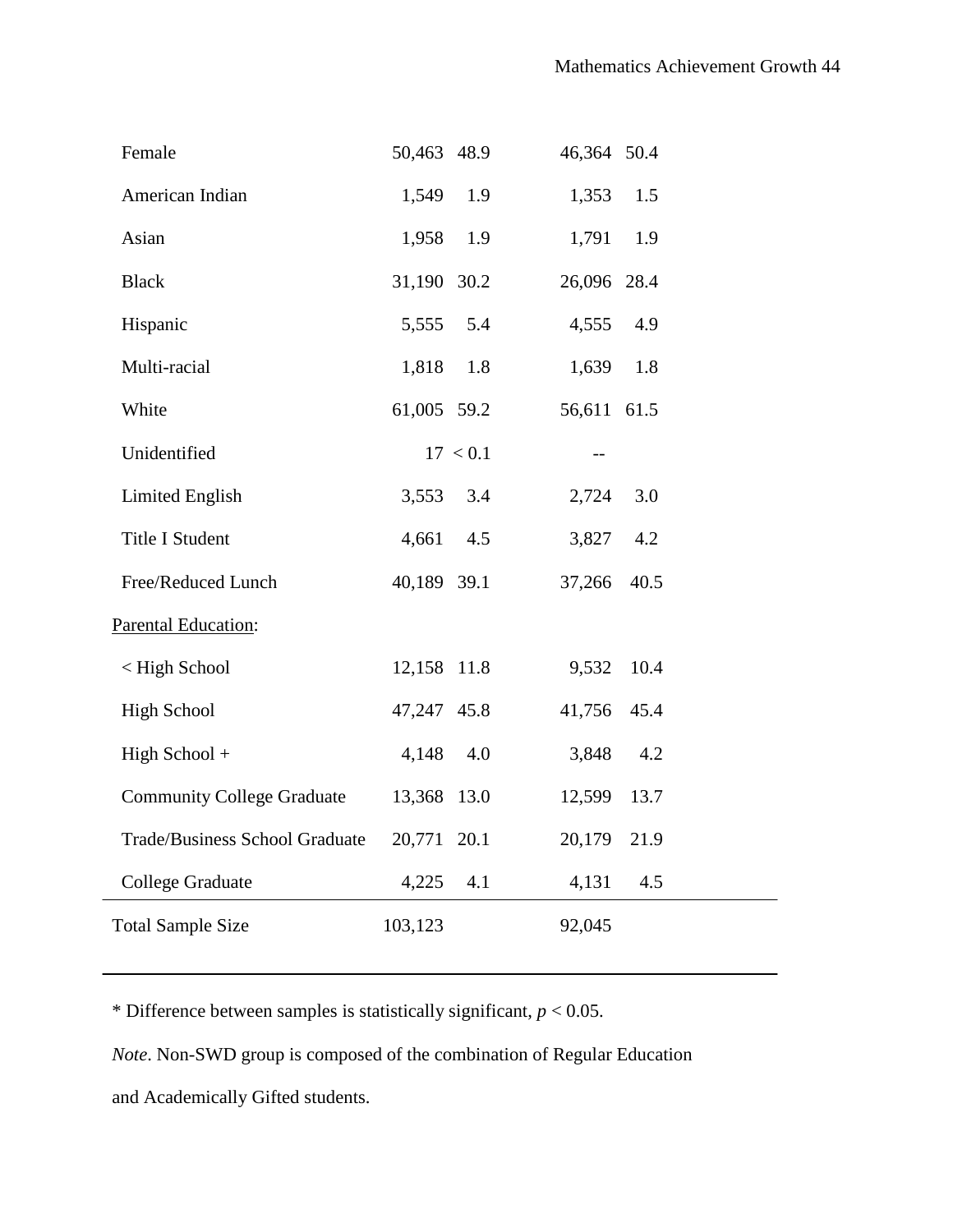## *Mathematics Scale Score Means and Standard Deviations by Student Group (N = 92,045)*

|                                |        | Grade          |         |
|--------------------------------|--------|----------------|---------|
| <b>Student Group</b>           | 3      | $\overline{4}$ | 5       |
| <b>All Students</b>            | 251.44 | 257.39         | 263.22  |
|                                | (7.50) | (8.21)         | (8.68)  |
| Non-SWD                        | 251.99 | 257.95         | 263.98  |
|                                | (7.31) | (8.07)         | (8.33)  |
| <b>Regular Education</b>       | 251.17 | 257.04         | 263.06  |
|                                | (6.91) | (7.61)         | (7.91)  |
| <b>Academically Gifted</b>     | 260.80 | 267.64         | 273.76  |
|                                | (5.55) | (6.30)         | (6.12)  |
| Autism                         | 246.30 | 252.39         | 256.43  |
|                                | (7.76) | (8.61)         | (10.59) |
| <b>Emotional Disturbance</b>   | 243.98 | 249.91         | 254.19  |
|                                | (7.06) | (7.13)         | (8.59)  |
| <b>Intellectual Disability</b> | 237.56 | 243.25         | 246.68  |
|                                | (4.79) | (4.77)         | (5.26)  |
| <b>Hearing Impairment</b>      | 247.79 | 253.28         | 259.65  |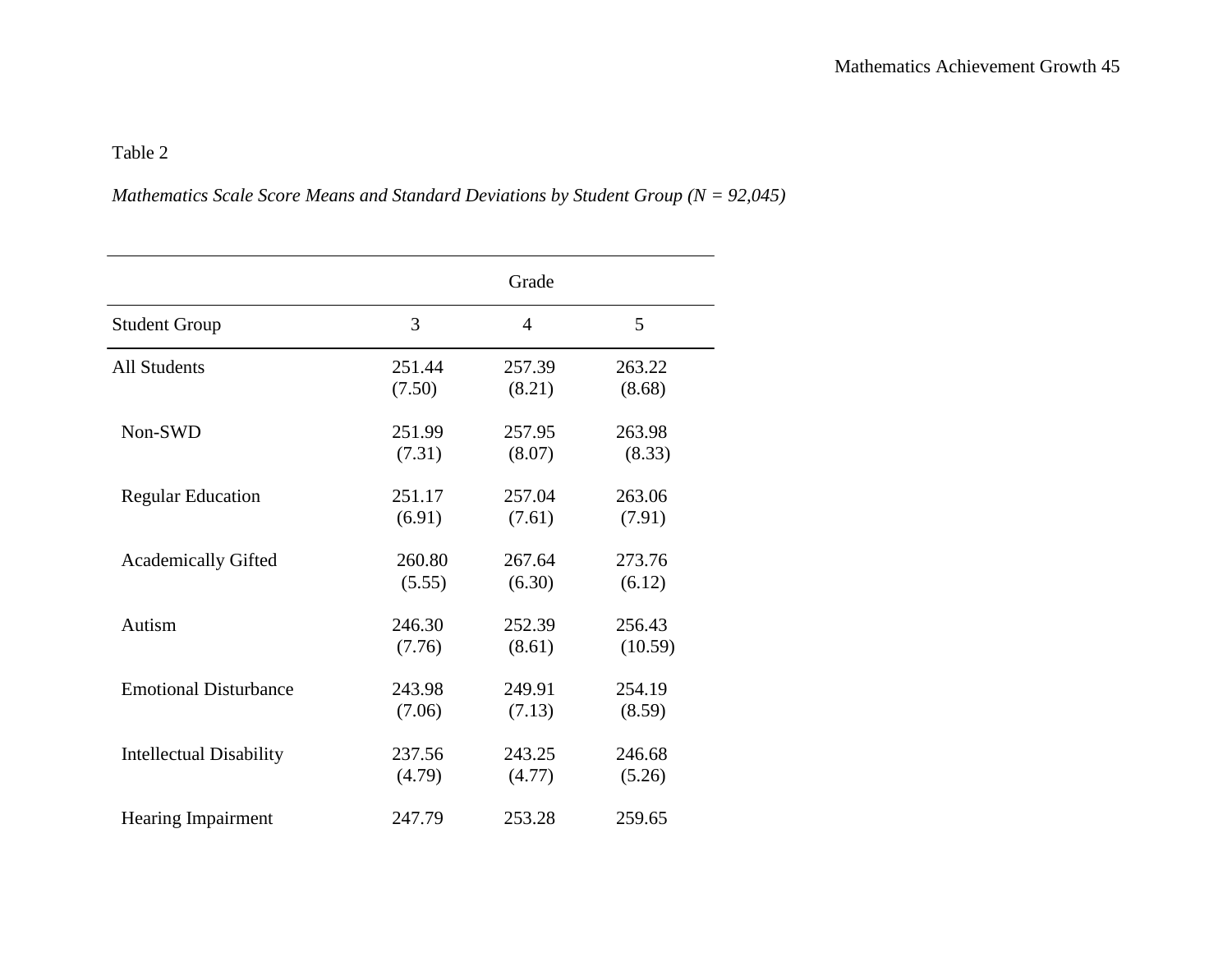|                                     | (7.10)           | (7.46)           | (8.27)           |  |
|-------------------------------------|------------------|------------------|------------------|--|
| Other Health Impairment             | 246.27<br>(7.00) | 251.49<br>(7.50) | 255.79<br>(8.27) |  |
| <b>Specific Learning Disability</b> | 247.03<br>(6.80) | 252.23<br>(7.08) | 257.22<br>(8.07) |  |
| Speech-language Impairment          | 249.74<br>(7.46) | 255.85<br>(8.16) | 261.80<br>(8.80) |  |

*Note*. Non-SWD group is composed of the combination of Regular Education

and Academically Gifted students.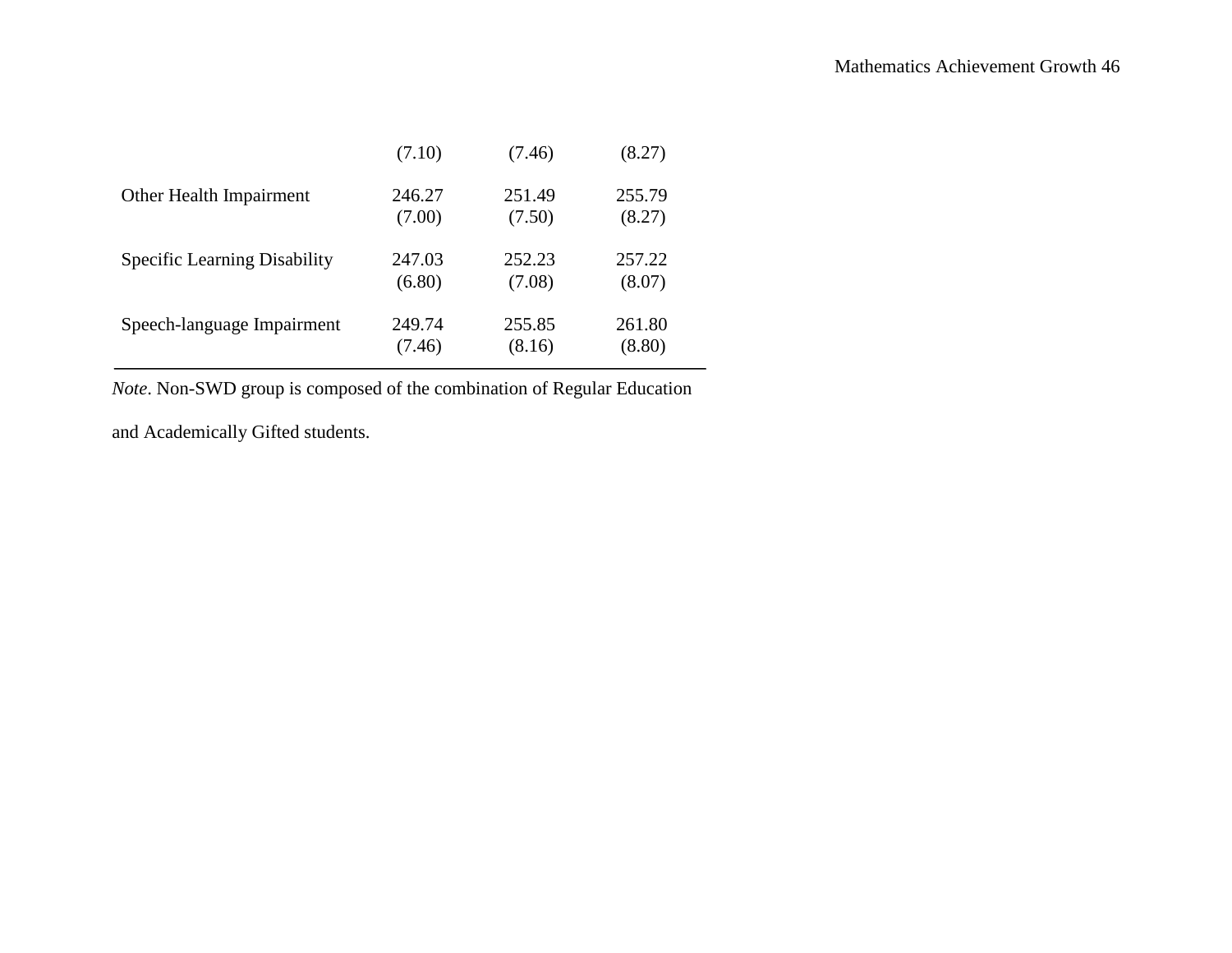## *Two-level Longitudinal HLM Regression Models, Grades 3-5*

|                                | Unconditional    |        | Specific Exceptionality |           | Exceptionality & Demographics |           |
|--------------------------------|------------------|--------|-------------------------|-----------|-------------------------------|-----------|
| Predictor                      | Intercept Linear |        | Intercept Linear        |           | Intercept Linear              |           |
| <b>Grand Mean</b>              | 251.28           | 5.89   | 251.09                  | 5.92      | 253.27                        | 5.98      |
|                                | (0.03)           | (0.01) | (0.03)                  | (0.01)    | (0.04)                        | (0.02)    |
| <b>Academically Gifted</b>     |                  |        | 9.82                    | 0.59      | 6.89                          | 0.32      |
|                                |                  |        | (0.07)                  | (0.03)    | (0.07)                        | (0.03)    |
| Autism                         |                  |        | $-5.86$                 | $-0.66$   | $-7.84$                       | $-0.72$   |
|                                |                  |        | (0.70)                  | (0.31)    | (0.65)                        | (0.31)    |
| <b>Emotional Disturbance</b>   |                  |        | $-7.54$                 | $-0.67$   | $-5.18$                       | $-0.42$   |
|                                |                  |        | (0.29)                  | (0.15)    | (0.27)                        | (0.15)    |
| <b>Intellectual Disability</b> |                  |        | $-13.77$                | $-1.41$   | $-10.48$                      | $-1.08$   |
|                                |                  |        | (0.18)                  | (0.10)    | (0.19)                        | (0.10)    |
| Hearing Impairment             |                  |        | $-3.52$                 | $-0.02$ † | $-3.98$                       | $-0.02$ † |
|                                |                  |        | (0.61)                  | (0.23)    | (0.52)                        | (0.23)    |
| Other Health Impairment        |                  |        | $-5.20$                 | $-1.10$   | $-5.52$                       | $-1.04$   |
|                                |                  |        | (0.21)                  | (0.09)    | (0.19)                        | (0.09)    |
| Specific Learning Disability   |                  |        | $-4.40$                 | $-0.80$   | $-4.12$                       | $-0.71$   |
|                                |                  |        | (0.10)                  | (0.04)    | (0.09)                        | (0.04)    |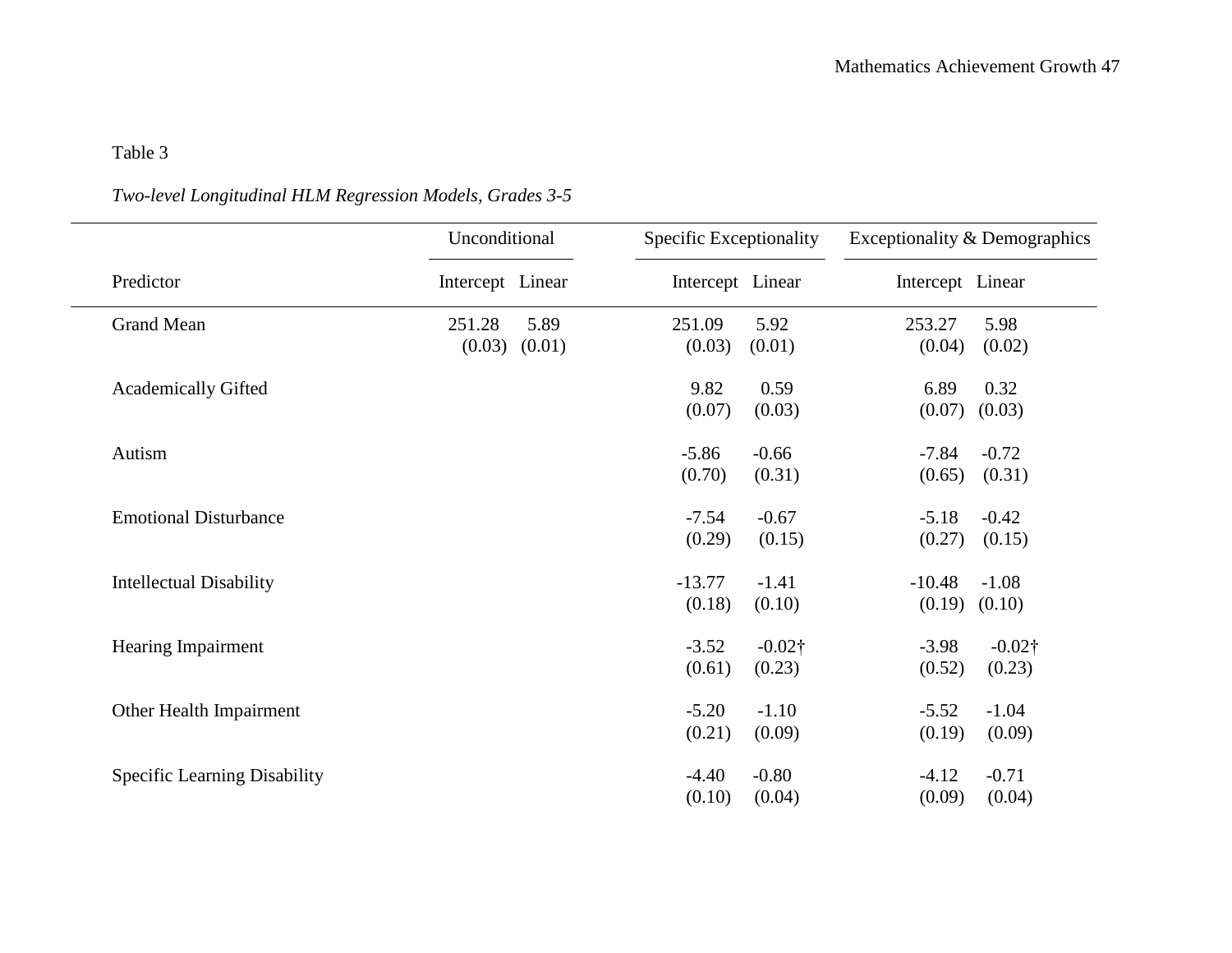| Speech-language Impairment<br>Sex                                  |                                      | $-1.41$<br>(0.16)                   | $0.05\dagger$<br>(0.05) | $0.09\dagger$<br>$-1.77$<br>(0.13)<br>(0.05)<br>$-0.43$<br>$0.03\dagger$<br>(0.04)<br>(0.02) |  |
|--------------------------------------------------------------------|--------------------------------------|-------------------------------------|-------------------------|----------------------------------------------------------------------------------------------|--|
| Limited English                                                    |                                      |                                     |                         | $-2.66$<br>$-0.10\dagger$<br>(0.16)<br>(0.07)                                                |  |
| <b>Parental Education</b>                                          |                                      |                                     |                         | 0.14<br>1.23<br>(0.02)<br>(0.01)                                                             |  |
| Free Lunch                                                         |                                      |                                     |                         | $-0.23$<br>$-1.24$<br>(0.05)<br>(0.02)                                                       |  |
| Asian                                                              |                                      |                                     |                         | 1.11<br>$0.24\dagger$<br>(0.16)<br>(0.07)                                                    |  |
| <b>Black</b>                                                       |                                      |                                     |                         | $-4.09$<br>$-0.03\dagger$<br>(0.05)<br>(0.02)                                                |  |
| Hispanic                                                           |                                      |                                     |                         | $-0.91$<br>0.63<br>(0.12)<br>(0.05)                                                          |  |
| American Indian                                                    |                                      |                                     |                         | $-1.89$<br>$-1.01$<br>(0.17)<br>(0.08)                                                       |  |
| Model $df$<br>$\Delta$ Deviance<br>$\chi^2$ ( <i>df, p</i> -value) | 91,567<br>$\qquad \qquad -$<br>$- -$ | 91,559<br>22079.04<br>(16, < 0.001) |                         | 91,551<br>26,910.77<br>(16, < 0.001)                                                         |  |

† Not statistically significant, *p* > .05. *Note*. Standard errors shown in parentheses.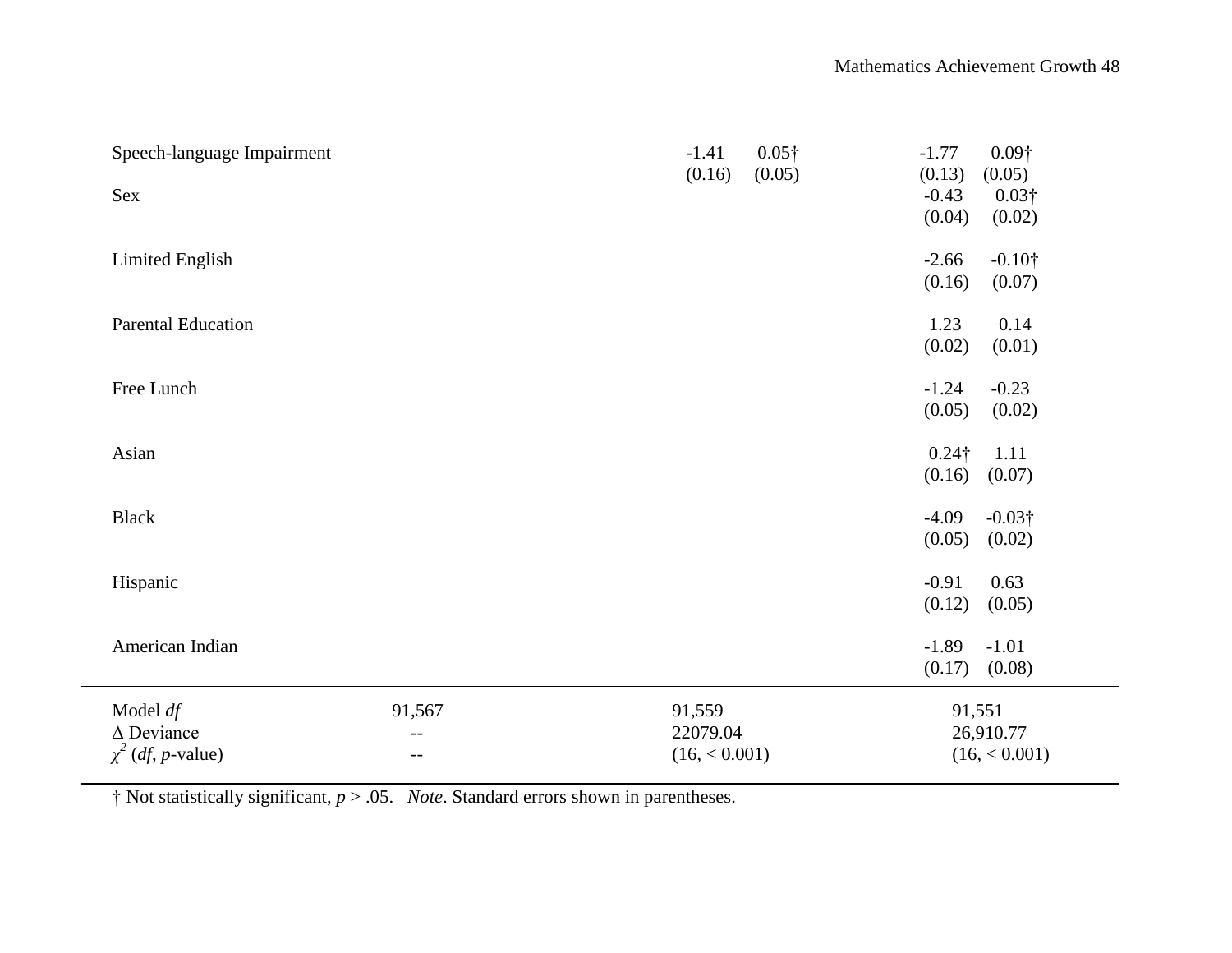|                                     | <b>Grade Transition</b> |         |  |
|-------------------------------------|-------------------------|---------|--|
| <b>Student Group</b>                | $3-4$                   | $4 - 5$ |  |
| Non-SWD                             | 0.78                    | 0.74    |  |
| <b>Regular Education</b>            | 0.81                    | 0.78    |  |
| <b>Academically Gifted</b>          | 1.15                    | 0.99    |  |
| Autism                              | 0.75                    | 0.42    |  |
| <b>Emotional Disturbance</b>        | 0.84                    | 0.54    |  |
| Intellectual Disability             | 1.19                    | 0.67    |  |
| <b>Hearing Impairment</b>           | 0.75                    | 0.81    |  |
| Other Health Impairment             | 0.72                    | 0.54    |  |
| <b>Specific Learning Disability</b> | 0.75                    | 0.66    |  |
| Speech Language Impairment          | 0.78                    | 0.70    |  |

*Mathematics Growth Effect Size Over Time by Student Group*

*Note*. Non-SWD group is composed of the combination of Regular Education

and Academically Gifted students.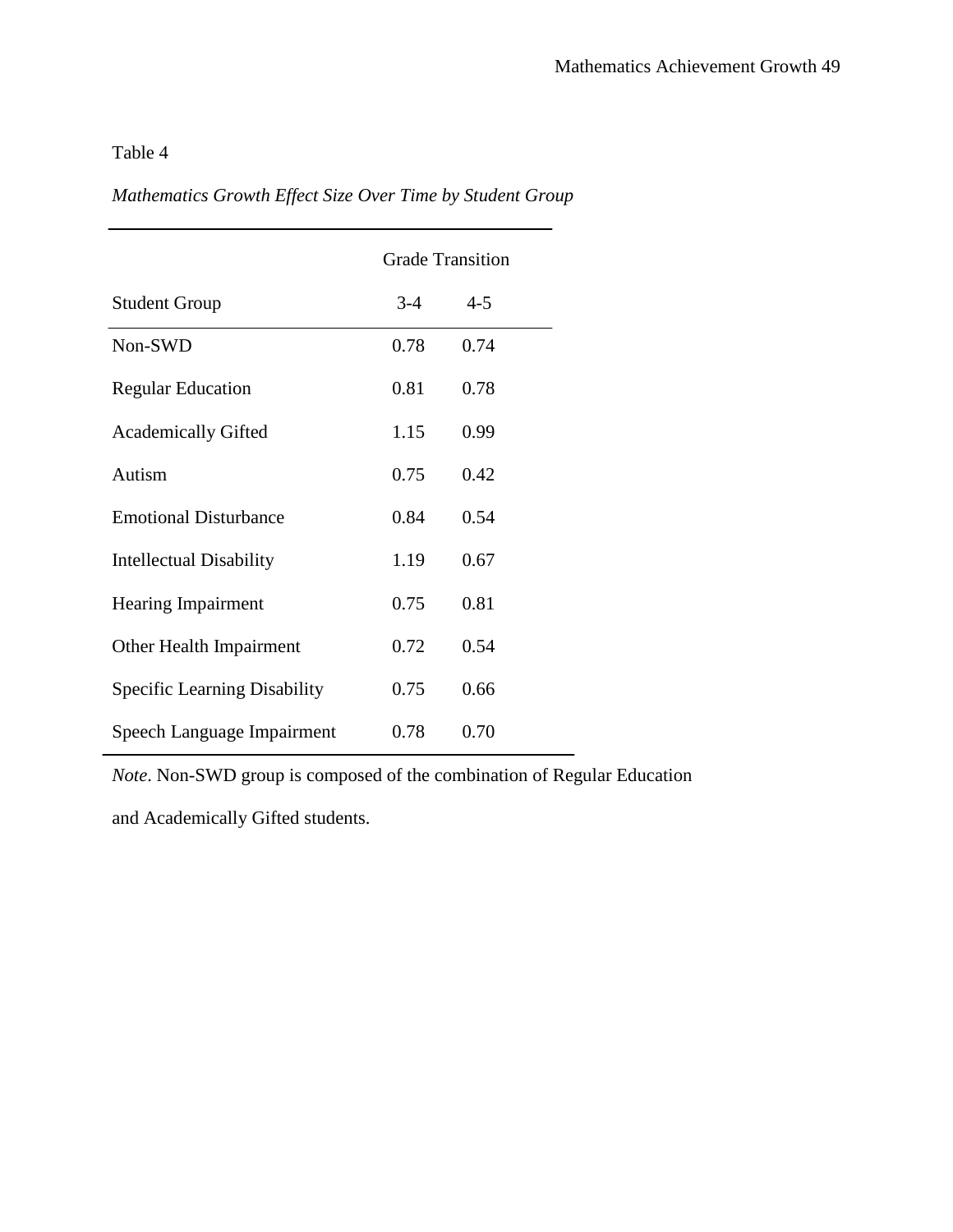*Mathematics Achievement Gap Effect Size by Exceptionality Category in Comparison to All* 

*Non-SWD students and to Regular Education Students*

|                                 |         | Grade          |                 |
|---------------------------------|---------|----------------|-----------------|
| <b>Student Group</b>            | 3       | $\overline{4}$ | 5               |
| vs. Non-SWD Students:           |         |                |                 |
| Autism                          | $-0.76$ | $-0.68$        | $-0.87$         |
| <b>Emotional Disturbance</b>    | $-1.07$ | $-.98$         | $-1.13$         |
| <b>Intellectual Disability</b>  | $-1.93$ | $-1.79$        | $-1.99$         |
| <b>Hearing Impairment</b>       | $-0.56$ | $-0.57$        | $-0.50$         |
| Other Health Impairment         | $-0.76$ | $-0.79$        | $-0.94$         |
| Specific Learning Disability    | $-0.66$ | $-0.70$        | $-0.78$         |
| Speech Language Impairment      | $-0.30$ | $-0.26$        | $-0.25$         |
| vs. Regular Education Students: |         |                |                 |
| <b>Academically Gifted</b>      | $+1.28$ |                | $+1.29$ $+1.23$ |
| Autism                          | $-0.65$ | $-0.57$        | $-0.76$         |
| <b>Emotional Disturbance</b>    | $-0.96$ | $-0.87$        | $-1.02$         |
| <b>Intellectual Disability</b>  | $-1.82$ | $-1.68$        | $-1.89$         |
| Hearing Impairment              | $-0.45$ | $-0.46$        | $-0.39$         |
| Other Health Impairment         | $-0.65$ | $-0.68$        | $-0.84$         |
| Specific Learning Disability    | $-0.55$ | $-0.59$        | $-0.67$         |
| Speech Language Impairment      | $-0.19$ | $-0.14$        | $-0.15$         |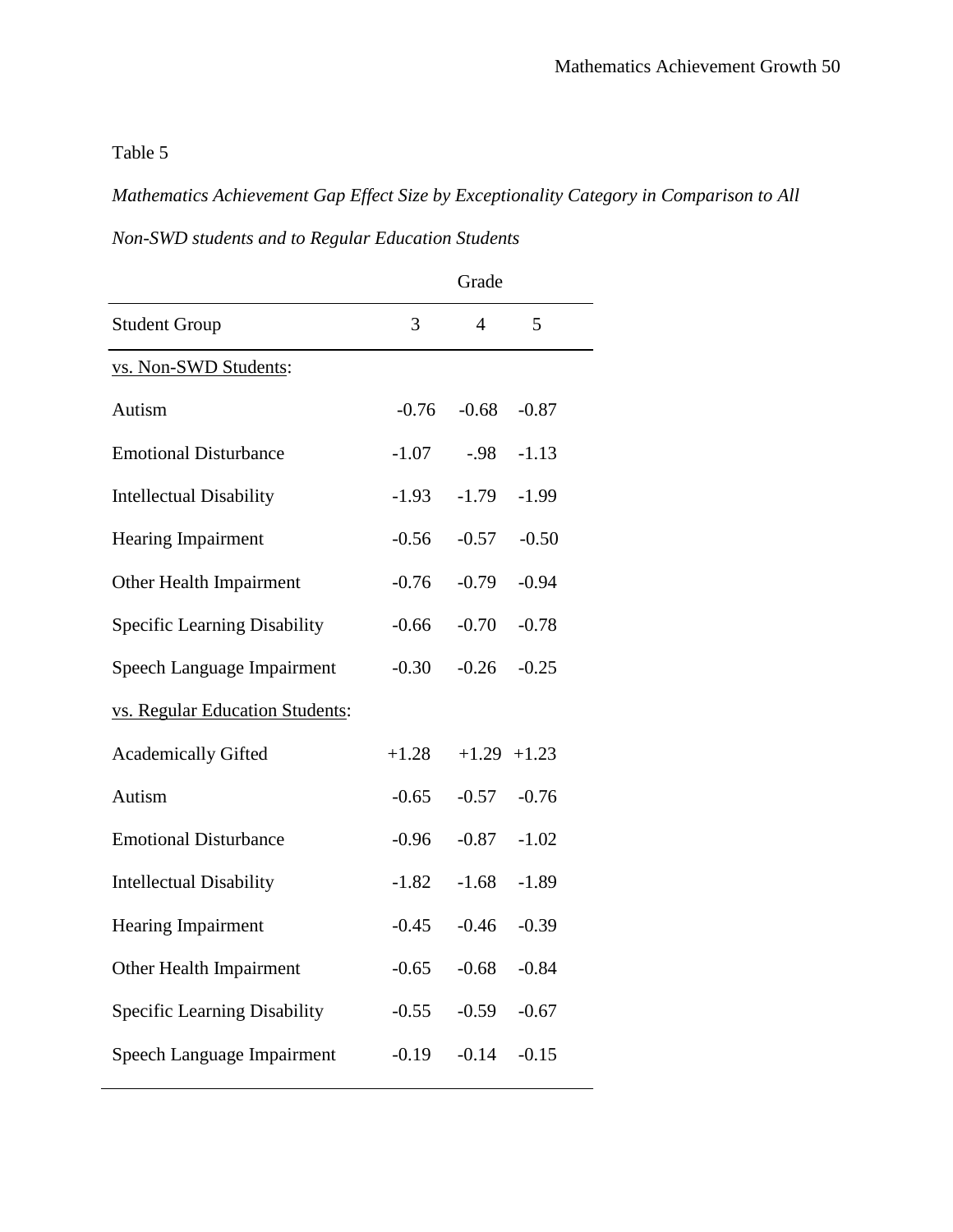| <b>Fixed Effect</b>                            | Coefficient | <b>SE</b> | $\boldsymbol{t}$ | df    | $\boldsymbol{p}$ |
|------------------------------------------------|-------------|-----------|------------------|-------|------------------|
| Intercept, $\gamma_{000}$                      | 253.44      | 0.076     | 3313.65          | 1110  | < 0.001          |
| <b>School Level Predictors</b>                 |             |           |                  |       |                  |
| Regular Education, $\gamma_{001}$              | 3.30        | 0.507     | 6.51             | 1110  | < 0.001          |
| White, $y_{002}$                               | 0.70        | 0.357     | 1.95             | 1110  | 0.051            |
| Free Lunch, $\gamma_{003}$                     | $-0.30$     | 0.560     | $-0.54$          | 1110  | 0.591            |
| Parental Education, $\gamma_{004}$             | 0.64        | 0.127     | 5.015            | 1110  | < 0.001          |
| Limited English, $\gamma_{005}$                | 1.35        | 1.028     | 1.311            | 1110  | 0.190            |
| School Size, $\gamma_{006}$                    | 0.01        | 0.002     | 0.384            | 1110  | 0.701            |
| <b>Student Level Predictors</b>                |             |           |                  |       |                  |
| Limited English, $\gamma_{010}$                | $-2.93$     | 0.230     | $-12.771$        | 55198 | < 0.001          |
| Parental Education, $\gamma_{020}$             | 1.09        | 0.024     | 44.557           | 55198 | < 0.001          |
| Sex, $\gamma_{030}$                            | $-0.49$     | 0.052     | $-9.515$         | 55198 | < 0.001          |
| Free Lunch, $\gamma_{040}$                     | $-1.15$     | 0.071     | $-16.187$        | 55198 | < 0.001          |
| Academically Gifted, $\gamma_{050}$            | 7.27        | 0.102     | 71.550           | 55198 | < 0.001          |
| Emotional Disturbance, $\gamma_{060}$          | $-4.61$     | 0.484     | $-9.527$         | 55198 | < 0.001          |
| Hearing Impairment, $\gamma_{070}$             | $-3.88$     | 0.679     | $-5.714$         | 55198 | < 0.001          |
| Intellectual Disability, $\gamma_{080}$        | $-10.73$    | 0.329     | $-32.622$        | 55198 | < 0.001          |
| Other Health Impairment, $\gamma_{090}$        | $-5.90$     | 0.255     | $-23.166$        | 55198 | < 0.001          |
| Speech or Language Impairment, $\gamma_{0100}$ | $-1.58$     | 0.176     | $-8.937$         | 55198 | < 0.001          |

*Three-level Longitudinal HLM Regression Model, Grades 3-5*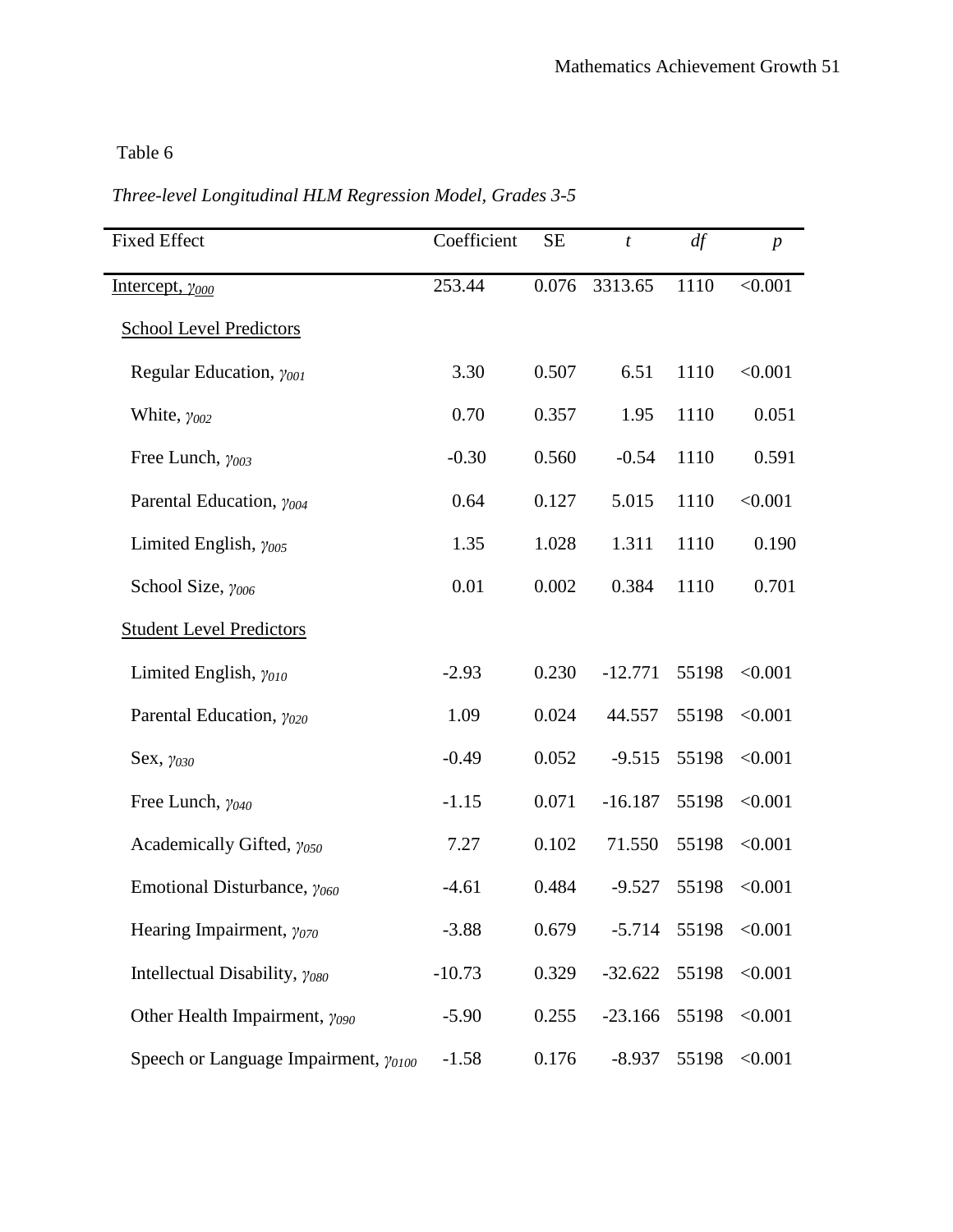| Specific Learning Disability, $\gamma_{0110}$ | $-4.26$ | 0.128 | $-33.258$ | 55198 | < 0.001 |
|-----------------------------------------------|---------|-------|-----------|-------|---------|
| Autism, $\gamma_{0120}$                       | $-7.80$ | 0.795 | $-9.814$  | 55198 | < 0.001 |
| Asian, $\gamma_{0130}$                        | 0.30    | 0.194 | 1.532     | 55198 | 0.125   |
| Black, $\gamma_{0140}$                        | $-3.76$ | 0.081 | $-46.538$ | 55198 | < 0.001 |
| Hispanic, $\gamma_{0150}$                     | $-0.73$ | 0.170 | $-4.283$  | 55198 | < 0.001 |
| American Indian, yo160                        | $-1.33$ | 0.321 | $-4.158$  | 55198 | < 0.001 |
| Linear Slope, $\gamma_{100}$                  | 6.04    | 0.033 | 183.488   | 1110  | < 0.001 |
| <b>School Level Predictors</b>                |         |       |           |       |         |
| Regular Education, $\gamma_{101}$             | $-0.38$ | 0.258 | $-1.306$  | 1110  | 0.192   |
| White, $\gamma_{102}$                         | $-0.13$ | 0.166 | $-0.789$  | 1110  | 0.430   |
| Free Lunch, $\gamma_{103}$                    | $-0.52$ | 0.256 | $-2.029$  | 1110  | 0.043   |
| Parental Education, $\gamma_{104}$            | 0.01    | 0.055 | 0.101     | 1110  | 0.919   |
| Limited English, $\gamma_{105}$               | 0.63    | 0.602 | 1.041     | 1110  | 0.298   |
| School Size, $\gamma_{106}$                   | $-0.01$ | 0.001 | $-2.558$  | 1110  | 0.011   |
| <b>Student Level Predictors</b>               |         |       |           |       |         |
| Limited English, $\gamma_{110}$               | $-0.02$ | 0.084 | $-0.185$  | 55198 | 0.853   |
| Parental Education, $\gamma_{120}$            | 0.12    | 0.008 | 15.154    | 55198 | < 0.001 |
| Sex, $\gamma_{130}$                           | 0.02    | 0.019 | 0.872     | 55198 | 0.383   |
| Free Lunch, $\gamma_{140}$                    | $-0.14$ | 0.027 | $-5.006$  | 55198 | < 0.001 |
| Academically Gifted, $\gamma_{150}$           | 0.25    | 0.043 | 5.845     | 55198 | < 0.001 |
| Emotional Disturbance, $\gamma_{160}$         | $-0.16$ | 0.218 | $-0.726$  | 55198 | 0.468   |
| Hearing Impairment, $\gamma_{170}$            | $-0.12$ | 0.285 | $-0.413$  | 55198 | 0.680   |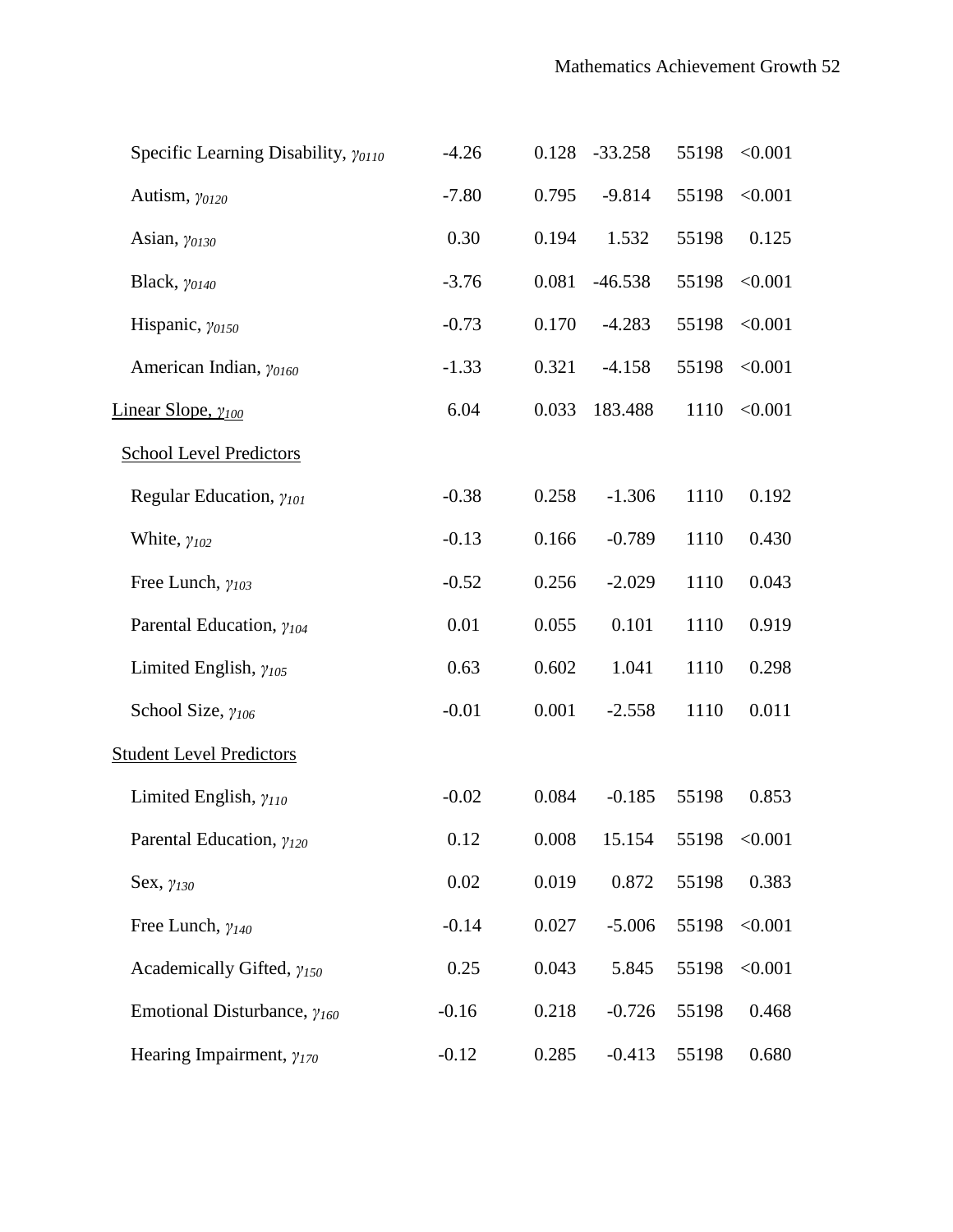| Intellectual Disability, $\gamma_{180}$        | $-0.98$ | 0.149 | $-6.569$  | 55198 | < 0.001 |
|------------------------------------------------|---------|-------|-----------|-------|---------|
| Other Health Impairment, $\gamma_{190}$        | $-0.99$ | 0.111 | $-8.885$  | 55198 | < 0.001 |
| Speech or Language Impairment, $\gamma_{1100}$ | 0.05    | 0.061 | 0.848     | 55198 | 0.396   |
| Specific Learning Disability, $\gamma_{1110}$  | $-0.66$ | 0.051 | $-13.013$ | 55198 | < 0.001 |
| Autism, $\gamma_{1120}$                        | $-0.72$ | 0.359 | $-2.012$  | 55198 | 0.044   |
| Asian, $\gamma_{1130}$                         | 0.94    | 0.075 | 12.632    | 55198 | < 0.001 |
| Black, $\gamma_{1140}$                         | 0.01    | 0.030 | 0.241     | 55198 | 0.810   |
| Hispanic, $\gamma_{1150}$                      | 0.56    | 0.060 | 9.429     | 55198 | < 0.001 |
| American Indian, $\gamma_{1160}$               | $-0.25$ | 0.131 | $-1.890$  | 55198 | 0.059   |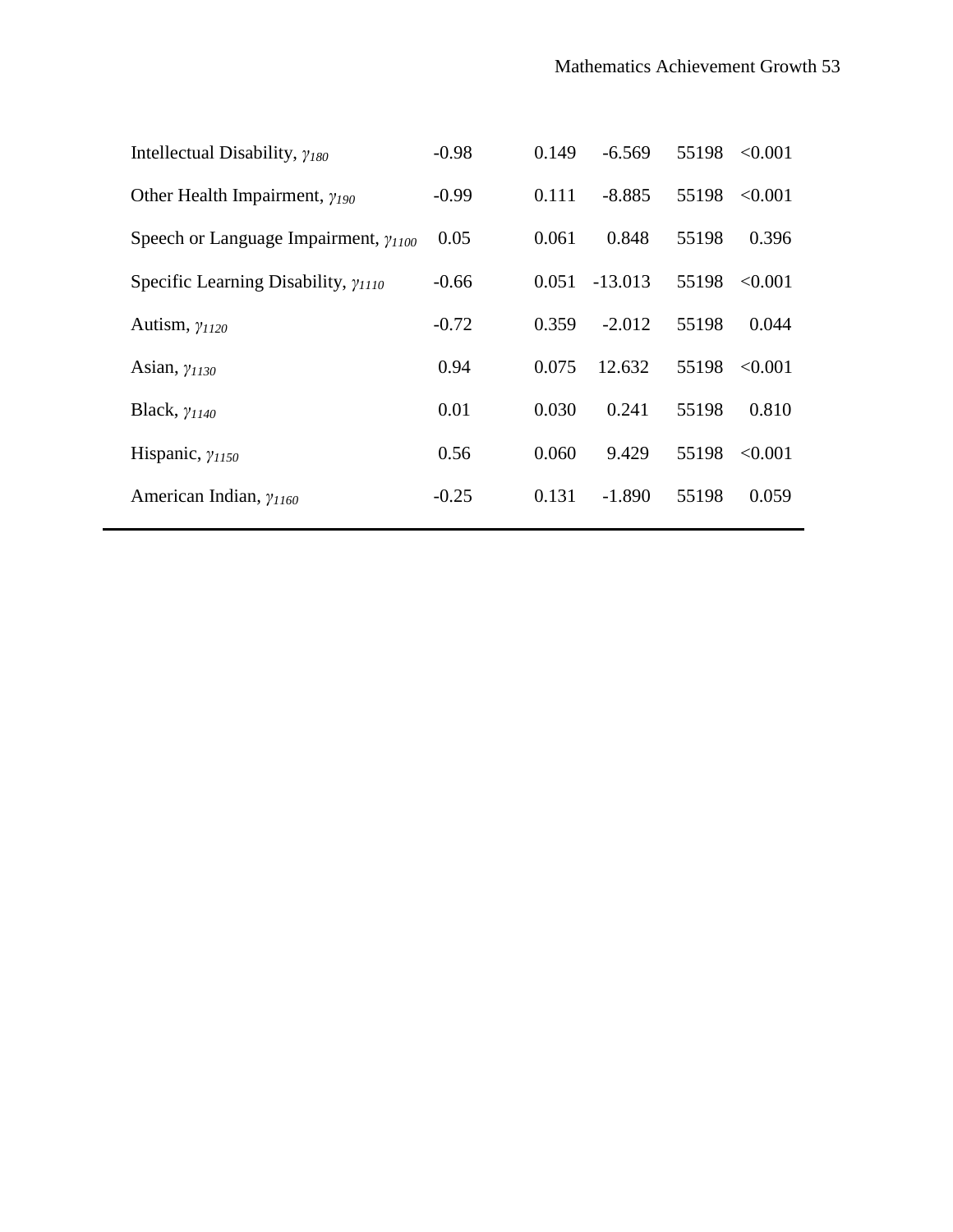*Correlation of School Level Characteristics with Estimated School Mathematics Intercept and* 

*Slope*

|                                                      | School Intercept | School Slope  |
|------------------------------------------------------|------------------|---------------|
| <b>Proportion Regular</b><br>Education               | $-.155$ **       | $-.081$       |
| <b>Proportion White Students</b>                     | $.236***$        | $.068^{\ast}$ |
| Proportion Free Lunch<br><b>Students</b>             | $-.310$ **       | $-.119***$    |
| <b>Parental Education</b>                            | $.309***$        | **<br>.091    |
| <b>Proportion Limited English</b><br><b>Students</b> | $-.003$          | .012          |
| <b>School Size</b>                                   | $.172***$        | $-.024$       |
|                                                      |                  |               |

\*\*. Correlation is significant at the 0.01 level (2-tailed).

\*. Correlation is significant at the 0.05 level (2-tailed).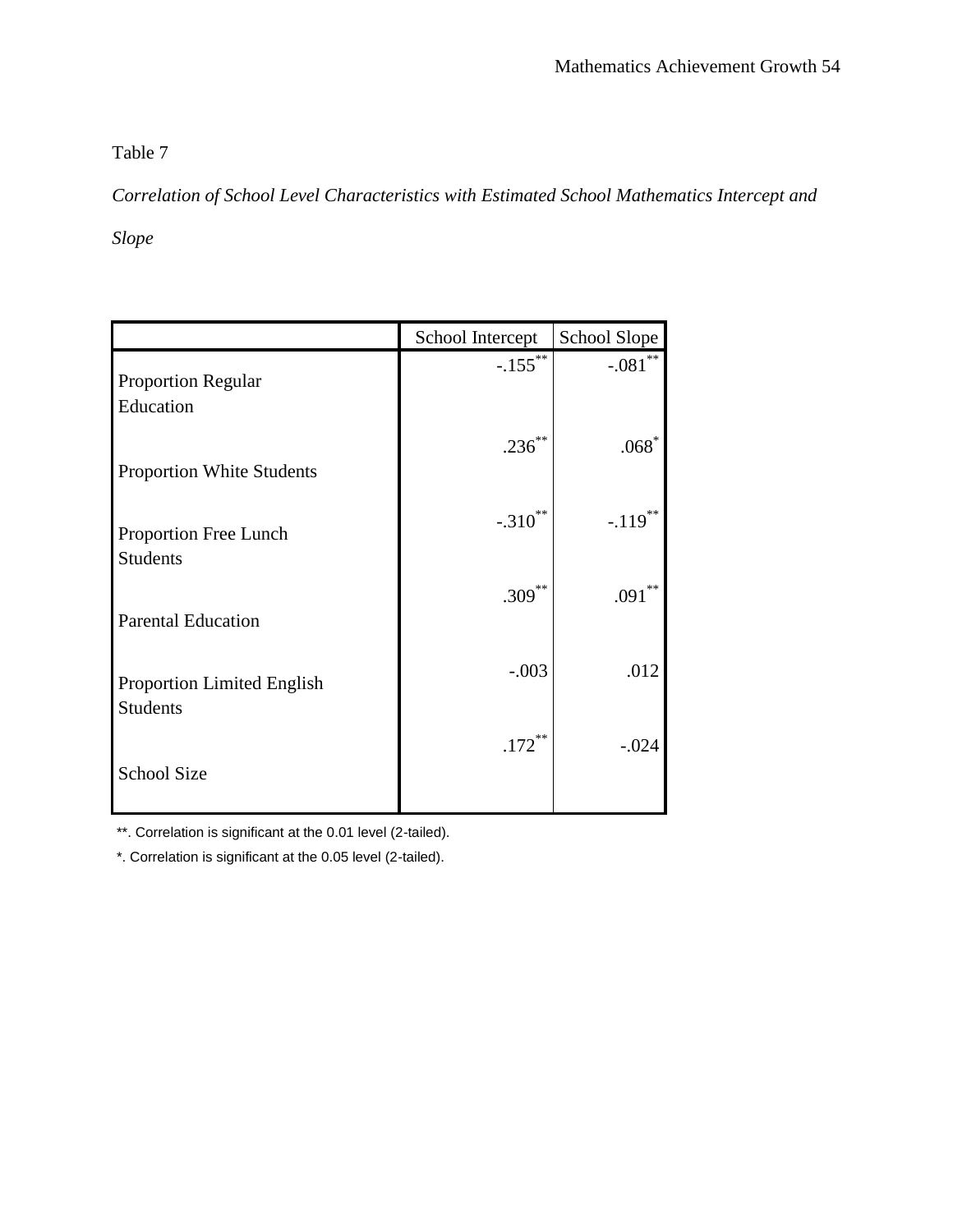### Figure Captions

*Figure 1*. Mean mathematics achievement by grade and exceptionality category.

*Figure 2*. School level estimated mathematics achievement trajectories by proportion of regular education students and level of parental education.

*Figure 3*. School level estimated mathematics achievement trajectories by proportion of free lunch students and school size.

*Figure 4*. Scatterplot of school average intercepts and slopes by proportion of regular education students.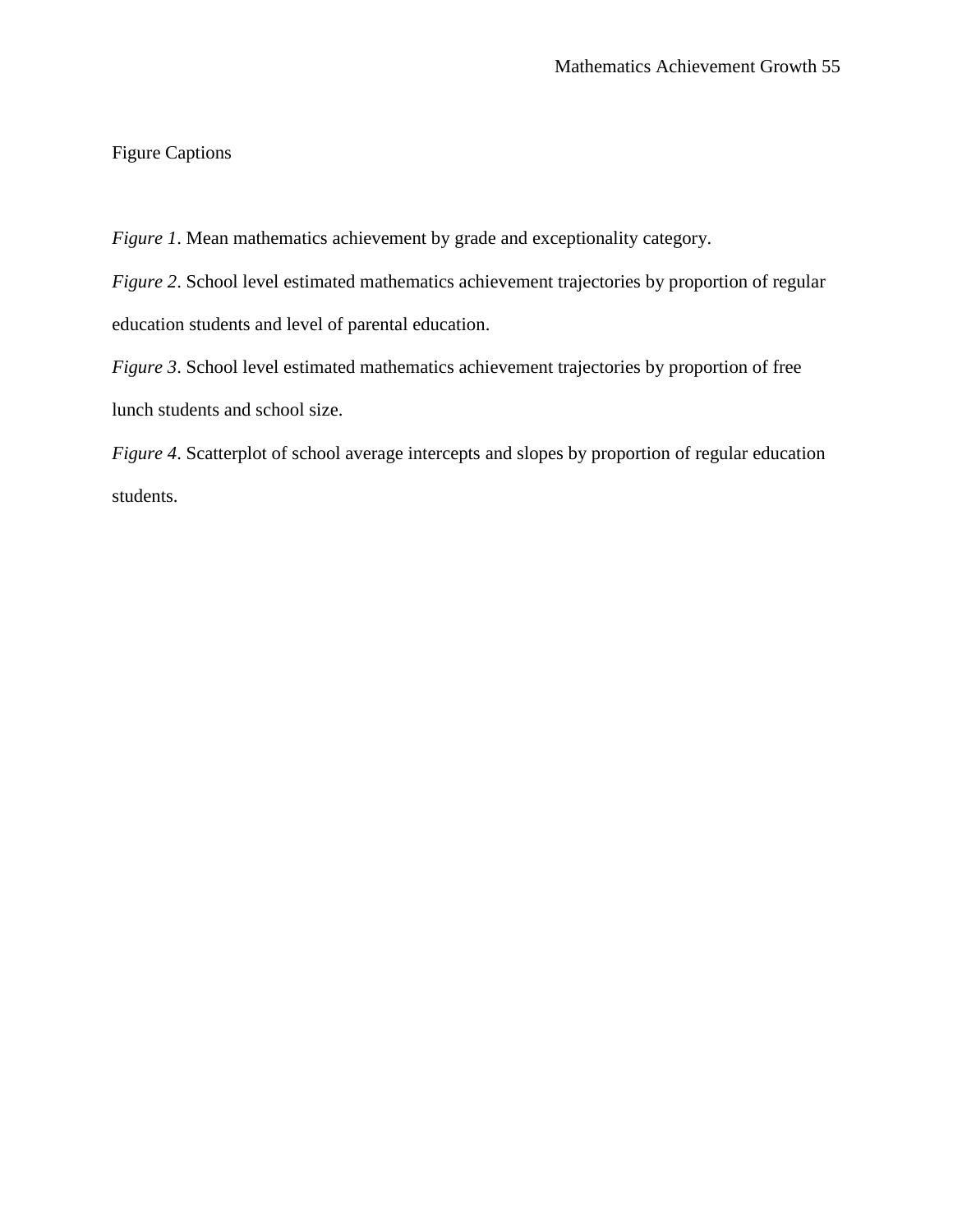

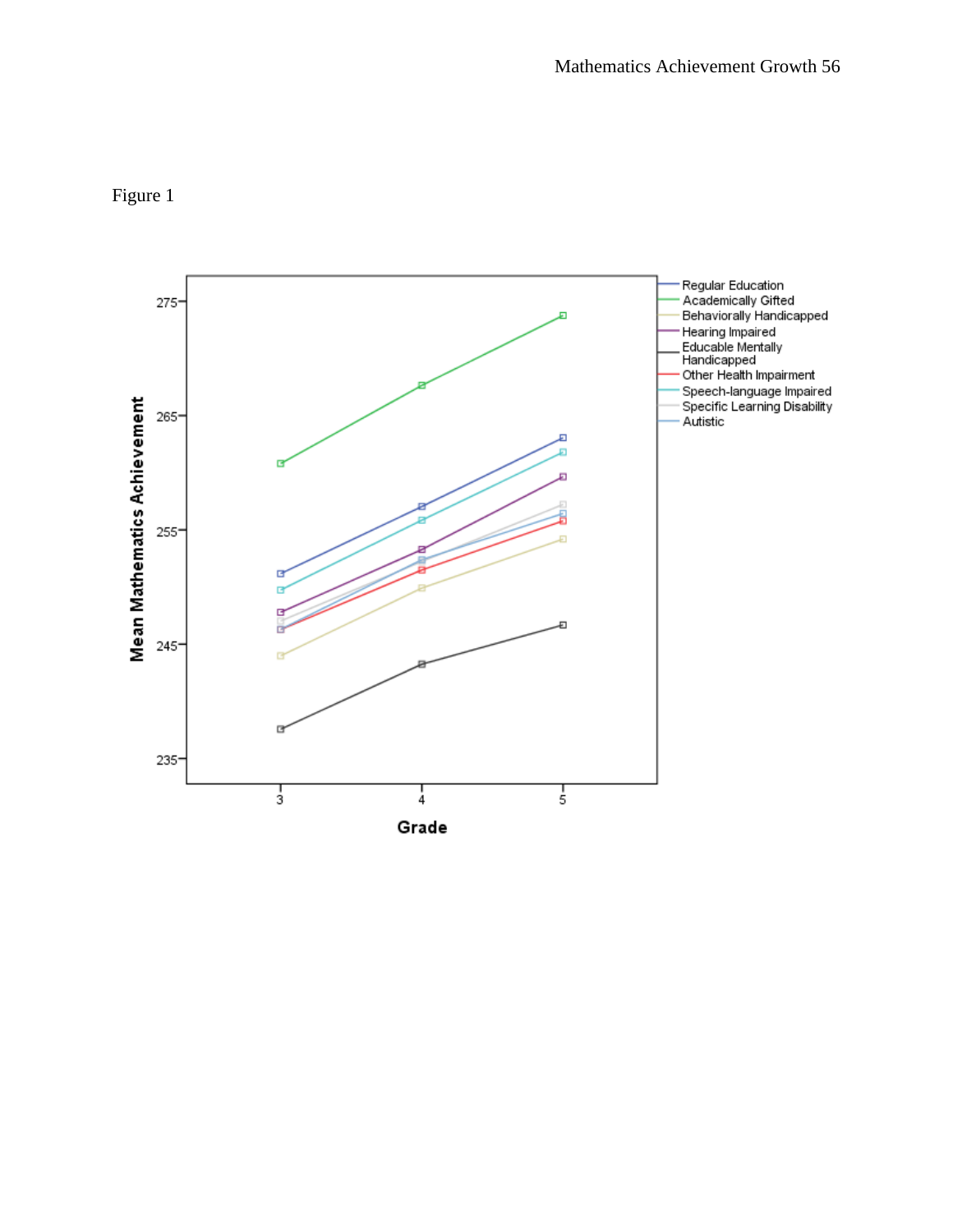

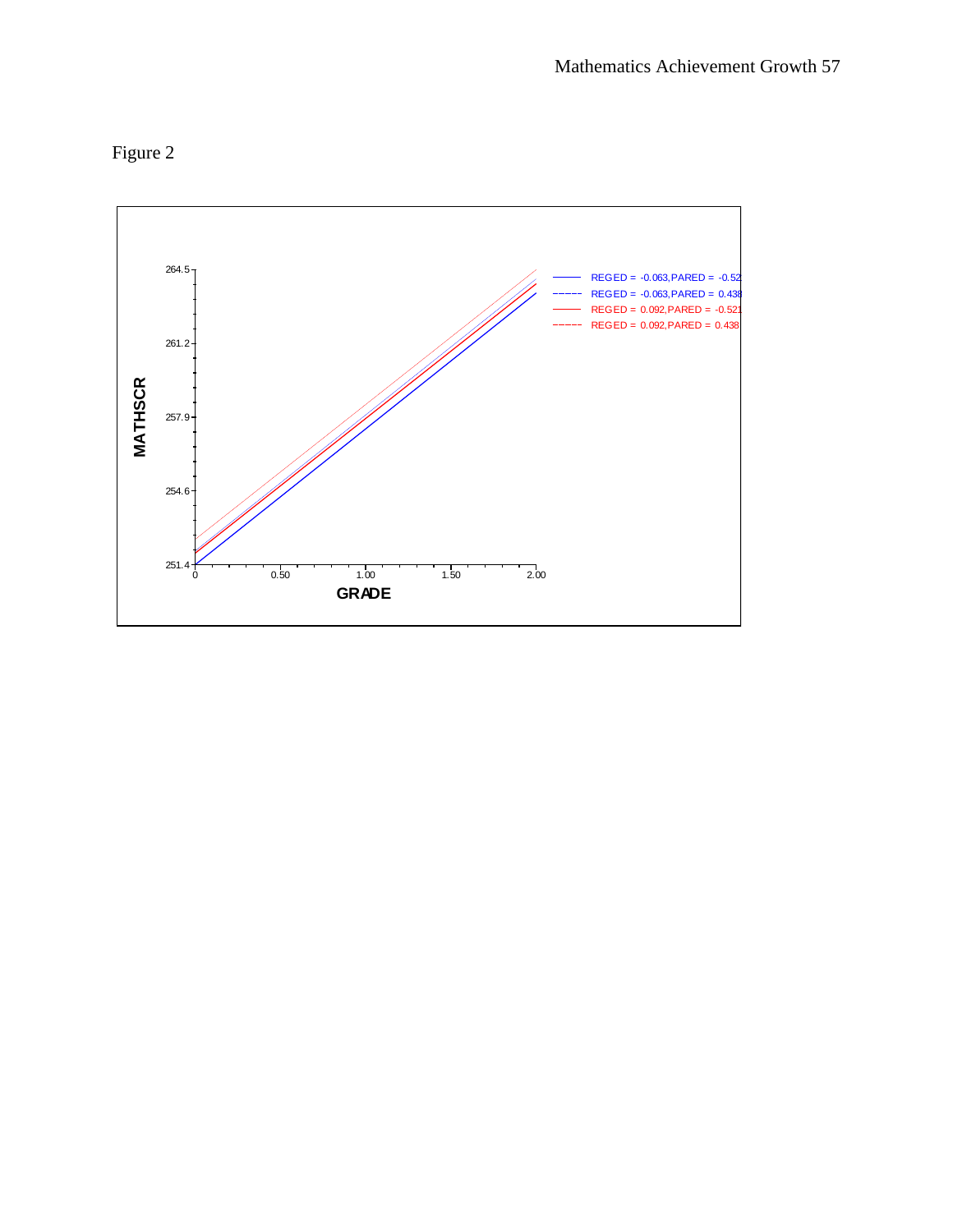